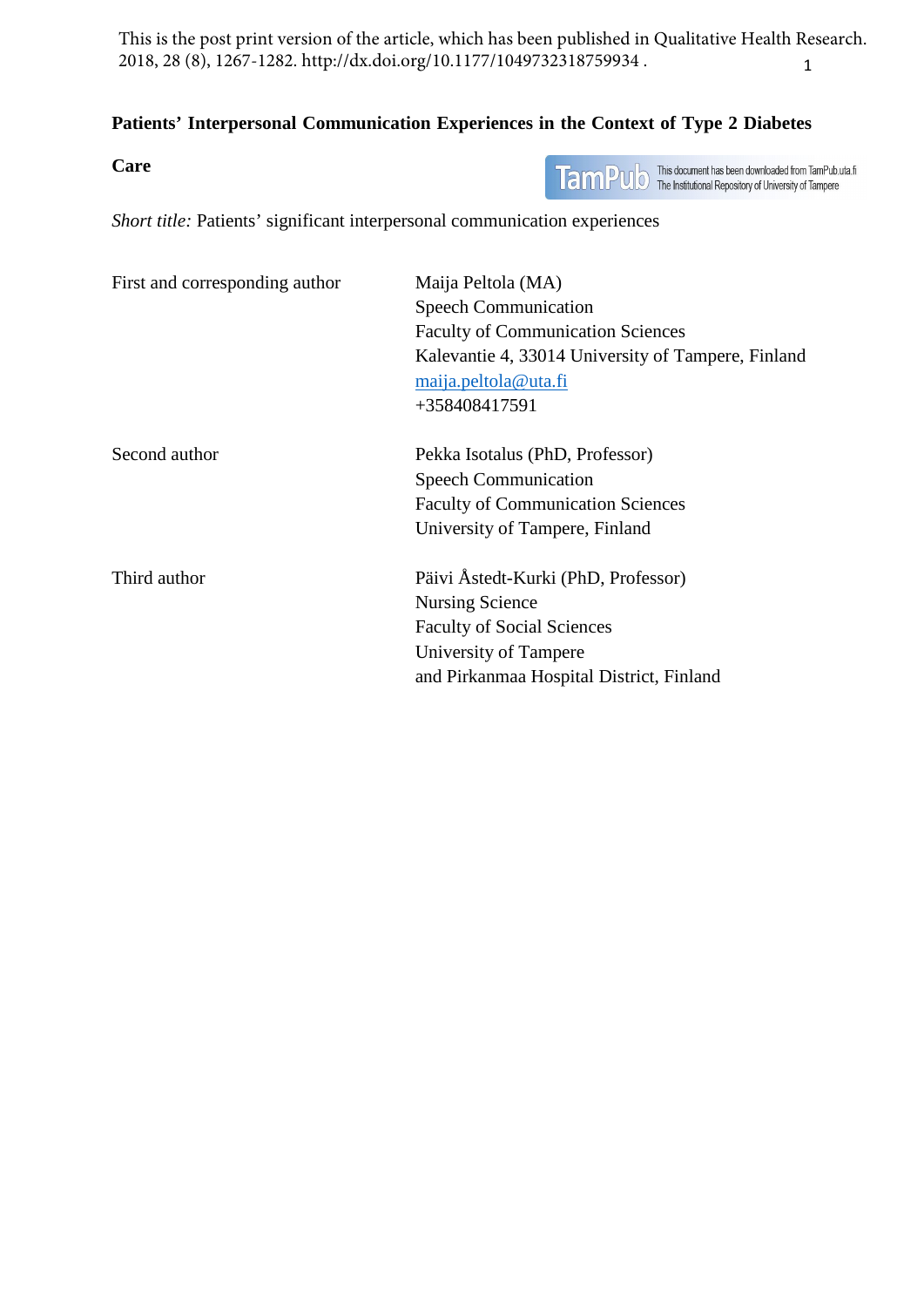#### **Abstract**

The aim of our study is to determine the relational communication characteristics of professional-patient communication situations that have either facilitated or impeded patients' self-management. Conducted from the perspective of Finnish patients in the context of type 2 diabetes care, we used as our research method an open e-survey and semi-structured interviews. Data were analyzed using inductive qualitative content analysis*.* The critical incident technique was utilized throughout in all these methods. The results show that both positive and negative experiences described by patients were connected to four multidimensional relational communication characteristics: a) *building trust in the other party in the professional-patient relationship*, b) *willingness to communicate*, c) *emotional presence,* and d) *appropriateness*. Although the findings support the recommendations of earlier studies concerning individually tailored patient-centered care, acknowledging the characteristics in question can be used as a communication frame for constructing significant care relationships from the perspective of patients' self-management.

**Keywords:** doctor-patient communication, nurse-patient communication, health care, chronic illness and disease, diabetes, self-care, qualitative research, Finland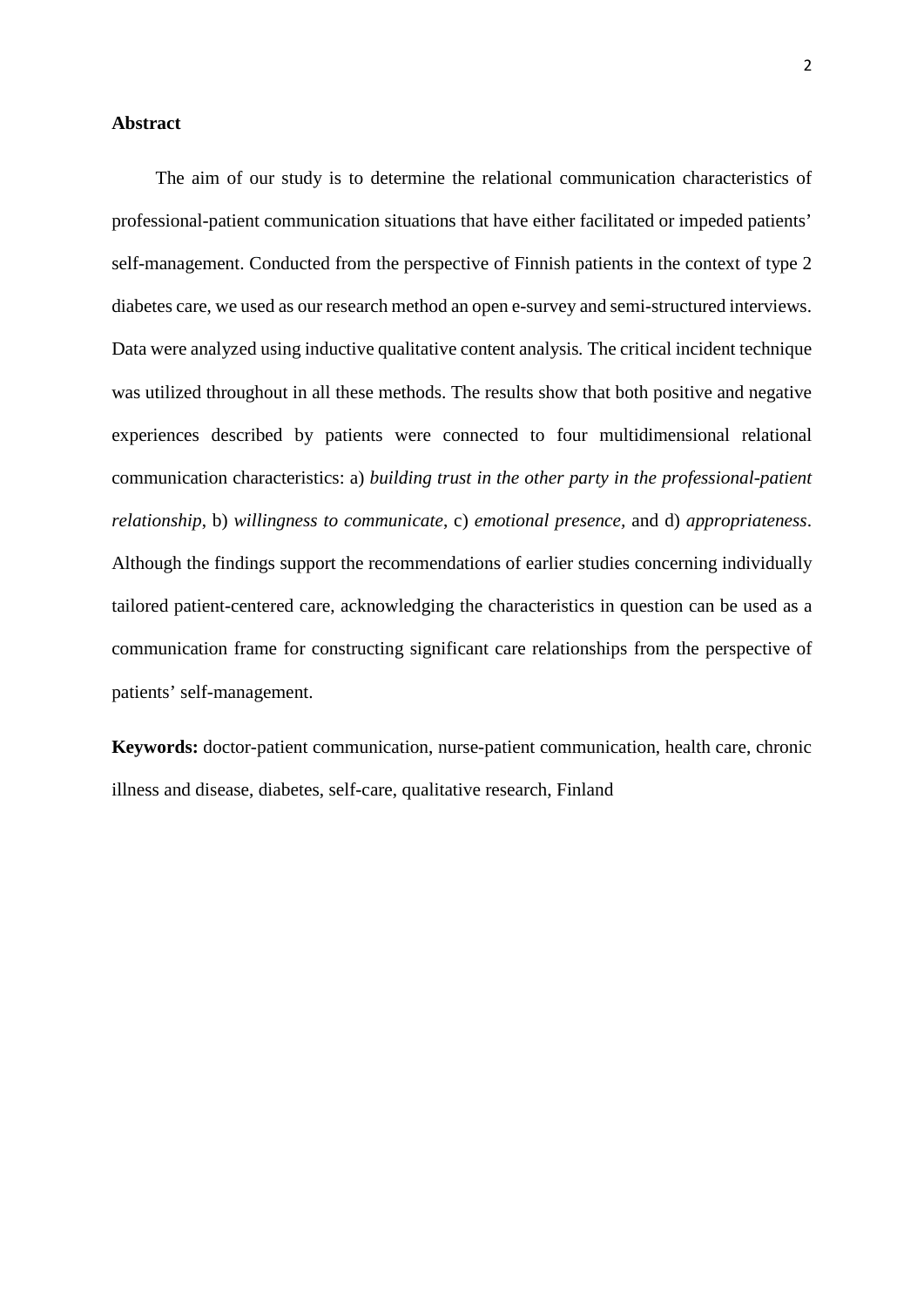In the field of health communication research, one of the most problematic research questions in the treatment of chronic illness is how to improve patients' self-management through health care professional (HCP)-patient communication (e.g., Burke, Earley, Dixon, Wilke, & Puczynski, 2006; Linmans, van Rossem, Knottnerus, & Spigt, 2015). Earlier studies confirm the importance of this question by showing that patients with chronic illnesses – especially those with type 2 diabetes – have difficulty in achieving optimal glycemic control through a combination of healthy diet, physical activity, and medication (Mulder, Lokhorst, Rutten, & van Woerkum, 2015). It has been estimated that less than 20% of diabetic patients achieve optimal values in blood glucose, lipid levels, and blood pressure (Casagrande, Fradkin, Saydah, Rust, & Cowie, 2013) and that approximately 40% take less than 80% of the drugs prescribed (e.g., Cramer, Benedict, Muszbek, Keskinaslan, & Khan, 2008). Although diabetes care is known to entail patient-centered communication and thus good HCP-patient relationships to achieve optimal self-care discussions and treatment outcomes, the actual nature of such self-management related patient-centered communication remains unclear (e.g., Boström, Isaksson, Lundman, Lehuluante, & Hörnsten, 2014; Thorne, Harris, Mahoney, Con, & McGuinness, 2004).

This qualitative study aimed to ascertain the relational level of professional-patient communication within the framework of the interactional view (Watzlawick, Bavelas, & Jackson, 1967). We asked Finnish patients with type 2 diabetes to remember and describe positive and negative interpersonal communication experiences, with doctors and nurses, which either facilitated or impeded their self-management. The study offers concrete insights into the relational communication characteristics reported by patients in these situations and into how the behaviors of both participants are related to these characteristics.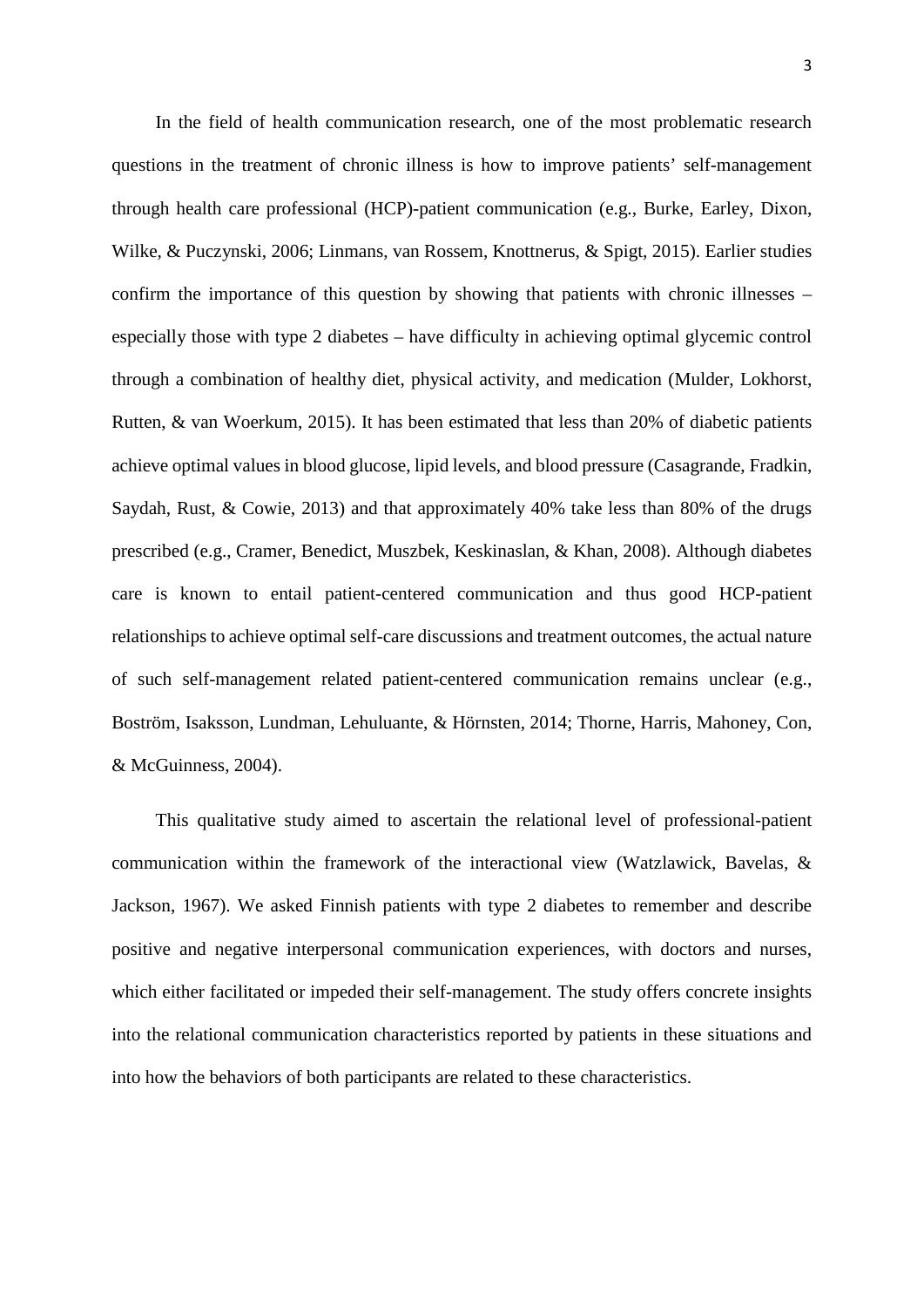In addition to the medical care processes, interpersonal communication between HCPs and patients is known to contribute to patients' overall well-being (e.g., Duggan, 2006; Stewart et al., 1999). Interpersonal communication can be defined as communication where two participants create verbal and nonverbal communication messages in an effort to generate shared meanings and accomplish situation and relationship related goals (Burleson, 2010). Hence, interpersonal communication is not just communicating with someone, but entails addressing each other as unique human beings and acknowledging their personal and professional identities (Beebe, Beebe, & Redmond, 2008). The definition of interpersonal communication is in line with the patient-centered approach which has been held up as an ideal to improve medical practice (Swenson, Zettler, & Lo, 2006) and health outcomes (Charlton, Dearing, Berry, & Johnson, 2008; Robinson, Callister, Berry, & Dearing, 2008). The core of this approach is a functional HCP-patient relationship built through communication taking as its main goal mutual respect and patients' personal needs and values (Boström et al., 2014; Mead & Bower, 2000).

The crucial dimension in the patient-centered approach is relational communication rendering feasible psychosocial and emotional patient care (Cegala, 1997). According to the framework of Watzlawick's interactional view, in addition to purely informative content, people send relational messages through verbal and nonverbal communication (Watzlawick et al., 1967). Relational messages indicate how the content of the message should be interpreted, for example, if the message was intended to express concern or blame. Relational messages also give cues for constructing how participants actually perceive each other, themselves, and their communication – based relationship in specific communication situations. Thus these interpretations of the communication affect the relationship while the interpretation of the relationship affects the ongoing communication. This two-way effect of communication and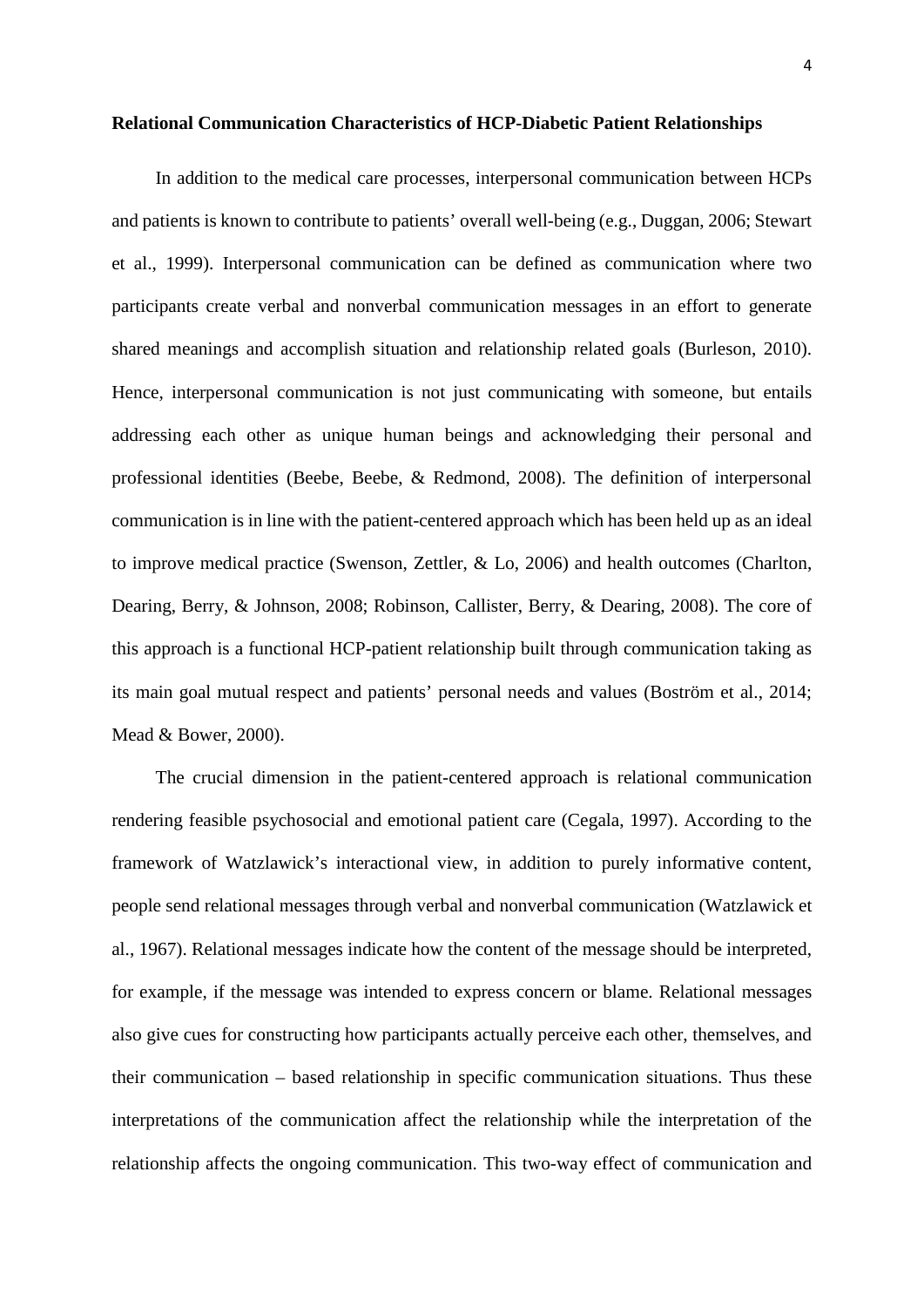relationship creates a dynamic system between the interlocutors, who attempt to construct appropriate patterns of communication to achieve their respective goals in the ongoing process (Guerrero, Andersen, & Afifi, 2014). In the context of HCP–patient communication, this process contributes to a communication climate that can facilitate or inhibit various outcomes, such as patient satisfaction and patients' participation in their care and medical conditions (Step, Rose, Albert, Chevuru, & Siminoff, 2009). In addition, it has been estimated that HCPpatient relational communication in particular is connected to the judgment patients and their families make regarding the perceived quality of care as a whole (Ruben, 2016).

The significance of relational communication features has also been identified in the treatment of chronic illnesses, where the need for care is usually lifelong and dependent on patients' self-management (Dwarswaard, Bakker, van Staa, & Boeije, 2016). In diabetes care especially, it has been stated that patient-centered communication with HCPs is crucial to patients in learning self-management skills (e.g., Mulder et al., 2015; Schöpf, Martin, & Keating, 2017). Such cognitive, practical, and social skills include, for example, managing treatments, care discussions, emotional stress, and lifestyle changes concerning diet, exercise, and medication in daily life (Barlow, Wright, Sheasby, Turner, & Hainsworth, 2002; Moser, van der Bruggen, Widdershoven, & Spreeuwenberg, 2008). Earlier diabetes-related studies have claimed, for example, that trust (Edwall, Hellström, Öhrn, & Danielson, 2008; Peek et al., 2013; Oftedal, Karlsen, & Bru, 2010), sympathy (Kokanovic & Manderson, 2007), nonjudgmental acceptance (Ritholz, Beverly, Brooks, Abrahamson, & Weinger, 2014) and frank communication (Beverly et al., 2012) are features of relational communication that facilitates self-management. In addition, showing interest in the patient and meeting the patient as a person instead of a sufferer of a certain illness have been found to be relational communication features conducive to self-management from the patients' perspective (Burke et al., 2006). On the other hand, results have also shown that the neglect of self-management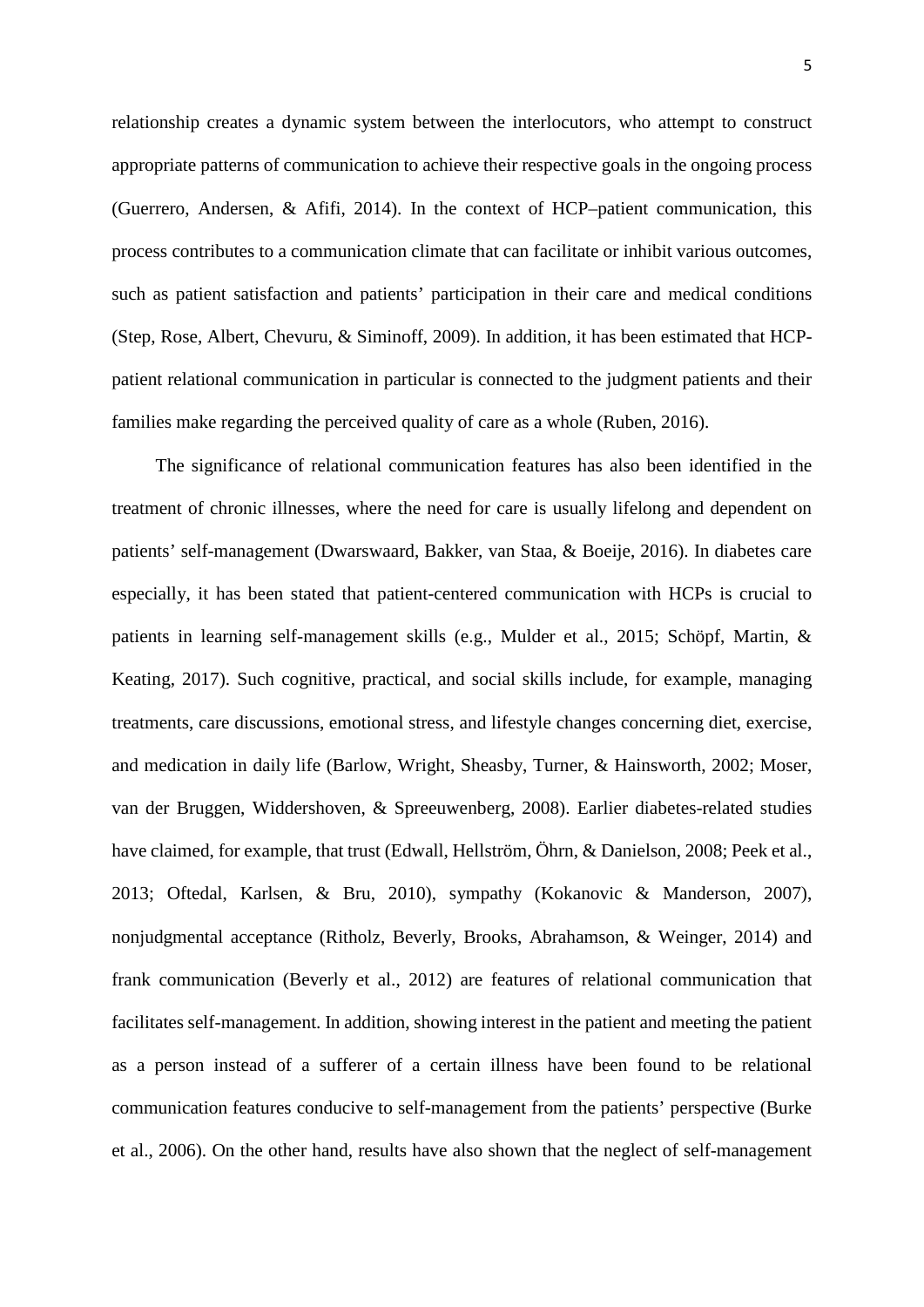may be due to relational communication features. For example, minimal emotional support from HCPs, lack of reassurance and cultural sensitivity (Sohal, Sohal, King-Shier, & Khan, 2015), lack of interest, unfriendliness (Abdulhadi, Al Shafaee, Freudenthal, Östenson, & Wahlström, 2007; Thorne et al., 2004), lack of trust (Hornsten, Lundman, Selstam, & Sandstrom, 2005), and patients' fear of being judged (Ritholz et al., 2014) have been shown to impede self-management.

In earlier studies, there have been four major limitations in examining relational communication features in the patient-centered care of chronic illness. First, there has been less research on relational communication features chosen retrospectively by patients regarding what they deemed significant to their own self-management (e.g., Burke et al., 2006; Dwarswaard et al., 2016; Hornsten et al., 2005). One way to examine patients' perspectives is to focus on critical incidents. Depending on the research objectives and the methods used, nursing and medical studies have also referred to these experiences as meaningful encounters. Both concepts have been defined as affecting social situations in which a person has been personally involved and which he/she has thought to have has either positive or negative effect on change of his/her own ideas, attitudes, or behavior (Flanagan, 1954; Gustafsson, Snellma, & Gustafsson, 2013; Norman, Redfern, Tomalin, & Oliver, 1992; Schluter, Seaton, & Chaboyer, 2008). Such experiences have been studied especially when estimating the quality of nursing (Grant, Reimer, & Bannatyne, 1996; Kemppainen, 2000), exploring the outcomes of HCP-patient communication (Wong-Wylie & Jevne, 1997), and ascertaining what patients remember of their health care related encounters (Ruben, 1993). However, in the context of chronic illnesses the experiences in question have been only little studied.

Second, it remains unclear how patient-centered care is actually applied in actual health care practice (Koenig, Wingard, Sabee, Olsher, & Vandergriff, 2014). Although several studies have demonstrated the important communication features of the patient-centered approach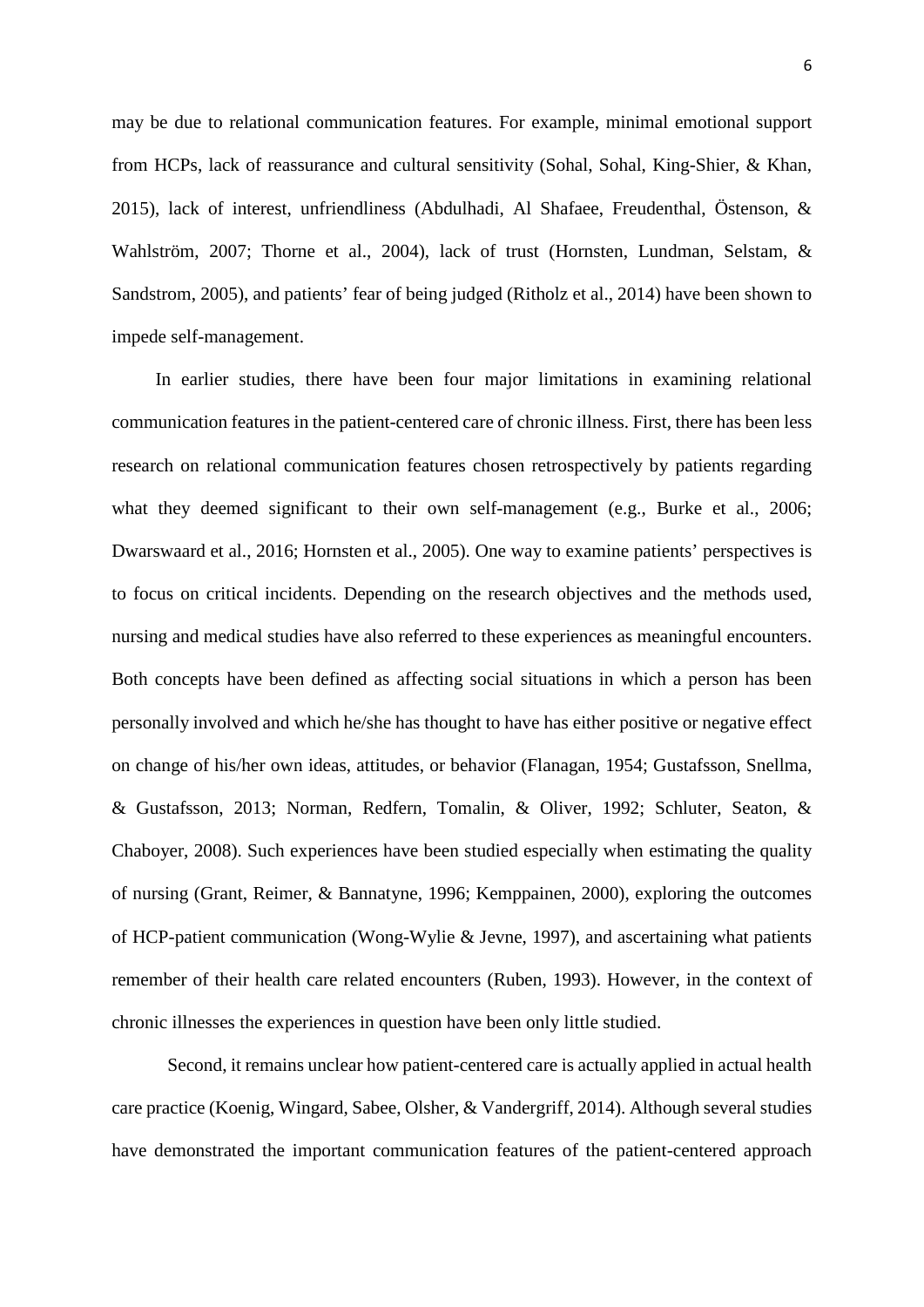(e.g., matching treatment to patients' needs, encouraging, empowering, and giving patients the right to choose the best care for themselves), there have been inconsistencies across studies in the definition of patient-centeredness. Such conceptual inconsistency has made it more difficult to study associations between patient-centeredness and different health outcomes and to design replicable patient-centered interventions. (Michie, Miles, & Weinman, 2003; Smith, Dwamena, Grover, Coffey, & Frankel, 2011; Street 2017.) Patient-centeredness has been described as more of a philosophical orientation than a set of practical guidelines for patientcentered care, which may partly explain why patient centeredness has proven to be relatively challenging to implement in practical health care and its development projects. Most attention is still directed to solving patients' problems and managing symptoms, instead of building a reciprocal relationship through relational communication behaviors (Mulder et al., 2015; Roter & Hall, 2006; Ruben, 2016). More in-depth study of patient-centered communication from the perspective of relational communication is needed.

Third, although the efficiency of the HCP–patient relationship has been shown to depend on active participation by both the HCP and the patient (Cegala, Street, & Clinch, 2007), the patient-centered approach is usually defined through the relational communication behaviors of HCP. Through these, the HCP shows interest in the patient's feelings, concerns, and opinions and facilitates the patient's involvement in discussions and decision-making (Bensing, 2000; Mead, Bower, & Hann, 2002). This focus may result from the notion that building a functional care relationship is seen as more the responsibility of the professional than the patient due to the asymmetrical nature of HCP–patient communication (e.g., Bennett & Irwin, 1997; Cegala, McGee, & McNeilis, 1996; Roter & Hall, 2006). However, this does not mean that no attempts have been made to support the patient's communication behaviors. Quite a lot of research has, for example, addressed patient self-advocacy (e.g., Brashers, Haas, & Neidig, 1999), uncertainty management (Brashers et al., 2000), relational control patterns of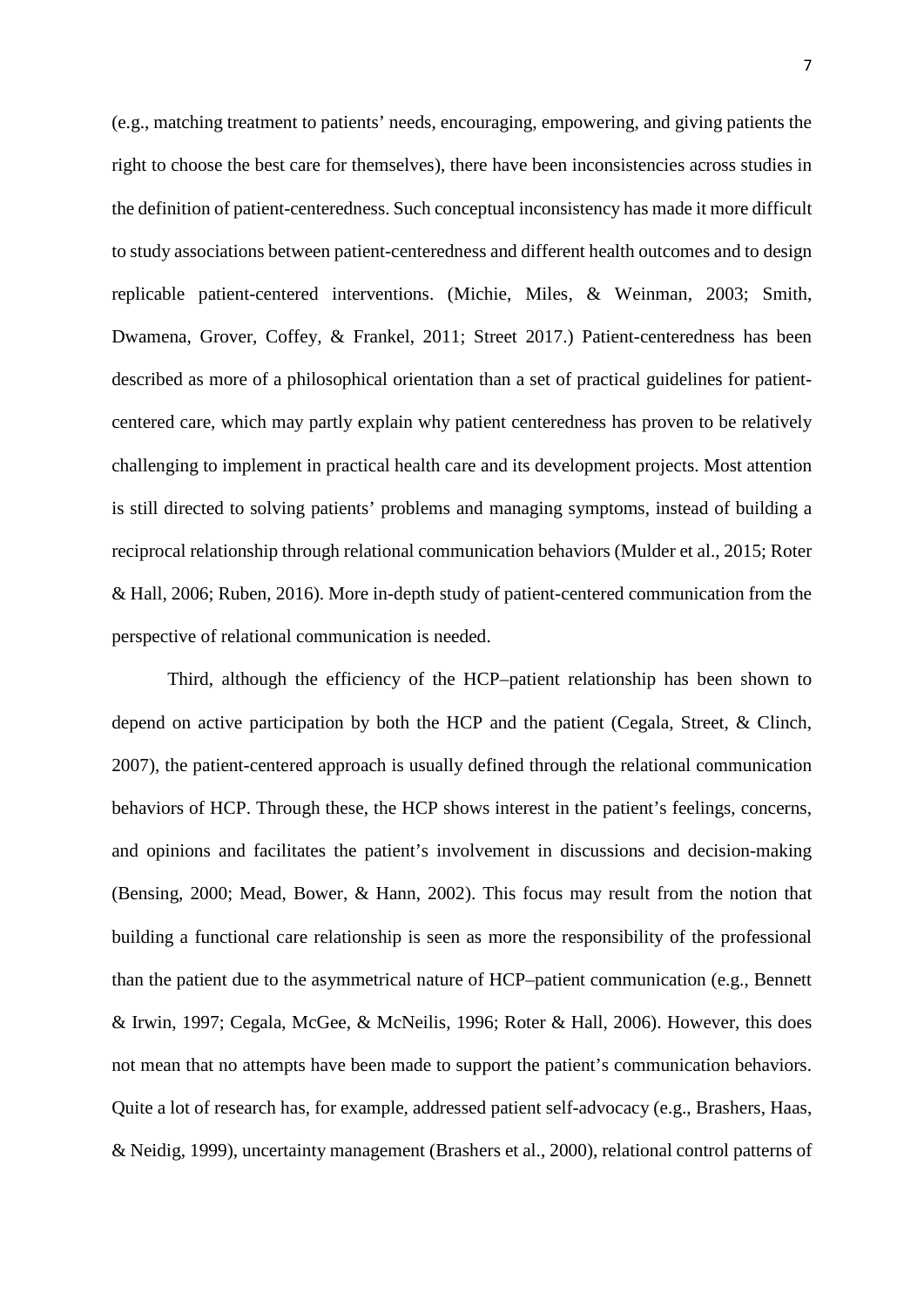the HCP–patient relationship (e.g., von Friederichs-Fitzwater & Gilgun, 2001), and strengthening the patient's participation in HCP-patient discussions (D'Agostino et al., 2017; Shue, O'Hara, Marini, McKenzie, & Schreiner, 2010; Cegala, Marinelli, & Post, 2000). These studies have concentrated primarily on the patient's willingness and ability to challenge the HCP's authority and to ask questions to gain information (Cegala, 2003). In this study, we seek to add to this body of research by paying attention to a less examined perspective on how patients view their own behavior as part of the work to build care relationships and functional self-management in the context of specific chronic illnesses (see e.g. Kettunen, Poskiparta, Liimatainen, Sjögren, & Karhila, 2001; Thorne et al., 2004). In addition, our study participates in the necessary discussion on whether these descriptions correspond to the principles of the patient-centered care recommended.

The fourth limitation is connected to the cultural dimension of HCP-patient relationships. Culture is suggested to have a significant but understudied and underestimated influence on HCP-patient discussions (e.g., Jain, 2014; Wachtler, Brorsson, & Troein, 2006). The cultural context shapes not only expectations regarding how certain things should be discussed, but also the communication behaviors concerning how messages are created and sensed as well as subsequent reactions in HCP-patient communication (e.g., Ruben, 2016; Young & Klinge, 1996). The cultural dimension is mostly addressed in studies comparing the communication styles of HCPs from different cultures or identifying barriers to intercultural communication (e.g., Schouten & Meeuwesen, 2006). Similarly, some studies have also assessed and improved the interlocutors' cultural competence in certain areas, such as the use of the patient-centered approach (Schouten, Meeuwesen, & Harmsen, 2005; Teal & Street, 2009). Far less research has been devoted to specific communication cultures and their relational communication characteristics in HCP-patient discussions shaped by culturally acquired norms, expectations, and attitudes (e.g., Perloff, Bonder, Ray, Ray, & Siminoff, 2006).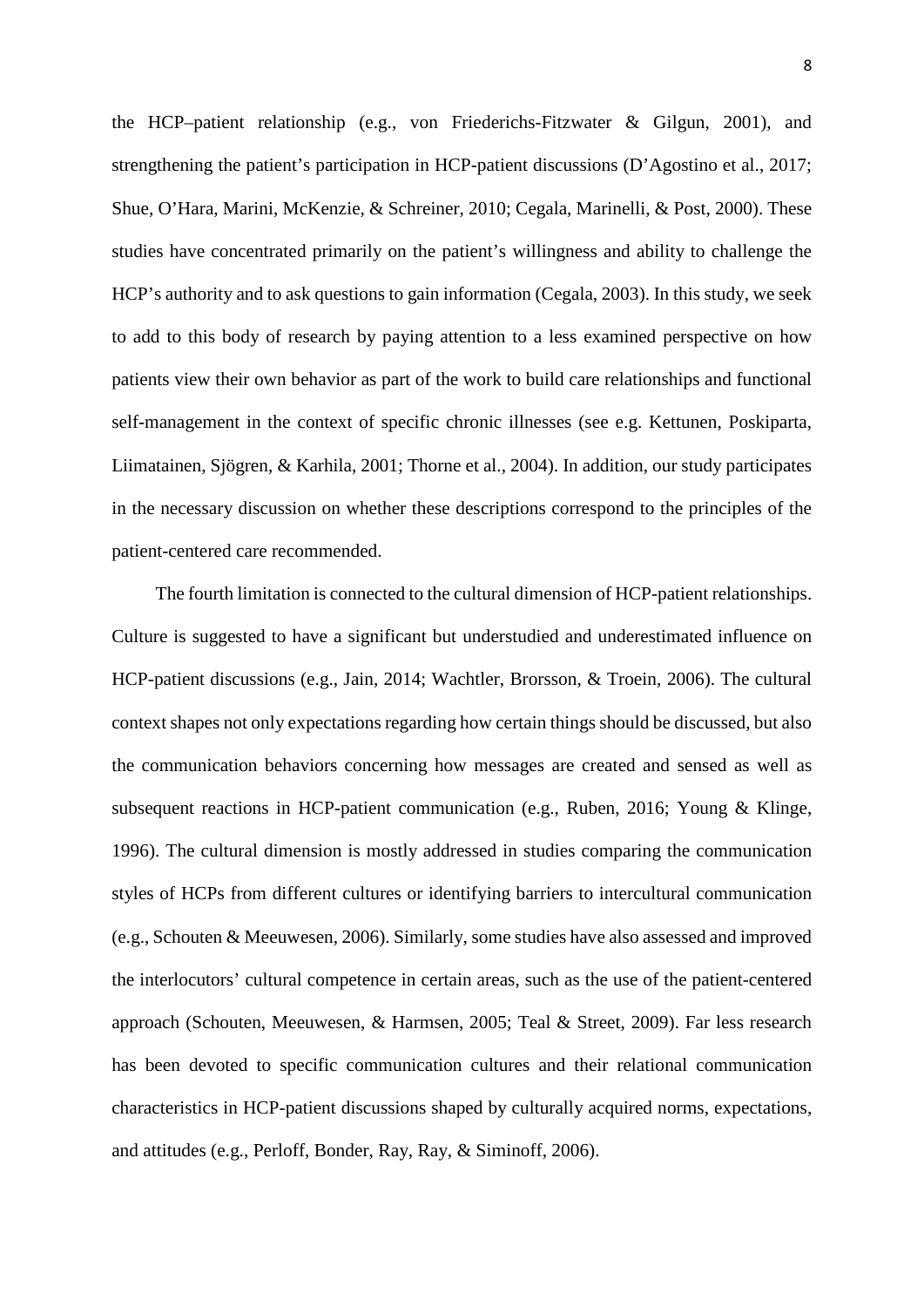It has been claimed that the population of Finland is highly homogenous, with distinctive cultural ways of communicating, and therefore, an interesting people to study (see e.g., Wilkins & Isotalus, 2009). The Finns have been observed to appreciate certain communication characteristics and behaviors, such as silence, message centeredness, a direct listener-oriented communication style, long turns at speaking (with low tolerance of interruptions), and a need for autonomy (e.g., Carbaugh, Berry, & Nurmikari-Berry, 2006; Sallinen-Kuparinen, 1986; Wilkins & Isotalus, 2009). In addition, Finnish people have been reported to be reserved, shy, and less willing to communicate than members of other speech cultures (Sallinen-Kuparinen 1986; Sallinen-Kuparinen, McCroskey, & Richmond, 1991). Similar results have been reported in a few studies on Finnish care culture. It has been claimed that Finnish people are inclined to shift the decision-making to the HCP (Kim et al., 1993). In addition, studies have found that patients are reluctant to burden their HCPs with their concerns, and certain issues, especially those of a psychological nature, are handled on a more superficial level (Suominen, 1994). However, it has also been claimed that Finnish patients can participate in HCP-patient discussions in several ways, by asking questions and expressing opinions and feelings (Häggman-Laitila & Åstedt-Kurki, 1994; Kettunen, Poskiparta, & Liimatainen, 2000). In this study we seek to add to this body of research by presenting new information on how Finnish speech-cultural elements of communication appear in authentic situations in the context of the prevailing health care culture, especially regarding how they are resolved, by describing the relational communication nature of HCP-patient relationships.

This study concentrated on addressing the limitations of earlier studies on the relational communication of both participants in individual care situations as described retrospectively by Finnish patients with diabetes in the framework of the patient-centered approach and interpersonal communication research. The main purpose was to identify the core relational communication characteristics of critical doctor–patient and nurse–patient incidents that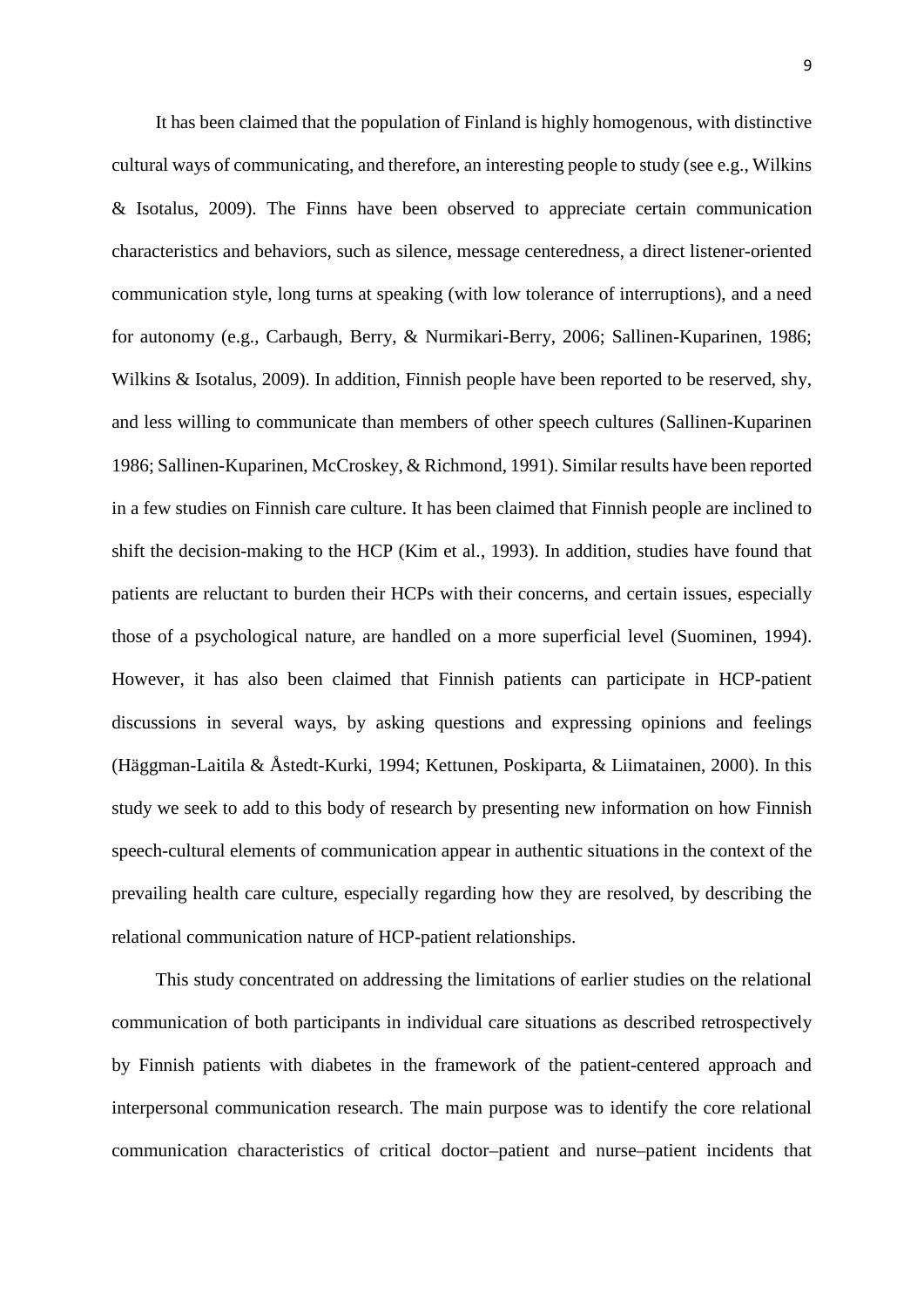facilitated or impeded self-management by patients with diabetes. Critical incidents were defined in this study as HCP–patient discussions described by patients as somehow connected to patients' self-management. To emphasize that patients' ability for self-management invariably emerges in the context of HCP–patient relationships, in this study, we regard critical incidents as significant interpersonal communication experiences.

Because our study is specifically concerned with learning about the relational communication features connected to positive care experiences from the perspective of the selfmanagement, the first research question is:

*RQ1. What are the relational communication characteristics in positive interpersonal communication experiences from the patient's perspective?*

To ascertain if the relational communication characteristics present in both positive and negative situations can indeed be identified, it was deemed appropriate also to examine the negative experiences described by patients. The second research question, therefore, was:

*RQ2. What are the relational communication characteristics in negative interpersonal communication experiences from the patient's perspective?*

The study objective was to produce new information to help HCPs, patients, and others in care networks to become more aware of the significance of the relational communication characteristics of HCP–patient relationships in the context of type 2 diabetes care. From the perspective of patient self-management, therefore, the study findings could be used to develop more effective and appropriate communication in care relationships.

#### **Method**

This study uses a descriptive qualitative design with an open e-survey and semistructured interviews. The critical incident technique was utilized in both methods because it focuses on avoiding generalizations in order to find solutions to real practical problems and it has helped patients be as specific as possible when describing significant interpersonal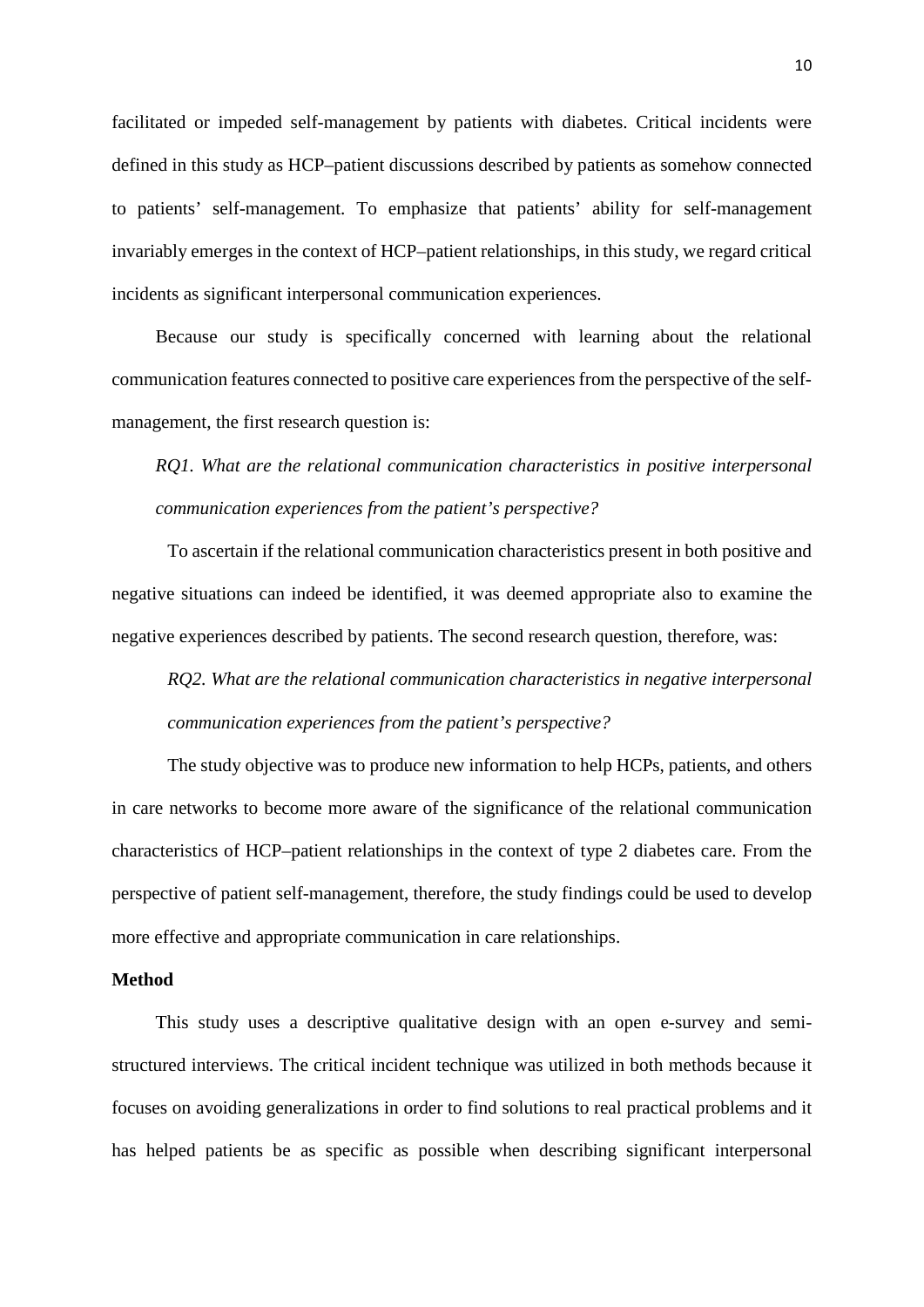communication experiences (Flanagan, 1954; Kemppainen, 2000). In this study, the technique was used as a form of research where the patients provided, from memory, descriptions of HCP-patient discussions that facilitated or impeded their self-management. The participants also had the opportunity to report both positive and negative experiences with their HCPs and they were allowed to choose whether they would first talk about a positive or a negative experience.

The selection criterion for the participants included being aged 18 or over, voluntarily participating, having a diagnosis of type 2 diabetes, being resident in the province of Finland where the study was conducted, and having experiences of discussions with doctors or nurses concerning type 2 diabetes. Discussions with doctors and nurses were chosen for this study because in Finland doctors and nurses are generally the main professionals in the field of diabetes care. Instead no criterion was set as to whether the HCPs were employed in the public, private or occupational health care sector; diabetes care practices vary significantly in Finland (e.g. Tuomola, Idänpään-Heikkilä, Halkoaho, & Virkamäki, 2011).

Research data were collected during the years 2014 and 2015. Information on the esurvey and the semi-structured interviews was sent to all the diabetes associations in one Finnish province, to social media, and to the discussion forum of the Finnish Diabetes Association. Thirteen females and three males, with an age range of 30 to 93 years, participated in an e-survey. Three of the female participants' answers had to be excluded from the research data because their response forms had been left nearly empty. The semi-structured interviews included 18 female and 7 male participants, with an age range of 30 to 89 years. Time since diagnosis ranged from 3 to 28 years among the participants. In addition to dietary measures, all participants took insulin or oral medication to maintain glycemic control.

In both research methods the participants were asked to describe the situation and progress of the chosen HCP-patient discussion, how both parties to the interaction behaved,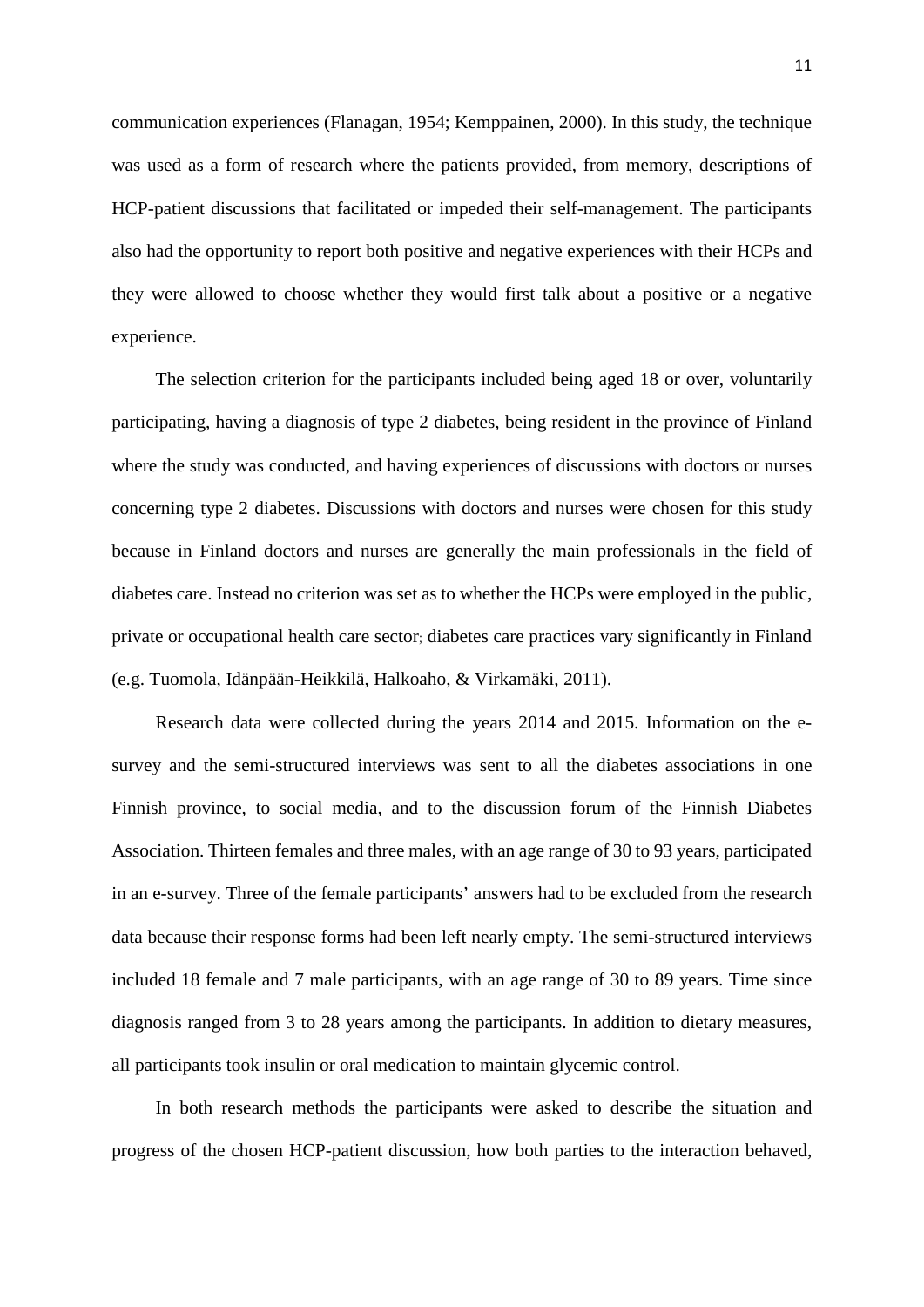the nature of the atmosphere, and the significance of the chosen discussion for their selfmanagement. These questions are in line with the information requirements of effective and useful critical incident reports (Anderson & Wilson, 1997). The length of the e-survey responses varied from five lines to a whole page. The interviews lasted from 30 to 90 minutes; they were conducted by the first author in places chosen by the interviewees, for example, at the university, in a cafeteria, and at the interviewees' homes. All interviews were audio-taped and transcribed verbatim.

The first author started the analysis after collecting e-survey data and conducting ten interviews. In the analysis process the recommendations of the original critical incident technique were taken into consideration. Incidents were used as the unit of analysis, and the classification system was created in keeping with the main aims of the study. Categories were formed inductively and reported at the most appropriate level of specificity-generality. (Butterfield, Borgen, Amundson, & Maglio, 2005; Flanagan, 1954.) The unit of analysis in our study was a critical incident constituting a logical entity for several sentences relating to one HCP–patient discussion. Applying the principles of Flanagan (1954), the critical incident had to contain information on situational factors (the topic of discussion, the discussants) and a description of at least one factor contributing to both positive and negative experiences. Additionally, in the research field of this study, the critical incident had to include a description of at least one HCP–patient communication factor (what the communication between the HCP and the patients was like) and the self-management related outcomes of the incident. In this phase, 67 critical incidents were found in the data.

These 67 critical incidents were analyzed using inductive qualitative content analysis as recommended by Flanagan (1954) to achieve a concise but broad description of the relational communication characteristics (Elo & Kyngäs, 2008). This analysis method was chosen because it has been used to identify critical processes (Lederman, 1991) and to develop an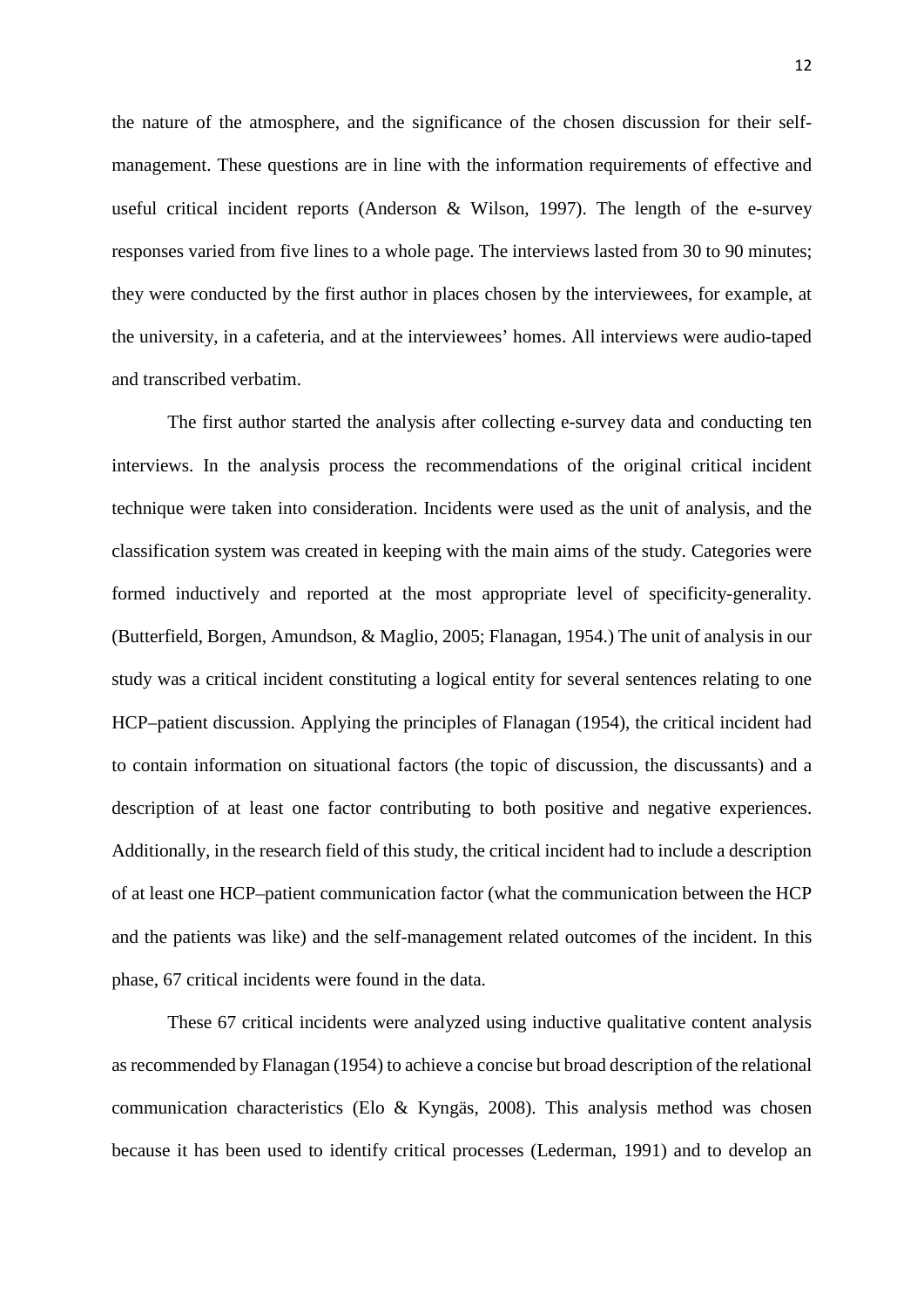understanding of the meaning of communication in the health care context by generating detailed, practical, meaningful information on communication phenomena and their applicability in different care situations (e.g. Cavanagh, 1997).

At the start of the analysis, all the descriptions connected to the patients' critical incidents were abstracted from the research data. Each incident had its own subcoding sheet to ensure an overview of the incidents. After abstracting the descriptions of critical incidents from the research data, each incident was read several times to obtain an overall understanding and to classify incidents as positive and negative according to the research questions. The classification was based on the patients' opinions on whether the experience was more positive or negative from the perspective of self-management. The division into positive and negative incidents proceeded smoothly, except for four experiences on which the patients could not decide whether they were positive or negative from a self-management perspective. Hence it was reasonable to exclude these experiences from the analysis to avoid the risk of excessive interpretation by the researcher. In total, the 13 participants in the open e-survey reported 23 incidents, and the 25 participants in the semi-structured interviews mentioned 40 incidents related to self-management.

After classification of the 63 incidents as positive and negative, all the patients' expressions concerning relational communication features were coded for each critical incident because they were the focal point of this study. Expressions were coded when they included descriptions of the HCP–patient relationship, the interlocutors in the relationship, the interlocutors' communication behaviors, and the patients' interpretations of the meanings of the communication behaviors of both discussants. These expressions were listed on the coding sheets and grouped according to on commonality (Krippendorff, 1980) into 26 tentative subcategories of positive experiences and 21 tentative subcategories of negative experiences.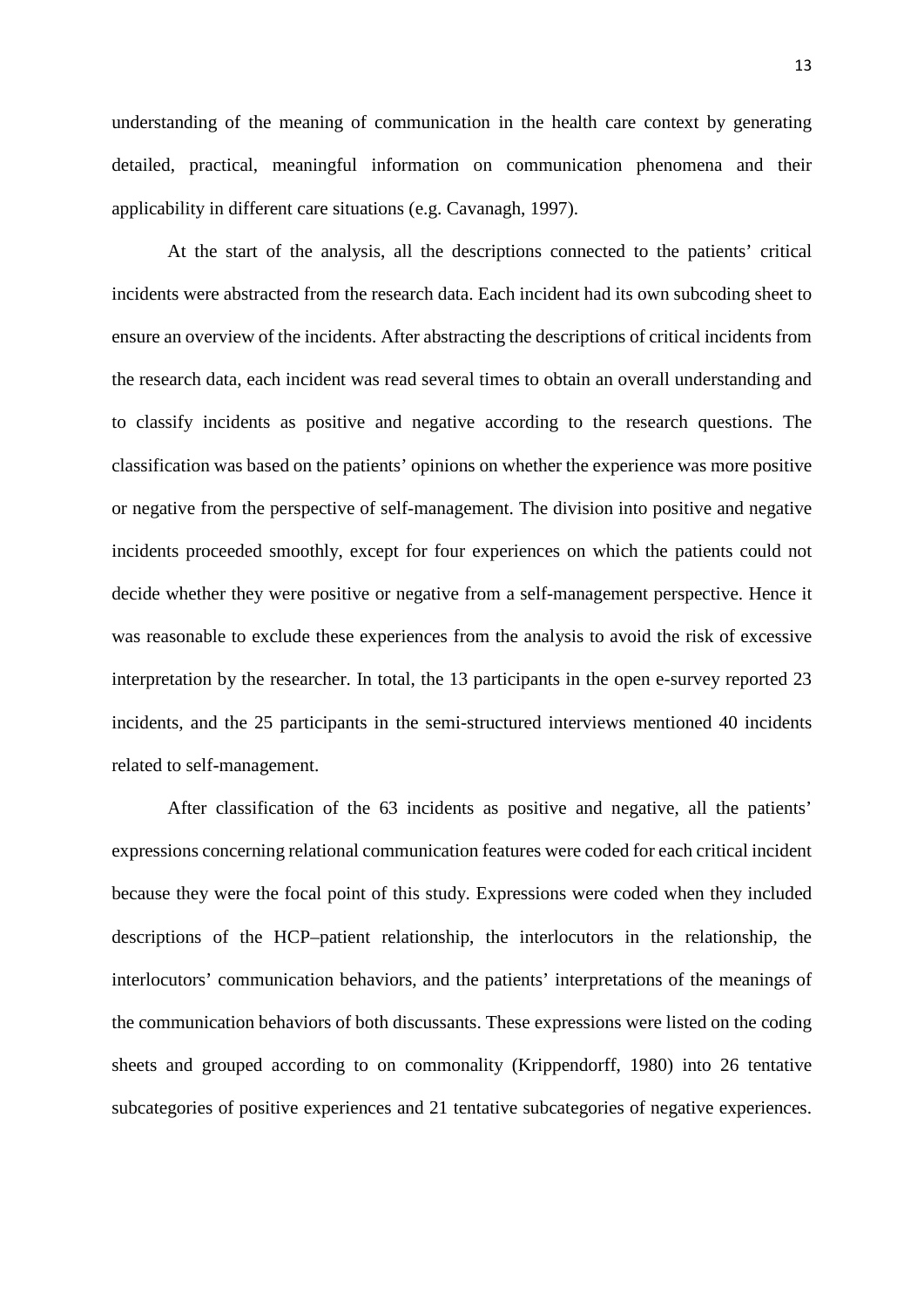The categories were formed to answer the question: *What kind of relational communication characteristics are found in the critical incidents?*

In the first round of analysis the incidents were coded in a highly specific manner, and the headings of the subcategories consisted of brief statements. In order to ensure the credibility of these subcategories, they were recoded and discussed with the second and third authors as well as with researchers from communication, nursing, and medical sciences. As a result of these discussions, significant parts of the specifically named subcategories were combined, and the number of subcategories was reduced in relation to both positive and negative experiences, resulting in 10 subcategories. For example, the subcategories "calming the patient down," "expressing acceptance of the patient," and "making the patient take things serious" were seen to be related to emotional support, which was needed to accommodate each patient.

Next, new coding sheets were created, and the relational communication characteristics of positive and negative experiences were compared in light of the duration of the care relationships and the precise profession of the HCP, which have been shown in earlier studies to be significant factors in patients' evaluations of care relationships (e.g., Burke et al., 2006). No significant differences in these factors were perceived, so the categories of positive and negative experiences remained the only distinguishing characteristic.

In the final stage of the analysis the generic categories of the relational communication characteristics of the positive and negative experiences were merged to arrive at the most appropriate level of specificity-generality (Butterfield et al., 2005; Flanagan, 1954). In practice, this meant deciding on which level of precision would be appropriate for reporting the results given the potential applications of the results. According to Flanagan (1954), the headings of generic categories should be practical, easily applied, and neutral so that the critical features can be stated in positive terms. The headings should also cover all incidents and have the same level of importance. In deciding on the appropriate level of specificity-generality concerning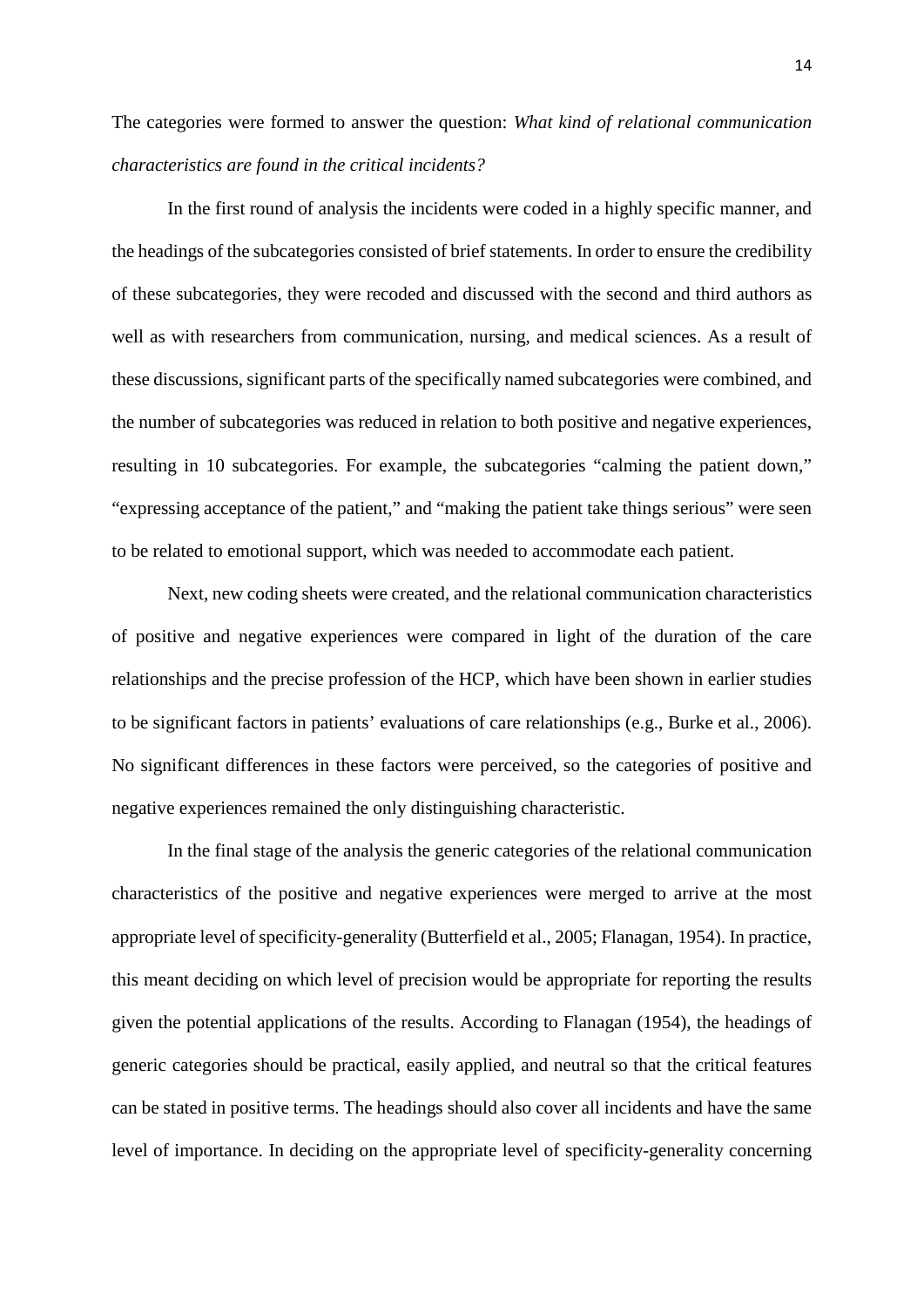generic categories, the main questions were: should the relational communication characteristics of positive and negative experiences have separate generic categories, and should HCPs' and patients' relational communication behaviors be kept separate when naming the categories? In order to resolve these questions, we compared the relational communication characteristics of the positive and negative experiences to each other. We found that the patients' descriptions of the interpersonal communication in positive and negative experiences were associated with the same relational communication characteristics. Moreover, comparison of positive and negative experiences showed that the communication behaviors of both interlocutors seemed to be associated with the same relational communication phenomena in the positive and negative experiences. For example, feeling and demonstrating trust/mistrust in HCP–patient communication was seen to relate to the phenomenon of building trust. Thus it was decided that the relational communication characteristics concerning the experiences and both interlocutors would be combined into four generic categories. The names of the generic categories were: *building trust in the other party in the HCP–patient relationship, willingness to communicate, emotional presence*, and *appropriateness*. These categories are neutral, they cover all the incidents, and they have the same level of importance, as suggested by Flanagan (1954). In addition, they give a concise yet broad description of the relational communication characteristics, congruent with the aim of this study. Table 1 presents an example of the category formation process.

Good scientific practice was followed during every phase of the study. Accordingly, ethical approval by the Regional Ethics Committee of Tampere University Hospital was obtained prior to data collection (R14098). All the participants were informed about the purpose of the study and its voluntary nature. They were assured of confidentiality and anonymity before giving their written consent to participate. In the analysis of the research data, reliability was ensured by recoding during the preparation, organization, and reporting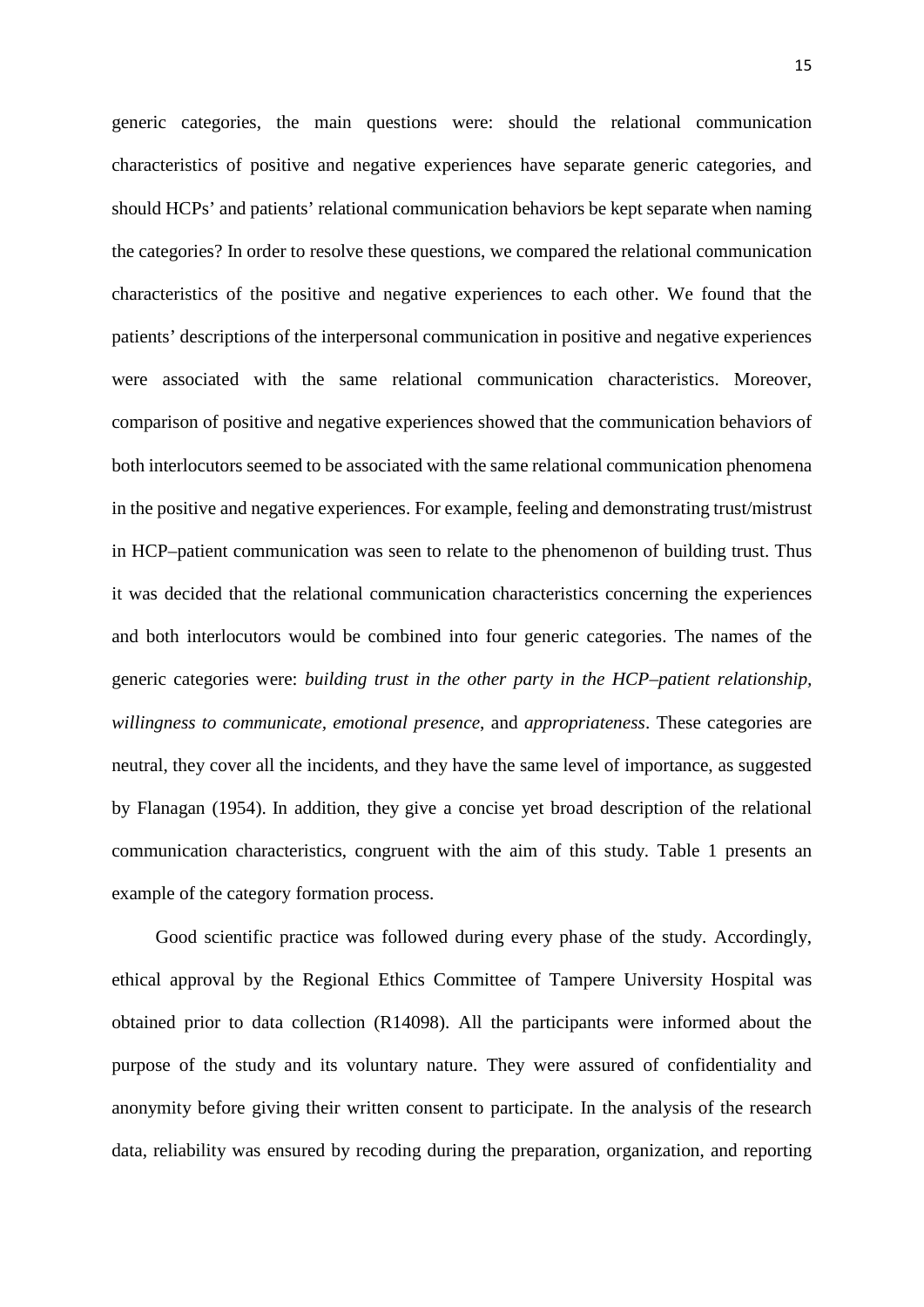phases (Elo et al., 2014). Thus the research methods and units of analysis were chosen carefully, the categorization of the research data was discussed with several researchers, and the findings are reported in a clear, easily comprehensible way. Throughout the research process the research material and the research results were treated in confidence as required by the law regarding personal data.

\_\_\_\_\_\_\_\_\_\_\_\_\_\_\_\_\_\_\_\_\_\_\_\_\_\_\_\_\_\_\_\_\_\_\_\_\_\_\_\_\_\_\_\_\_\_\_\_\_\_\_\_\_\_\_\_\_\_\_\_\_\_\_\_\_\_\_\_\_\_\_\_\_\_\_\_\_\_\_\_\_\_\_\_\_\_\_\_\_\_

Table 1

|  |  |  | Example of the Content Analysis Process (Positive Experiences). |  |
|--|--|--|-----------------------------------------------------------------|--|
|  |  |  |                                                                 |  |

| <b>Textual units</b>                                                                                                                                                                       | <b>Brief statements</b>                                                                   | Subcategory                        | <b>Generic category</b>          | <b>Main category</b>                                                                  |
|--------------------------------------------------------------------------------------------------------------------------------------------------------------------------------------------|-------------------------------------------------------------------------------------------|------------------------------------|----------------------------------|---------------------------------------------------------------------------------------|
| I felt that the<br>HCP accepted<br>me as I am, even<br>though this kind<br>of serious illness<br>has just been<br>diagnosed.                                                               | The HCP accepted<br>the patient as<br>he is despite the<br>illness                        | emotional<br>support               | Accommodating Emotional presence | Relational characteristics<br>of positive interpersonal<br>communication experiences. |
| I was shocked,<br>but the HCP<br>was able to calm<br>me with his words.                                                                                                                    | The HCP calmed<br>the patient down<br>with his words.                                     |                                    |                                  |                                                                                       |
| Even though the<br>HCP had a strict<br>tone of voice,<br>it was rather a<br>good thing at<br>that point,<br>because it made<br>me realize that<br>perhaps I should<br>take this seriously. | The HCP made the<br>the patient take him<br>seriously by using a<br>strict tone of voice. |                                    |                                  |                                                                                       |
| After hearing that The patient felt<br>I felt relieved.                                                                                                                                    | relieved.                                                                                 | Handling emotions<br>appropriately |                                  |                                                                                       |
| I told the HCP,<br>for example,<br>that I really had<br>to discuss with<br>myself why I<br>had this kind<br>of illness.                                                                    | The patient told<br>the HCP about<br>his negative<br>feelings about<br>the diagnosis.     |                                    |                                  |                                                                                       |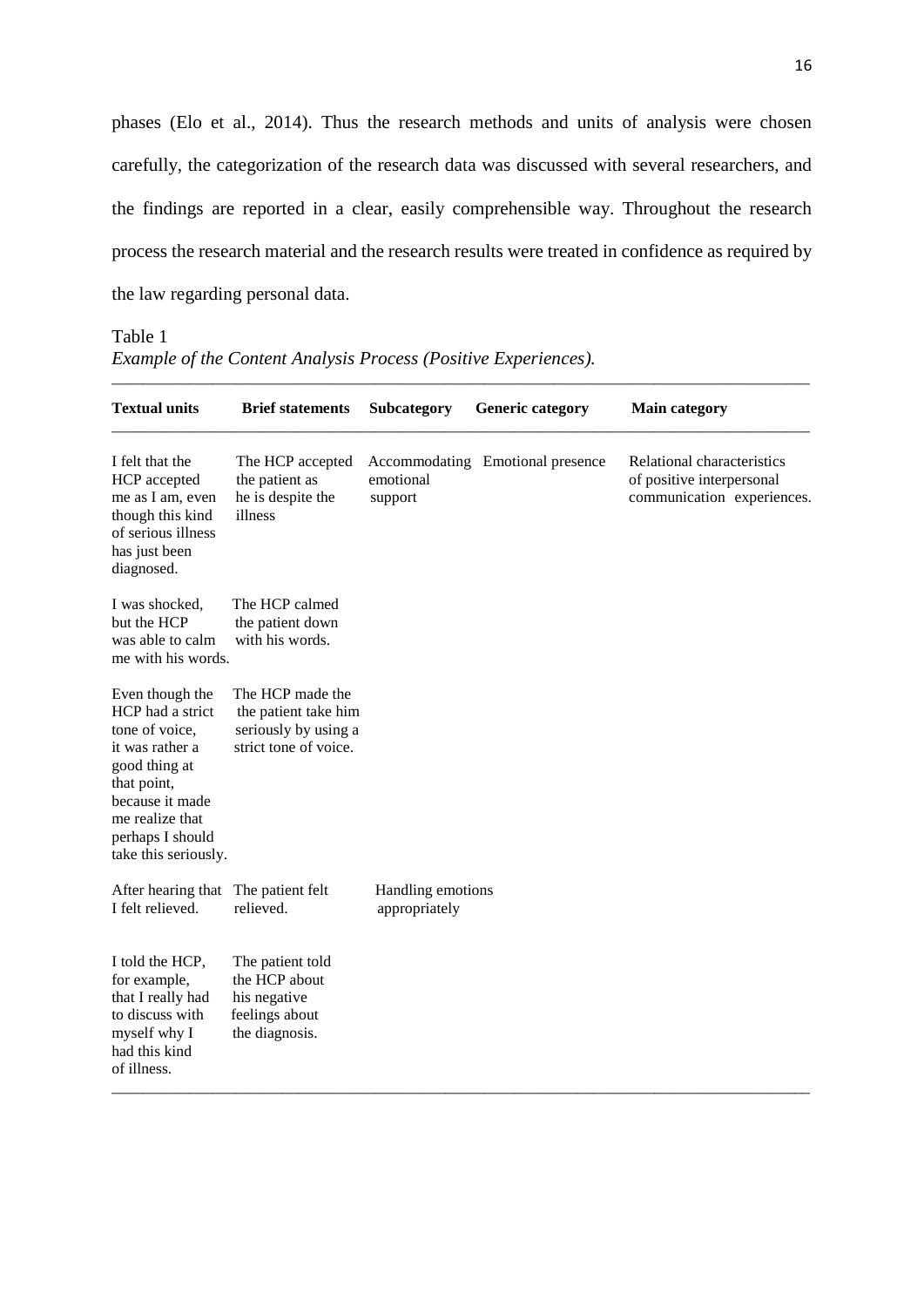#### **Results**

In the research data, 42 communication experiences were positive in nature: 32 concerned doctor-patient communication and 10 concerned nurse-patient communication. With the exception of one experience with a doctor involving a telephone discussion, all experiences described were face-to-face situations. According to the research data, 18 of the positive experiences occurred with a familiar HCP and 16 with an unknown HCP. Eight participants could not recall the duration of the care relationship or did not mention it in their responses to the open e-survey.

According to the research data, 21 experiences were negative in nature: 14 concerned doctor-patient communication and seven concerned nurse-patient communication. Except for one experience involving a telephone discussion with a doctor, all experiences involved faceto-face situations. According to the data, 11 of the discussions took place with a familiar HCP and five with an unknown HCP. Five participants could not recall the duration of the care relationship, or did not mention it in their responses.

Regardless of whether the professional was a doctor or a nurse, or whether the care relationships were new or continuing, the findings indicated that both positive and negative experiences were connected by the four main relational communication characteristics. These characteristics were building trust in the other party in the HCP-patient relationship**,**  willingness to communicate, emotional presence, and appropriateness.

#### **Building trust in another party in the HCP-patient relationship**

Building the patients' trust in their professionals was connected to the patients' evaluations of the HCPs' style of providing care and especially their ability to manage the patients' care. In positive experiences, this trust seemed to increase when the professionals showed interest in the patients' overall state of health and shared understandable, many-sided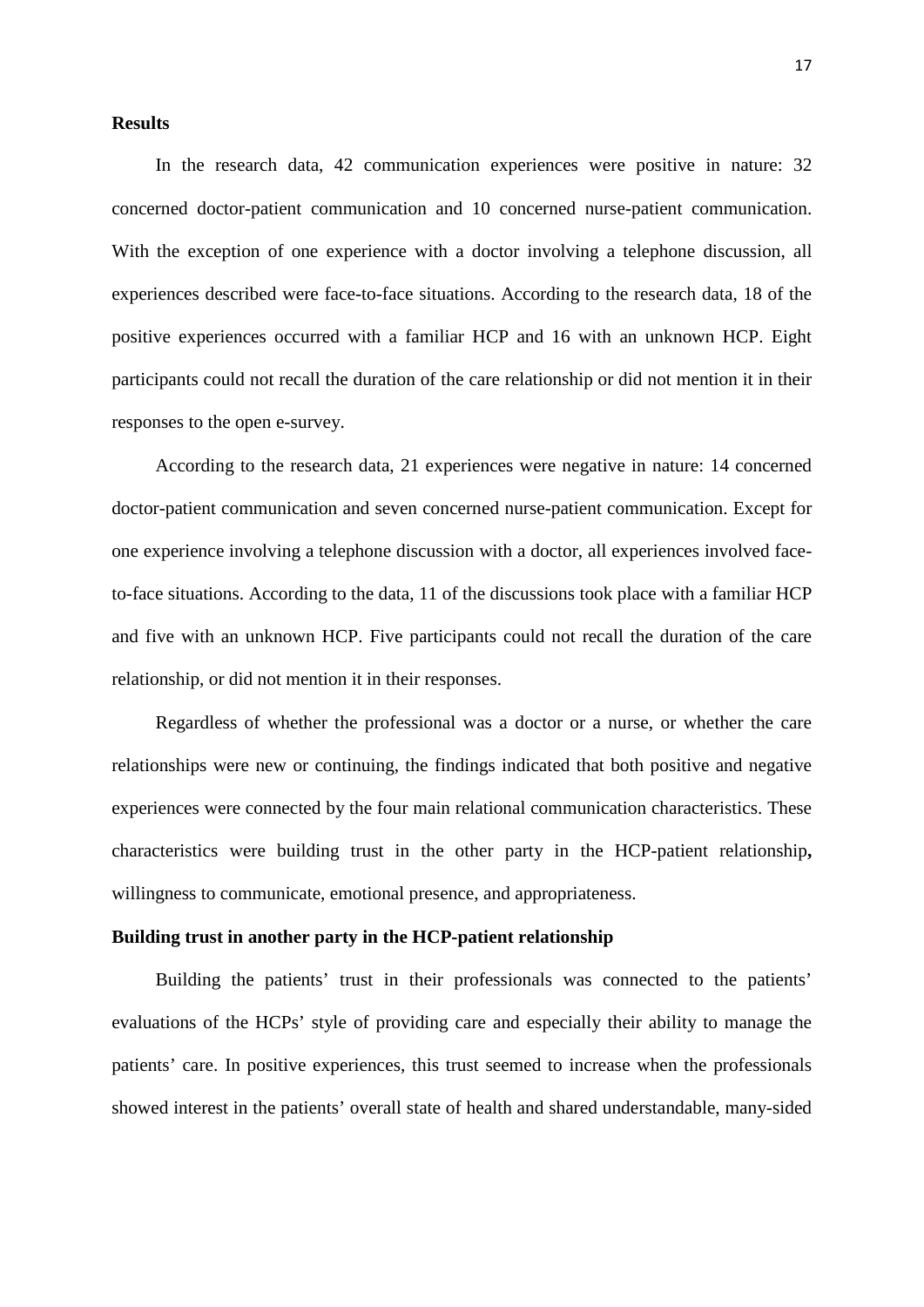information that seemed to be processed many times with the help of the patients' own experiences and new research results. One of the patients described the information as follows:

*The information was of such a nature—well, I cannot say that it was personal information because I don't think that the HCP had diabetes. But it was information that she had developed through work experience. It seemed to be somehow more profound than information stated in a brochure.*

In contrast, in negative experiences, the patients' trust in the HCPs' ability to manage their care decreased when the patients felt that the HCPs were not interested in the patients' state of health and when they gave contradictory information concerning diabetes care. In addition, the patients' trust in their HCPs decreased when the HCPs seemed to be incapable of coping with their patients' needs. One example of this is seen in the following citation:

*I told the HCP that my eating had something in common with symptoms of eating disorders, and I asked her what could be done for this kind of problem. She said that I could, for example, keep a candy day once in a while. I thought, 'You've got to be kidding me'. It was horribly difficult to admit this to myself and still more difficult to an outsider, and then the reaction was this! I wondered whether we were talking about the same matter. She was a wonderful human being and surely wanted to do good for me, but I realized that she had no ability to help in that kind of a situation.*

The patients' feelings of trust were also connected to their evaluations of the care provided by the HCPs. These evaluations were based on the patients' perceptions developed in the situations described, in previous encounters, and, in some cases, the experiences of other patients. The evaluations included notions of what kinds of people the HCPs seemed to be and what kind of work motivation they seemed to have. The patients with positive experiences described their HCPs' personalities with positive adjectives: pleasing, humane, nurturing, and consistent in different situations involving different patients. The HCPs' work motivation was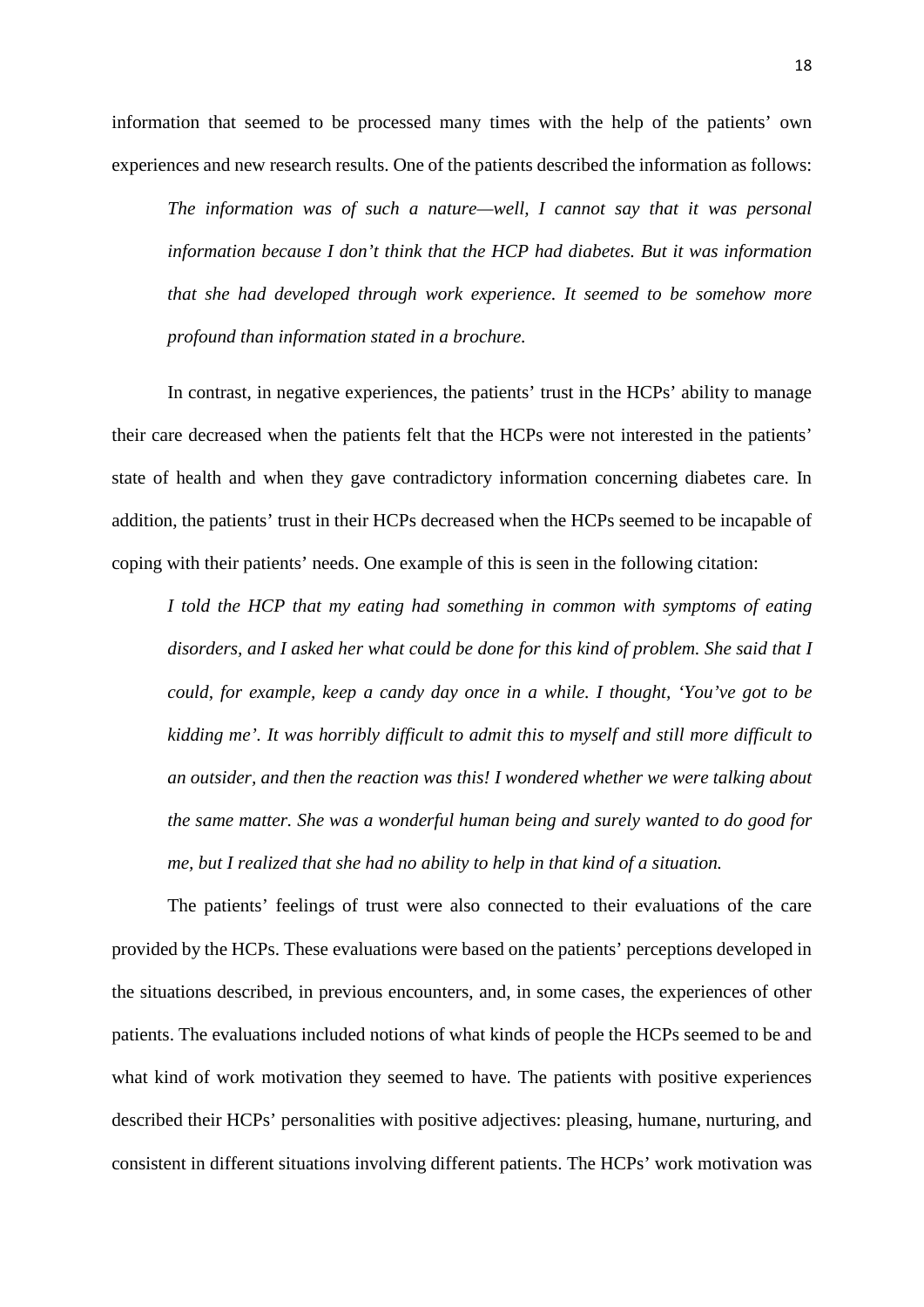evaluated positively when they seemed to put effort into designing the best possible care to facilitate the patients' lives and told the patients that they continuously develop their expertise. One example of a positive description of the type of care provided by the HCP is seen in the following citation:

*For me, it seemed that the HCP gave every patient help. I had a safe feeling because he really tried to put effort into patient care… I knew right away that I was in safe hands.*

In the negative experiences, some patients described their HCPs with adjectives such as non-empathetic, weird, and incapable of communicating with patients. The HCPs' lack of work motivation was described as concentrating on doing routine medical care activities without giving patients individual attention. However, after expressing negative opinions, the patients often softened their statements by offering possible explanations for the HCPs' negative behaviors, such as haste and problems in their personal lives. One patient described the HCP's lack of motivation as follows:

*The HCP did not bother to treat me as a patient. … I think that she did not actually think of me in that situation. She thought of what she had to do, and perhaps some other matter was also troubling her at that moment.*

In the research data, the patients perceived trust building as the HCPs demonstrated trust in their patients' self-management abilities. In the positive experiences, the HCPs believed the patients' descriptions of their health situations, introduced them to the possibility of surviving without medication, and gave useful, flexible instructions—not strict orders. That behavior empowered the patients to decide what medications they would take and what care plan they would follow. Such autonomy in decision making was reportedly important to the patients: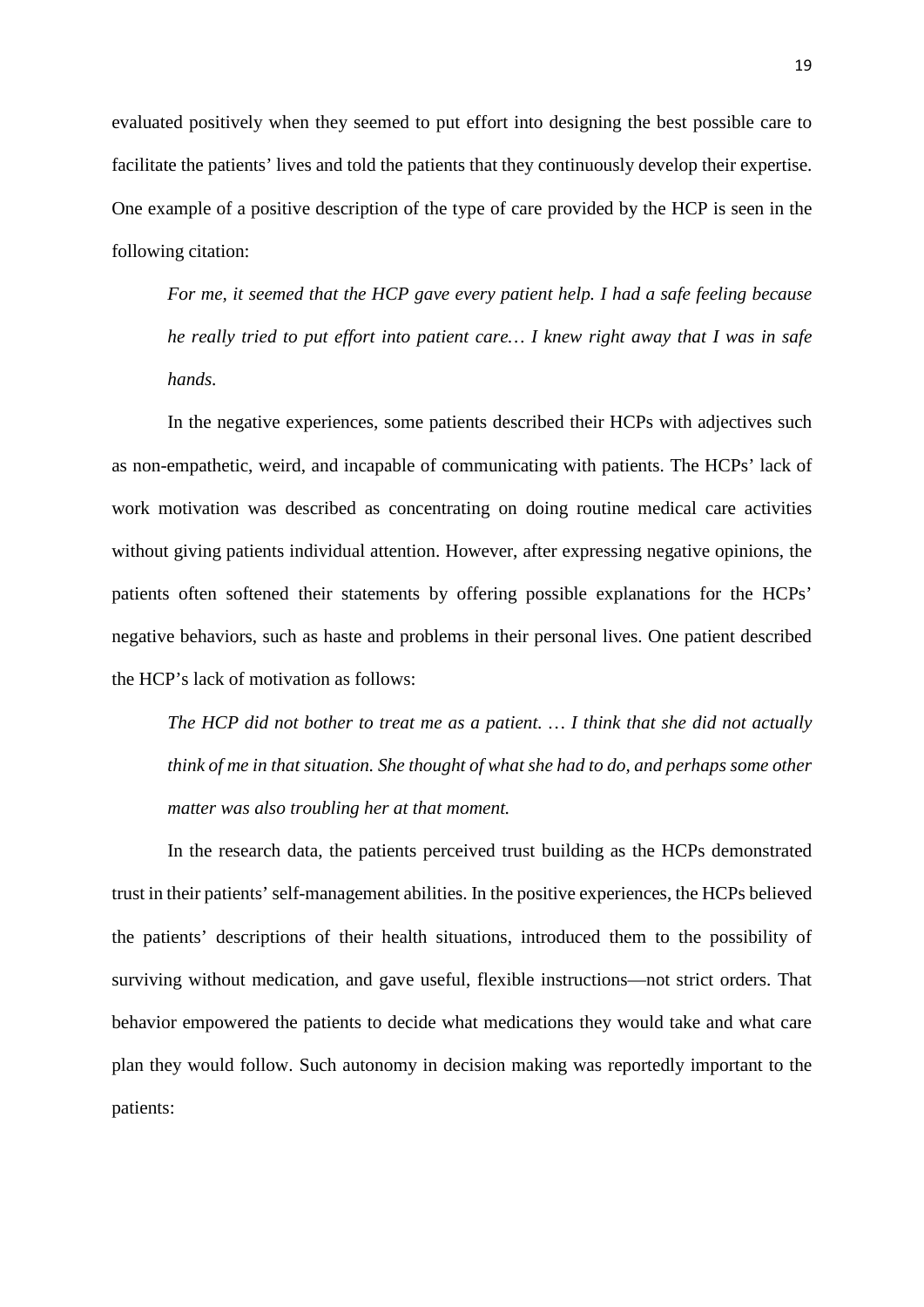*It was really important that I was allowed to carefully think about beginning the insulin care before we started the treatment. … There was no feeling of being forced or such in that situation. The HCP only gave options.*

In the negative experiences, some patients felt that the HCPs questioned their self-care motivation. Some patients said that their professionals did not seem to believe their descriptions of their health situation or their ability to manage dietary treatment. This distrust also seemed to affect matters related to diabetes. One description of this is seen in the following:

*When type 2 diabetes was diagnosed, … the HCP insisted that a mere change of diet would not suffice. … I was merely handed a prescription with no explanation of the nature of the illness or the overall care.*

In summary, the patients' and the HCPs' trust building manifested as different kinds of processes in the patients' significant interpersonal communication experiences. According to the patients' positive and negative experiences, the patients felt trust, while the HCPs were described as demonstrating trust in their patients. In addition, the patients' trust was more closely associated with the HCPs' communication behaviors, but the HCPs' trust was associated with evaluations concerning patients' self-management abilities. However, in this research data, the manner in which the HCPs appeared to make evaluations concerning the patients' self-management abilities seemed unclear.

## **Willingness to communicate**

In the patients' experiences willingness to communicate was connected to evaluations of communication activity, suitable use of time, and being unreserved. In the positive experiences it was crucial that the patients experienced these elements as behaviors involving both parties. Regarding communication activity, reciprocity was especially significant in nonverbal communication behaviors. Both the patients and the HCPs made eye contact, sat down face to face, and showed that they were listening to each other. Although the patients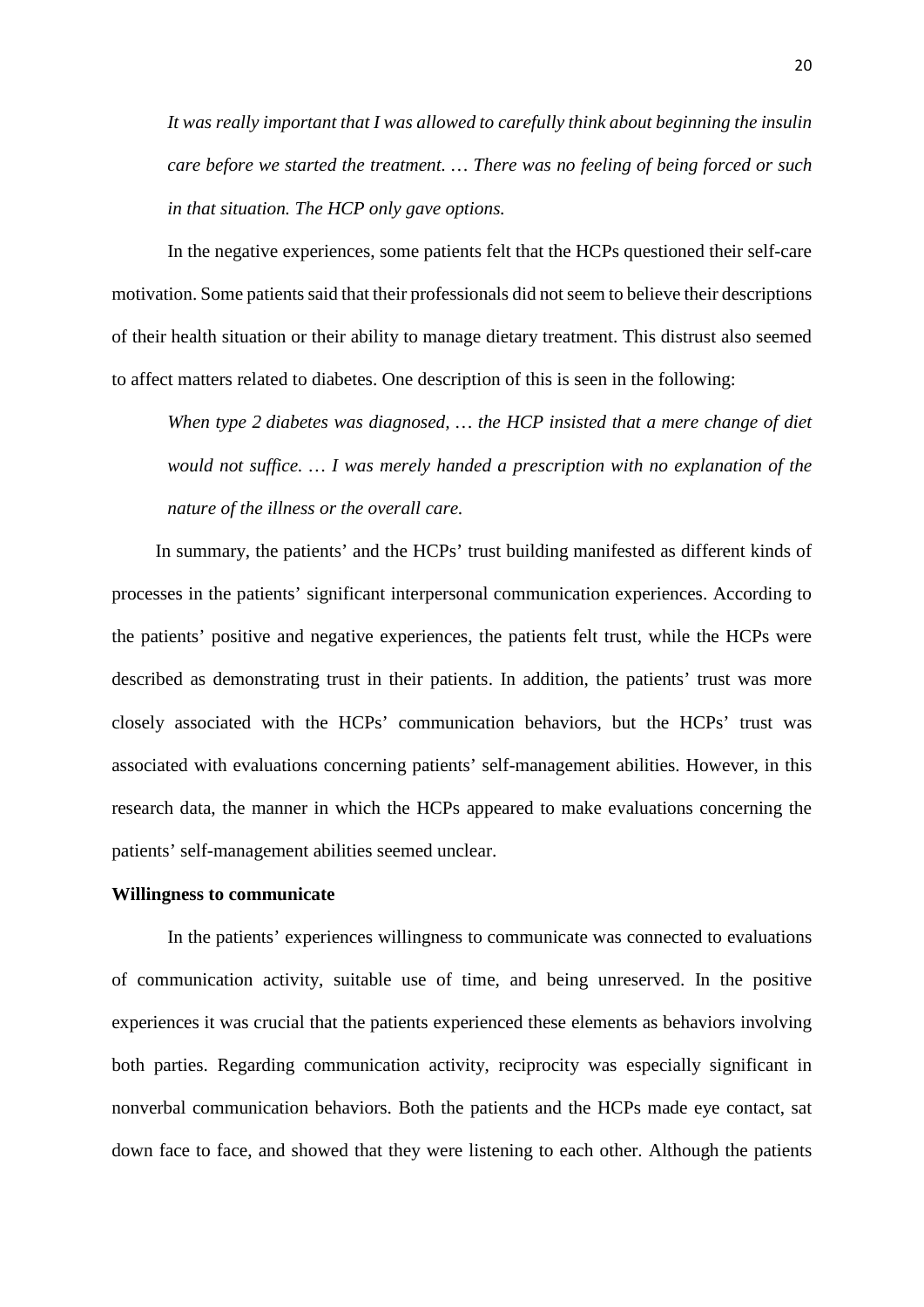described all the HCPs as engaged in high levels of verbal activity, the patients' level of activity in verbal communication varied. Some patients described themselves as listeners, and others as very active communicators. The common factor was that the patients described themselves as communicators capable of asking questions and participating in the discussion when they found it appropriate. In positive experiences, the suitable use of time was seen as proceeding flexibly in the discussion according to the situation, not acting in hurried manner, and reserving enough time for the discussion. One example concerning reciprocal communication activity and suitable use of time is seen in the following citation:

*The length of the visit was set appropriately, and it was also good that the HCP talked with me a lot during the same visit. … My own communication behavior was important in the sense that I was forthcoming myself and I wanted to know things. However, I was also good at listening. The illness itself interested me, and the diagnosis interested me. I was not in a hurry to leave.*

The patients' impression of being unreserved in positive experiences was based on reciprocal open self-disclosure and an absence of emphasis on difference in status. In addition, the patients' perceptions of themselves as somehow similar to their professionals—especially having common or compatible communication styles—strengthened the impression of there being no reservations. The de-emphasized difference in status was seen in the HCPs' behaviors as avoiding medical language, warming up to the situation by discussing matters unconnected with the illness, and using humor when talking about health issues. For the patients, deemphasizing the difference in status meant accommodating their behavior, particularly the absence of reserve on the part of the HCPs and overall readiness for communication, which was said to be easier if the patients had visited the HCPs before. However, according to some patients, this was also possible in a first meeting: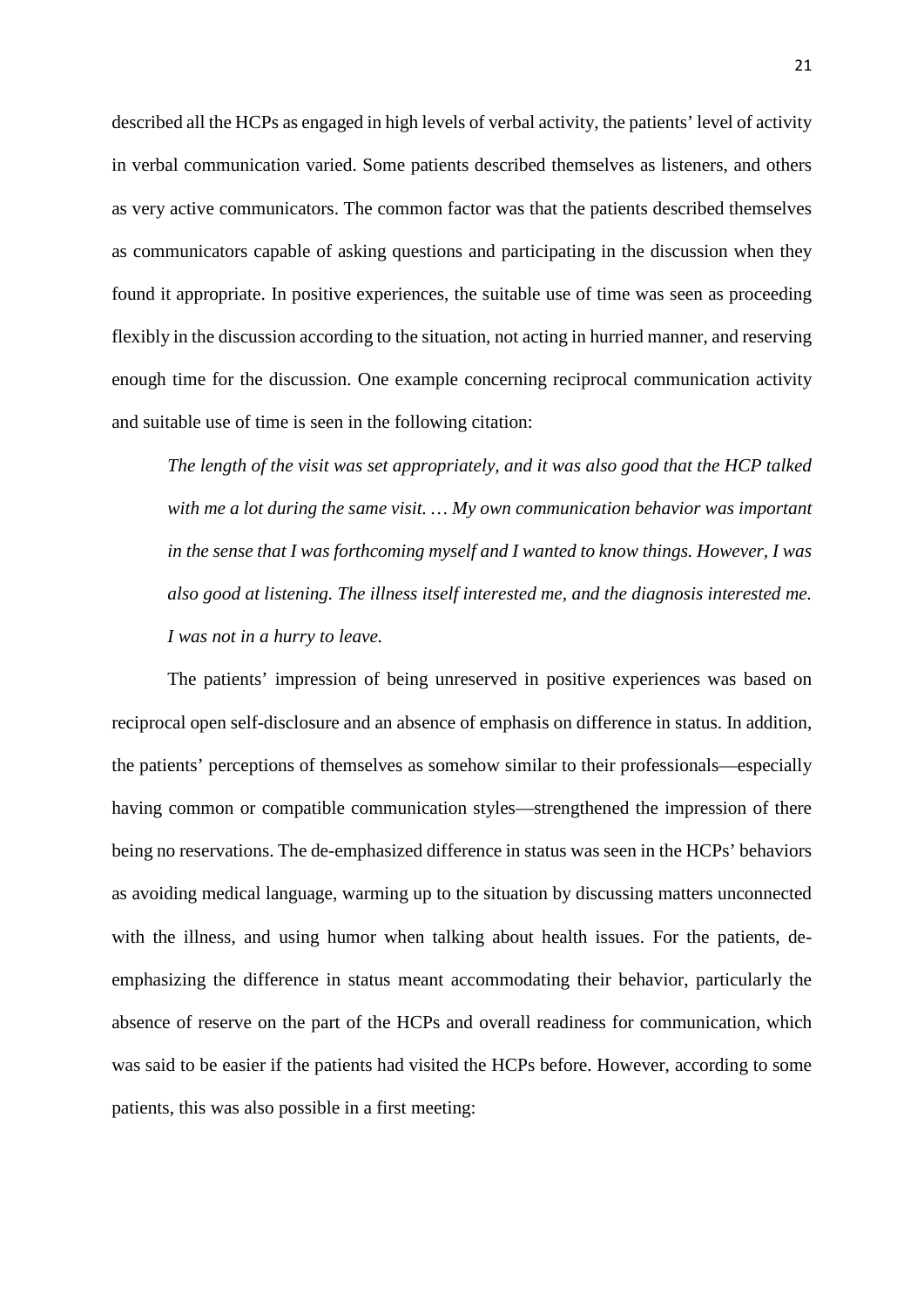*To me, it felt as if we had known each other for ages, even though it was the first time we had ever met. First, the HCP's attention was caught by my surname. Right away, he asked where I was from. … The first appointment is absolutely essential. It should not start with the question, 'What is the matter'? We discussed all sorts of other matters first. The interaction should be initiated with a little small talk free of jargon to make it spontaneous and not too formal.*

Reciprocal self-disclosure was seen in discussing hobbies, families, places of residence, and ways of spending vacations. Given the health-related topics, in all the cases the patients revealed more about themselves than did the HCP. Nevertheless, the patients appreciated the HCPs' willingness to share personal information about themselves and thus not strictly separate the work self and personal self in care situations. One example concerning this finding is seen in the following description:

*I remember that the HCP at one time mentioned that she would not be there the next time because she would be on maternity leave. In addition, she told me how many children she had. In my opinion, it was not too personal information. … Many keep their work self and personal life strictly separate. She obviously felt no need to do so, and I at least felt it was positive.*

In the negative experiences, the patients' evaluations of willingness to communicate were connected especially to the HCPs' behaviors. The patients described their HCPs as engaging in minimal communication activity, including giving short answers, avoiding eye contact, and asking few questions. The use of time was also seen as inappropriate because the HCPs usually expressed haste nonverbally and verbally, for example, moving restlessly and telling the patients that they had many things to do. In addition, giving the patients no space to process matters in a limited time was part of the inappropriate use of time. Moreover, a lack of immediacy was perceived in the patients' experiences as the HCPs' did not self-disclose and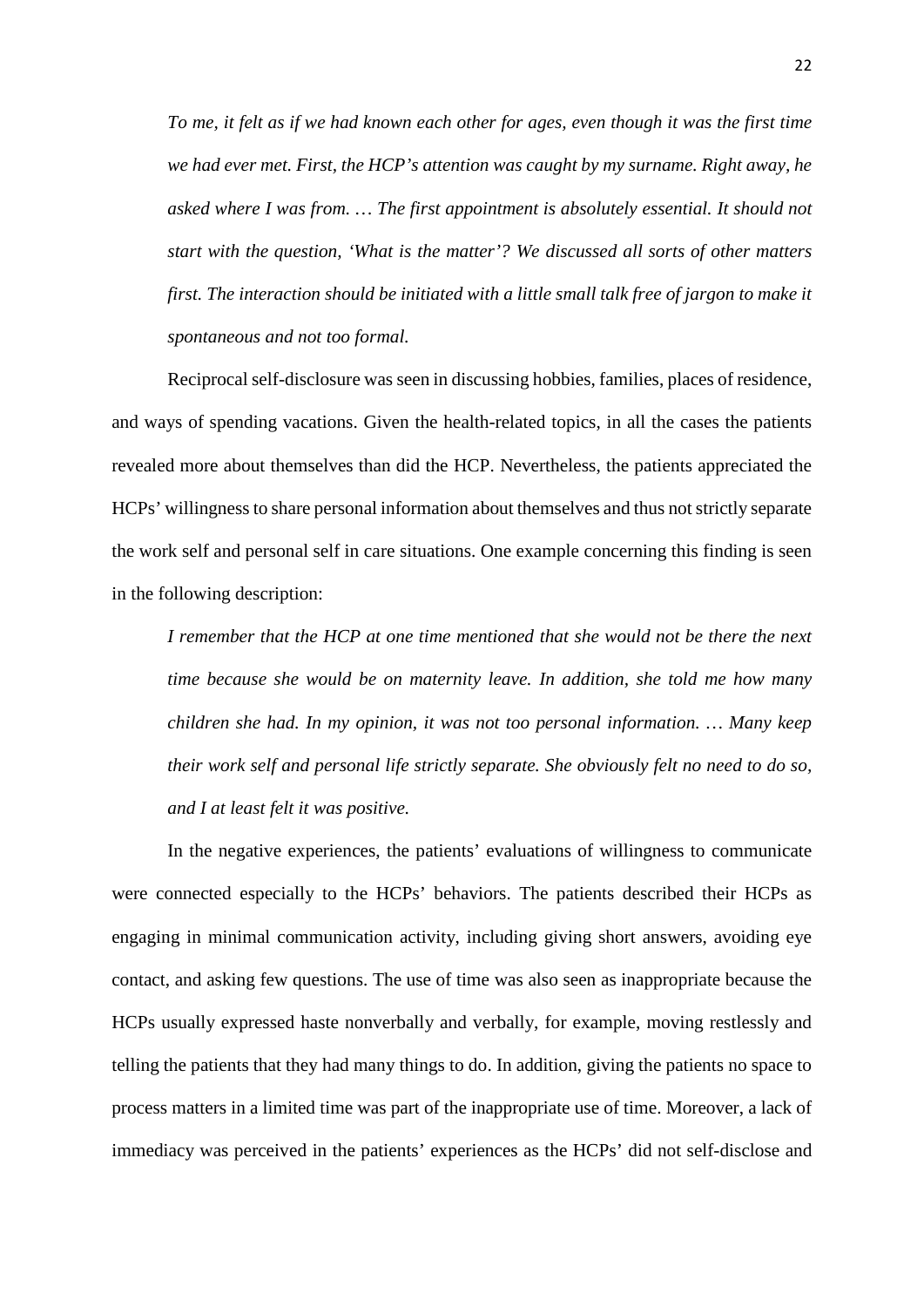emphasized the difference in status, particularly by using medical language and a lack of humor. One description of an HCP's minimal communication activity and emphasized status difference is seen in the following citation:

*There was a chair, the HCP, and the computer. It was as if there should have been a perspex screen between us. He didn't let the patient respond in normal language; all the time it had to be this Latin or something about the comprehension of comprehension.*

All the patients with negative experiences said that the HCPs' behavior, especially minimal communication activity and standoffishness, diminished their willingness to communicate. They described minimal communication activity as giving short answers, asking few questions, and not expressing differing opinions. One patient described the effects of the HCP's communication behavior as follows:

*When with a smile I tried something, no, a got nothing back. No humor, but I tried to ask something nicely about the subject, he didn't change at all. That he would turn as express an opinion. That didn't happen so it was quite dull. I expected that, interaction. That it would be comfortable for me to talk… for that reasons much about health was left unsaid. I just got the medication, the prescriptions and then I left.*

The standoffishness emerged in the patients' descriptions as minimal self-disclosure and recalling negative attitudes toward the communication situation. This was seen, for example, in focusing on and waiting for the end of the discussion. A few patients said they had a negative attitude toward the communication situation beforehand because they had negative experiences with the particular HCP. In addition, the patients' notions of themselves as somehow different from their professionals—especially having different personalities or communication styles—exacerbated the lack of unreservedness in the patients' behaviors. Some of the patients reported that the dissimilarity also prevented the patients from being themselves in HCP-patient discussions: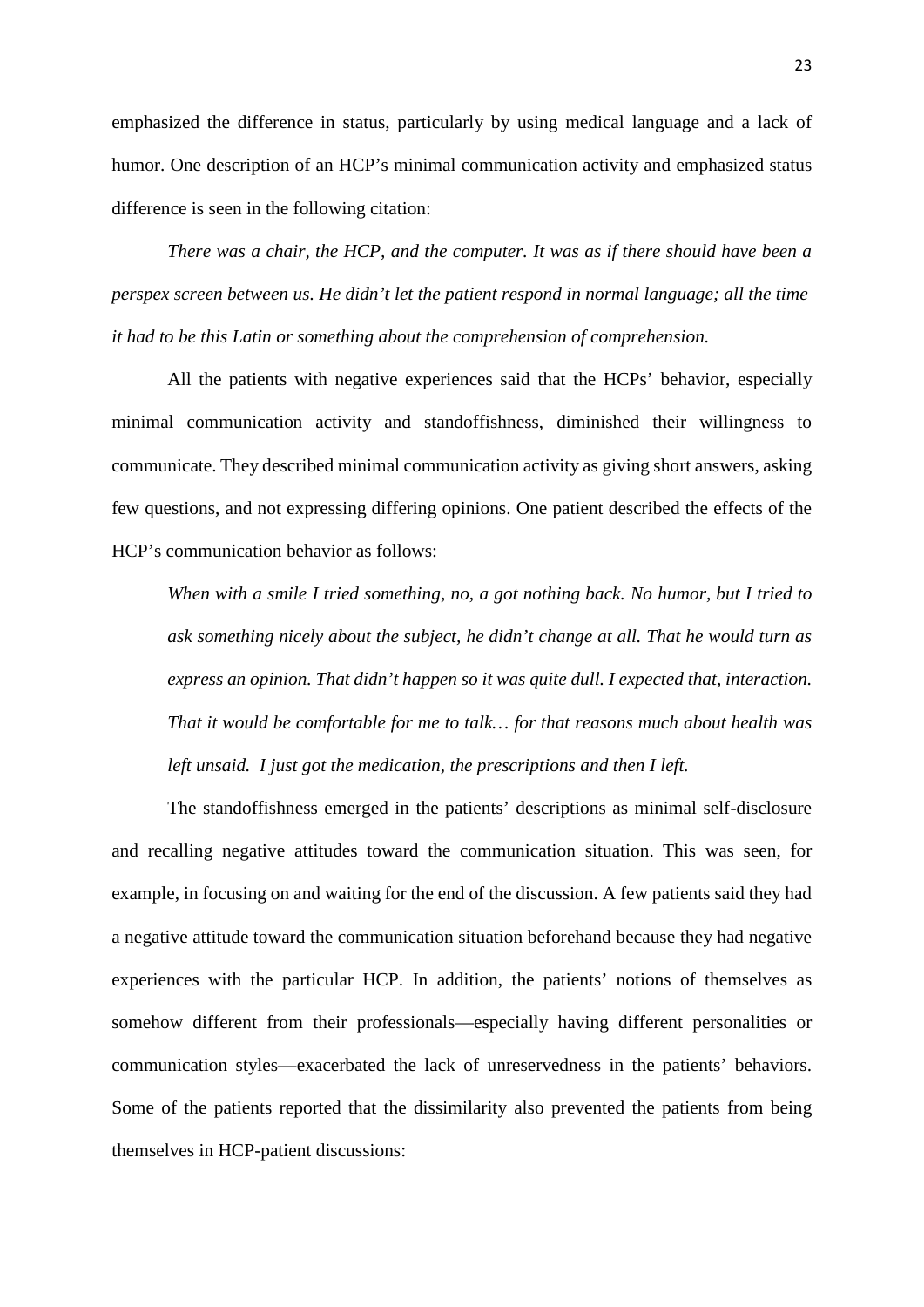*For some reason, communication is important to me. That I could be me. I do not mean that I would laugh and giggle for a half an hour in the consultation pace. I mean that I have multiple words in my vocabulary that I can use to explain my own situation. But it was not possible with the HCP because he was so stiff.*

In summary, the initiative of the HPCs in expressing willingness to communicate was a significant factor in both the positive and negative experiences described by the patients. However, regarding the positive experiences, the patients also emphasized the meaning of reciprocity and appreciated the different opportunities to participate in the discussions. In contrast, regarding the negative experiences, the HCPs' lack of willingness to communicate was so chilling that the patients experienced a sense of powerlessness to change the relational communication behaviors in question.

## **Emotional presence**

In both positive and negative experiences, emotional presence was especially connected to the patients' evaluations of their HCPs' ability to give accommodating emotional support. In positive experiences, the patients described their HCPs' accommodating emotional support as giving approval to their patients, calming them down, or helping them to take things seriously. The HCPs showed approval by giving positive feedback on self-care and showing understanding of the patients' feelings, disagreements, and problems in self-management. Calming the patients down meant focusing on the positive aspects of their health, giving upto-date information on their health, and assuring them that everything was going to be all right. A few patients found it calming when the HCPs spoke in a peaceful manner and patted them on the shoulder. In a few experiences reported by the patients, the HCPs attempted to make the patients serious by expressing their anxiety and urging them not to underrate the situation. Even though these situations made the patients feel confused and ashamed, the experiences became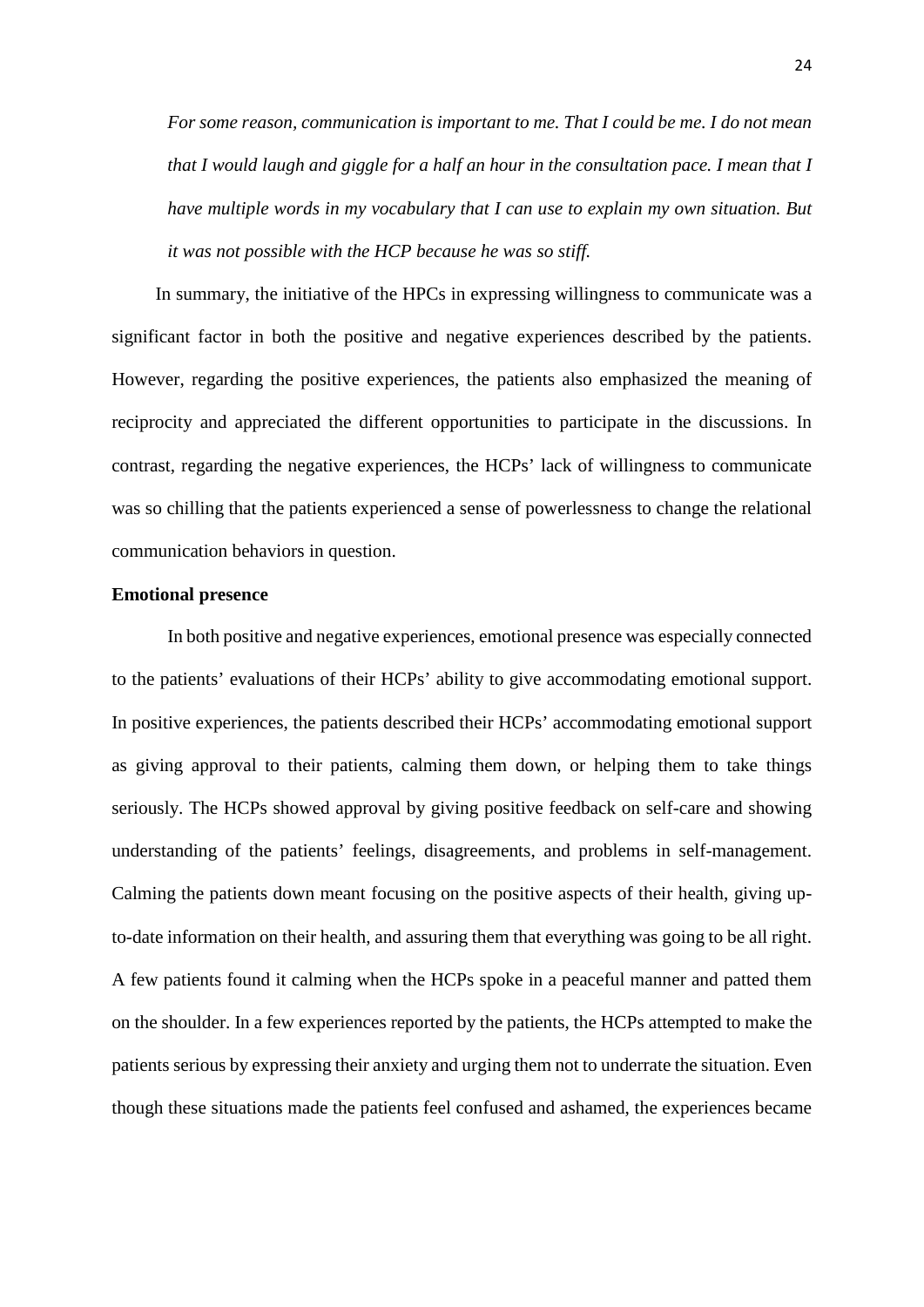positive in their minds because it was possible to perceive caring in the HCPs' communication behaviors:

*Even though the HCP had a strict tone of voice, it was a good thing at that point as it caused me to think that perhaps I should take this seriously, that perhaps this illness was not to be trifled with. … In fact, I was a little surprised that this person actually cared about what I did.*

In the negative experiences, the HCPs' lack of accommodating emotional support was seen in showing frustration to the patients, threatening them with the risk of additional illnesses, and softening information so that the patients did not realize the seriousness of their condition. One example of this is seen in the following citation:

*The HCP was extremely emphatic when diabetes was diagnosed. … She talked really approvingly and maybe too gently when I think about it afterwards. She did not put all the cards on the table immediately. For this reason, I did not perhaps understand the seriousness of the illness at first.*

While the HCPs' emotional presence was highlighted in both positive and negative experiences, the patients' descriptions also reflected their own emotional presence. In positive experiences, it was seen in experiencing positive internal emotions and handling difficult emotions with HCPs, such as feeling guilty about getting diabetes. Despite the patients' emotional presence, not all of them felt the need to discuss emotional matters with their professionals but, nonetheless, appreciated feeling that it was easy to discuss all kinds of things with their HCP. An example of an HCP's accommodating emotional support and a patient's handling of difficult emotions with the HCP is seen in the following statement:

*The HCP's ability to accommodate the patient's emotional arousal was impressive. I said, for example, that I really have had to discuss with myself why I had to have this kind of illness. She replied that getting diabetes is always a challenging situation, and*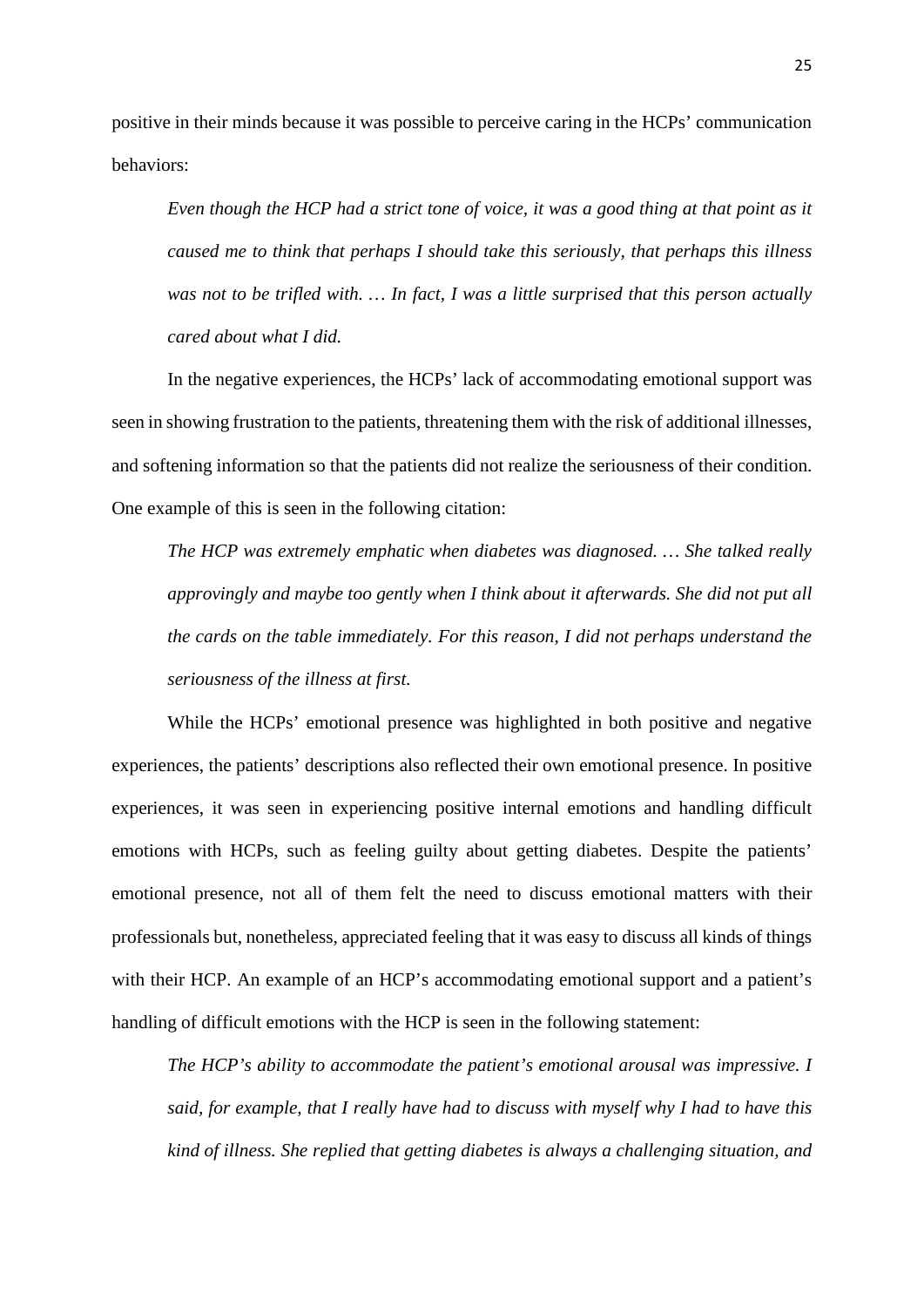*some people have to process it for a long time, but usually, it gets easier with time and achieving a good care balance.*

In the case of negative experiences the patients' emotional presence was manifest in silence and becoming serious. This was felt to be a consequence of the HCPs' behavior. In addition, the patients experienced a significant amount of negative internal feelings, such as guilt, panic, and depression. In the patients' negative experiences there was one exception in which the patient showed her emotions to the HCPs. The patient said that she openly expressed her frustration to the HCP, asking her to stop talking about negative things. The HCP changed her behavior, and the patient recognized that she was able to defend herself in that kind of situation, so this action stayed in the patient's mind as positive.

In summary, the patients found it important that they could handle and express all kinds of emotions in ways that were suitable for them in the care situations. In this process, the emotional support from the HCPs was essential in both positive and negative experiences. According to the patients' descriptions', the main communication process related to giving emotional support was accommodation. For example, in this study, some of the patients appreciated very gentle emotional support, but some of them appreciated a firmer communication style when giving emotional support – especially when they analyzed the care situations afterwards.

### **Appropriateness**

On the level of communication behavior, appropriateness comprised two factors: showing understanding of the purpose of the communication situation and demonstrating respect. In the positive experiences, it was crucial that the patients saw these as reciprocal communication behaviors by both parties. The first factor meant reciprocal understanding that a particular discussion was intended to benefit the particular patient. This was seen as concentrating on the main reason for the communication situation and as attempting to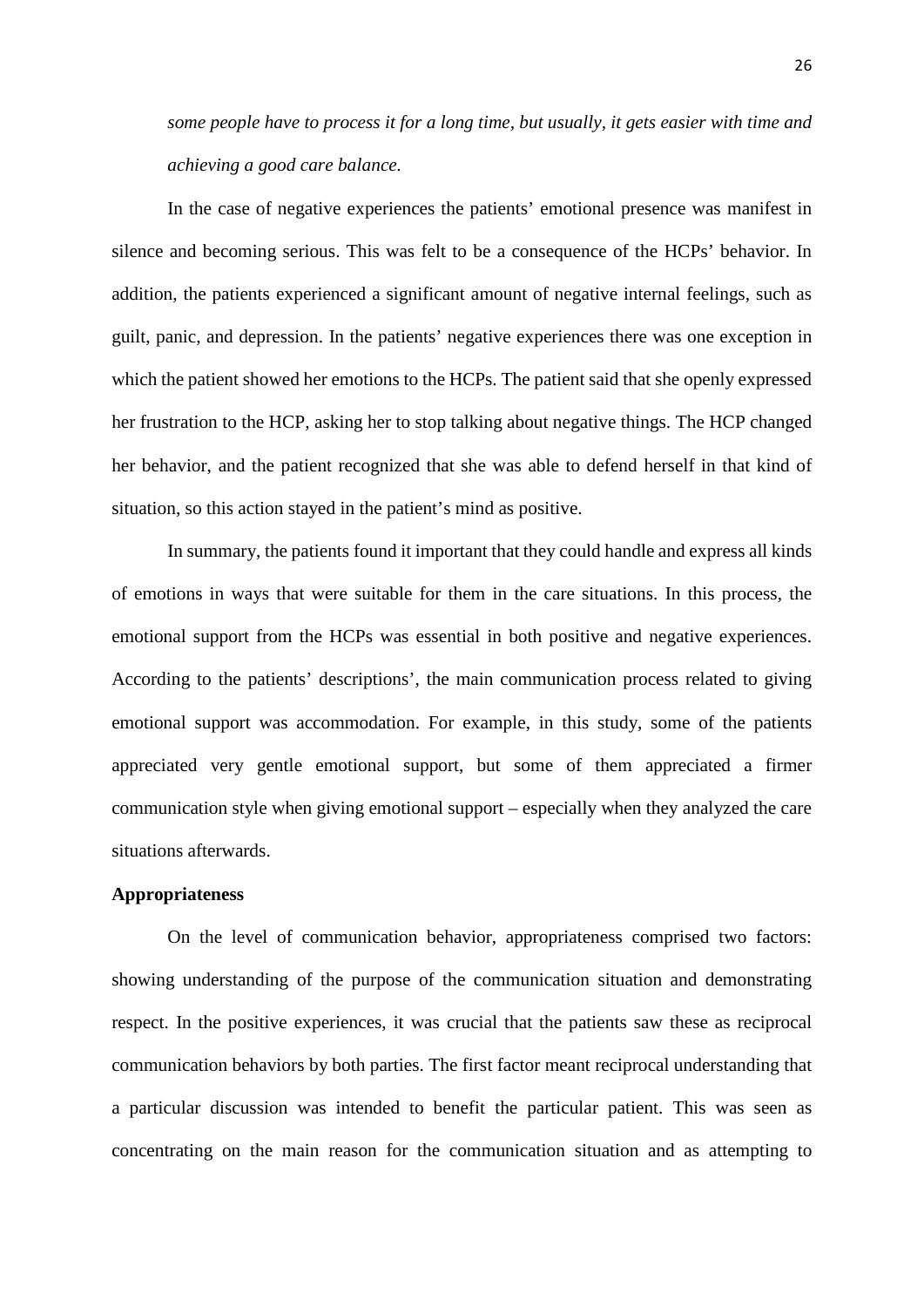determine the patients' other possible acute needs. The HCPs seemed to play a certain role in this task, listening to the patients and asking at the end of the discussion whether the patient still had acute needs. According to the data, mutual understanding also entailed a forwardlooking orientation. In particular, the HCPs focused on the future by finding solutions, did not blame the patients for having diabetes and unhealthy lifestyles, and instead tried to motivate them to improve their self-management. In negative experiences, the HCPs typically engaged in blaming behaviors and concentrated on irrelevant issues. One patient described these communication behaviors as follows:

*I went to the HCP because of having flu. Luckily, I haven't had to visit the HCP often for that purpose. And she wanted to inform me more about diabetes and its dangers, instead of concentrating on the fact that I needed an antibiotic. That visit made me feel very guilty. However, she did take care of what I wanted. The flu matter was taken care of, but at the same time, we addressed diabetes care issues I could not have managed at that moment.*

In the patients' positive experiences, mutual respect was seen as mutual politeness, appreciation for each other's expertise in the field of type 2 diabetes care, and honesty. In practice, mutual politeness meant being friendly and neutral to each other and avoiding disagreements. Appreciating each other's expertise was seen as mutual willingness to benefit from the other's knowledge. The patients gave their HCPs space to conduct the necessary medical examinations, give information, and present the possible care guidelines. The HCPs asked about and listened to the patients' experiences of their health situation and the outcomes of various treatments. In mutual honesty, all matters were talked through appropriately so that the patients had a realistic idea of the dimensions of treating a chronic illness: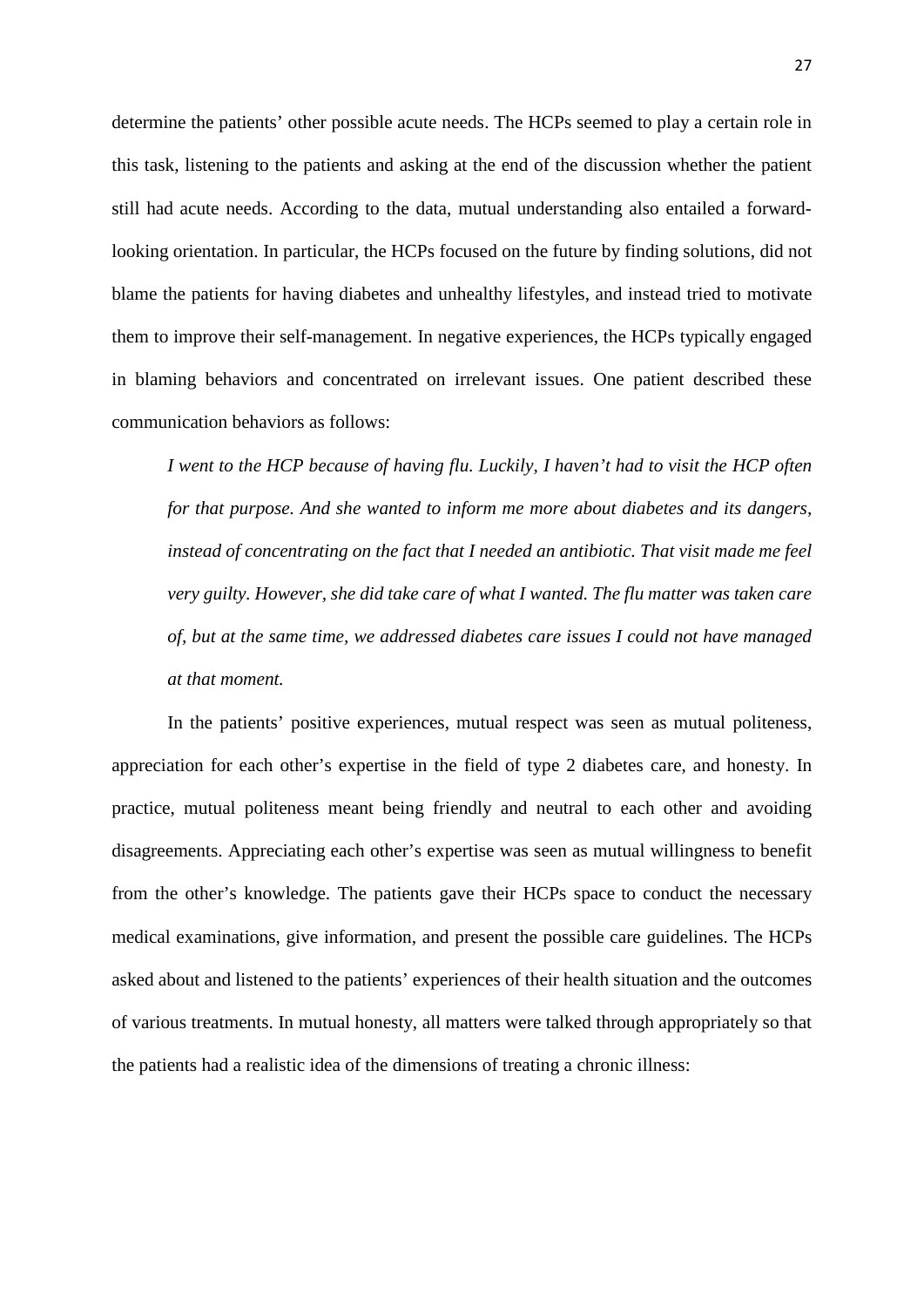*I left there with a positive mentality even though the HCP's answers were not mind encouraging. He talked very clearly about those matters and did not make the illness sound nice, but he did not make it any worse either. That was a very appropriate visit.*

In the patients' negative experiences, the descriptions related to respect were mainly connected to the HCPs' communication behaviors. Some patients described their HCPs as impolite, for example, snapping and underestimating the patients' concerns. Underestimating the patients' expertise emerged in not asking about and listening to the patients' descriptions of their state of health and indicating that the HCPs knew more about diabetes than the patients. The elements of honesty were not seen in negative experiences as they were in positive experiences.

In the patients' negative experiences, the patients' descriptions of their own communication did not noticeably demonstrate elements of appropriateness. Three patients mentioned that they had found it difficult it show respect for their HCPs, which may have caused some communication difficulties. One patient said that she formed a negative attitude towards the HCP at the first meeting. The other two reported that their negative attitudes toward their HCPs had developed during long-term care. One of these patients described her negative attitude as follows:

*I usually feel it extremely distasteful to attend her consultation. Perhaps I am not appealing, I don't know, but I do not waste words. I talk about my issues with her, and if I do not get a response that I like I can't be bothered to beat around the bush. Because the situation is as it is, I see no point in persevering.*

In summary, appropriateness was associated with appreciation of each other's expertise, humanity, and common objective in terms of facilitating a patient's well-being in a particular situation. For both positive and negative experiences the time orientation seemed to be connected to these elements. According to the patients' descriptions, several situations were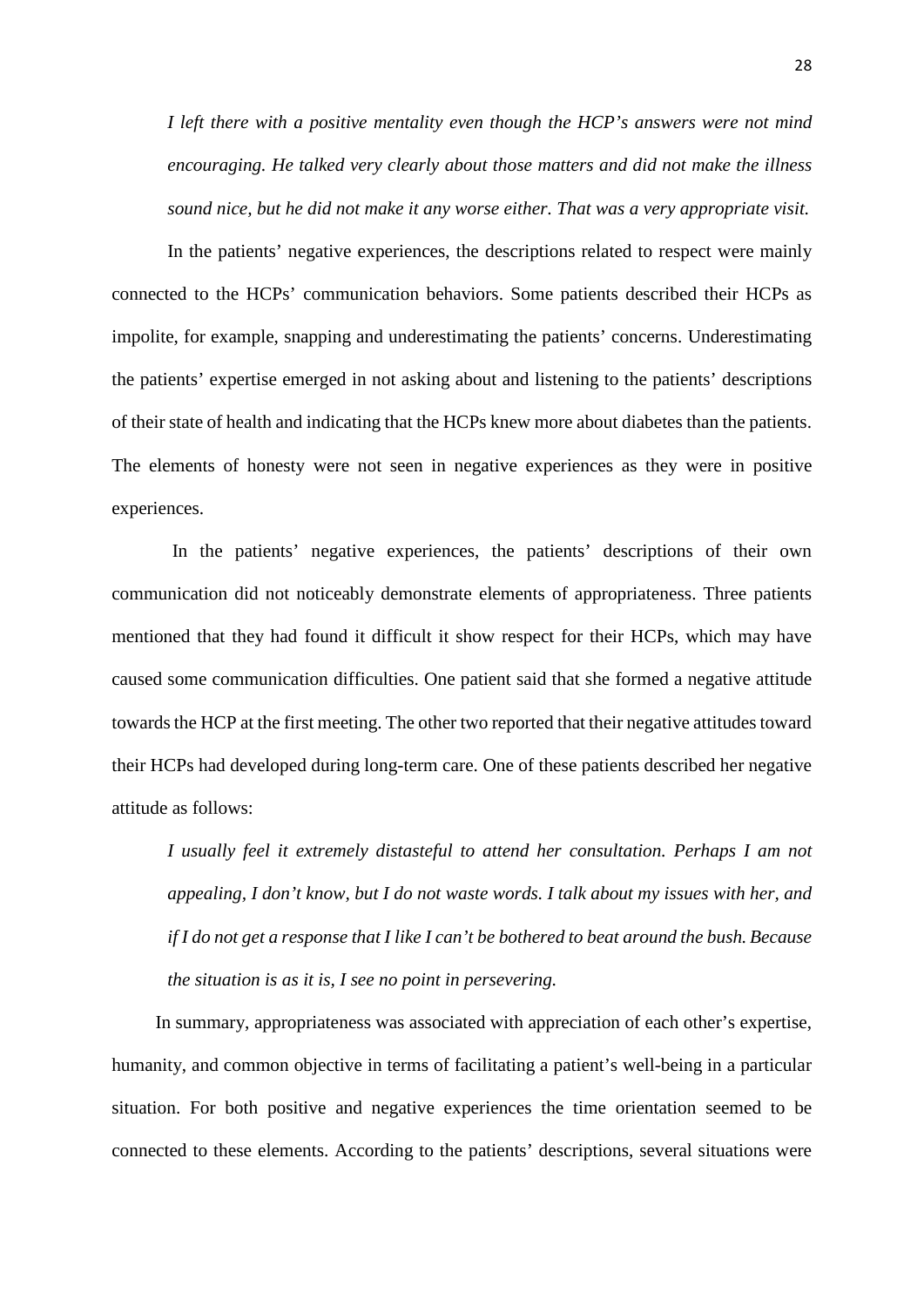deemed meaningful, e.g., the kind of situation in which the diabetes care was discussed, where the discussions were past or future oriented, and how the earlier care history and knowledge about diabetes were used and seen in the care discussions.

## **Discussion**

According to the results, the four core relational communication characteristics of the HCP–patient communication in the patients' positive and negative care experiences were *building trust in the other party in the HCP–patient relationship*, *willingness to communicate, emotional presence*, and *appropriateness*. The occurrence of these characteristics in both experiences indicates that the characteristics in question may be central in achieving experiences of care conducive to self-management from the patients' perspective. The main findings concerning relational communication characteristics could be crystallized into four main points.

*First*, the four relational communication characteristics of the patients' experiences related to self-management related experiences appeared to support the idea of patientcenteredness. All the characteristics in question seem to be associated with the care recommendations, whereby supporting patients' participation and overall wellbeing and building a confidential and respectful care relationship are placed at the center of a good care experience (see e.g. Epstein & Street 2007; Mead & Power 2000; Smith et al. 2011). In addition, the results lend support to the recommendation that patient-centeredness should not be understood simply as a result of the verbal and nonverbal behaviors of HCPs. Although the initiative of the HCPs was decisive in the patients' experiences, both positive and negative, reciprocity in relational communication was also clearly emphasized. Thus patientcenteredness can be understood as a process and as a result of HCP-patient interpersonal communication in which both interlocutors' relational communication behaviors are of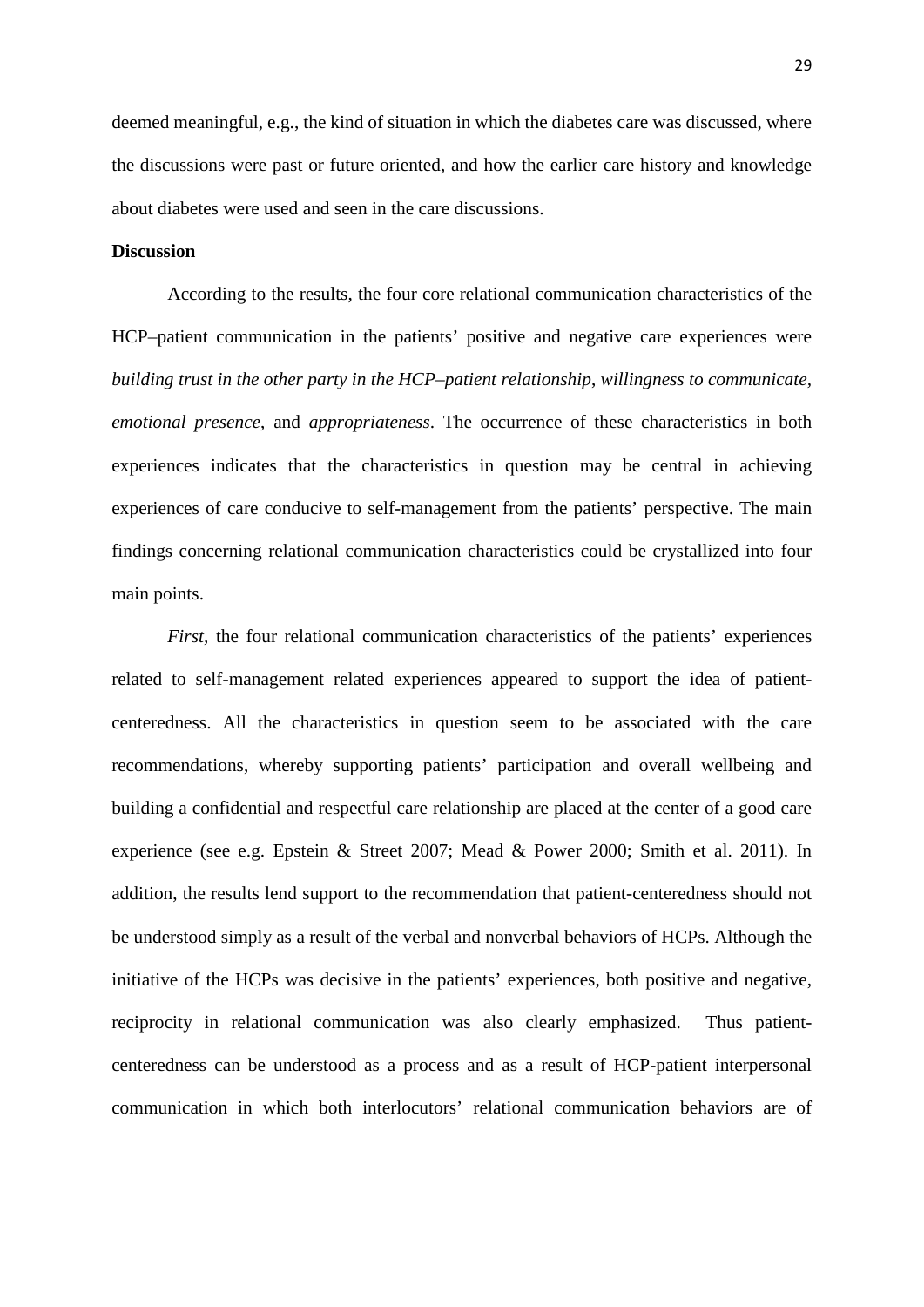significance for the success of the care relationship and the patients' care (e.g., Street, 2017; see also Watzlawick et al., 1967).

*Second*, the relational communication characteristics were perceived to be more reciprocal in the positive experiences than in the negative experiences, which emphasized the relational communication of the HCPs. Interestingly, the descriptions of the patients' relational communication differed significantly in the positive and the negative experiences. In the positive experiences, the patients' ways of showing willingness to communicate varied from listening to active questioning and open disclosure in care situations, whereas in the negative experiences most patients described themselves as passive, quiet listeners due to the HCPs' behavior. Although these descriptions differed, a common feature was that the patients' relational communication was connected to the ability to communicate in ways natural to them. This finding partially question the findings of earlier studies suggesting that in care situations and decision-making HCPs should encourage more verbal participation on the part of patients to make the communication more patient-centered (see e.g., D'Agostino et al. 2017; Shue et al., 2010). Although various types of verbal communication, such as asking questions, stating opinions, and expressing emotions have been associated with treatment adherence, psychological well-being and satisfaction in the HPC-patient relationship (e.g.,Cegala, Marinelli, & Post, 2000; Venetis, Robinson, & Kearney, 2015), there also seems to be a need to strengthen patients' interpersonal communication skills to facilitate their chances of participating, especially in negative communication situations (e.g., D'Agostino et al. 2017; Kettunen et al., 2001). Despite the increasing attention directed towards improving patient skills in the 2000s (Duggan, 2006; Shue et al., 2010), strengthening patients' interpersonal communication skills to participate in the construction of appropriate HCP–patient relationships has not been sufficiently emphasized.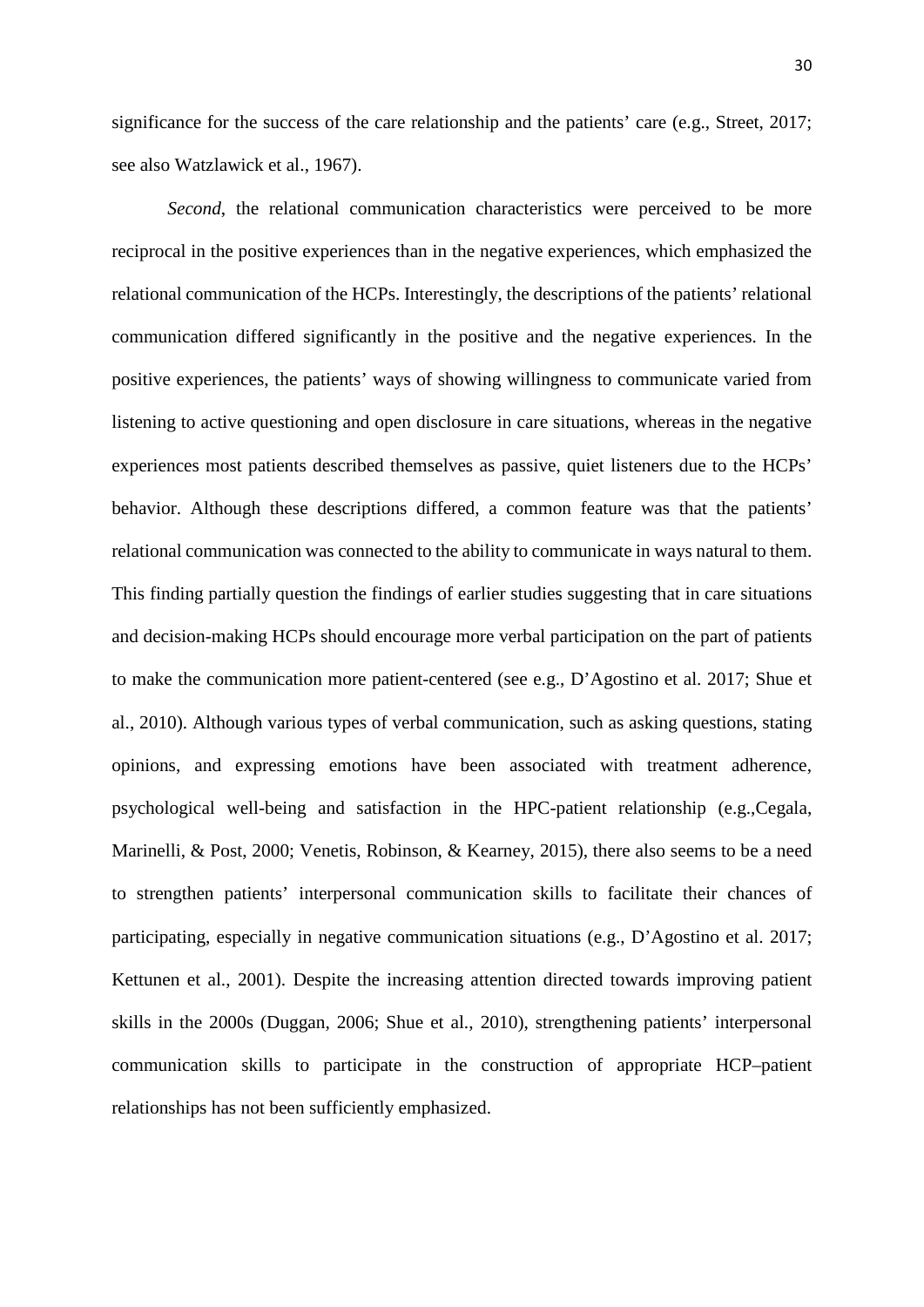*Third*, according to the patients' views, patient-centered care could be carried out in individual care situations, as well as in continuous relations with doctors and nurses. In this study, in positive and negative experiences alike the continuity of the care relationship appeared to affect both patients' willingness to communicate and the trust the HCP invested in the care provided. However, the elements of trust and willingness to communicate were also seen in the descriptions of individual care situations. Interestingly, more than half of the patients' negative experiences (11/21) occurred with familiar HCPs. Although in earlier studies patients with diabetes have apparently appreciated continuity in care relationships (e.g., Burke et al., 2006; Naithani, Gulliford, & Morgan, 2006; Parchman & Burge, 2002), the continuity of the care relationship did not seem protect the patients in this study from negative care experiences. Earlier research has also questioned whether continuity is more important to interpersonal communication-related outcomes than to outcomes related to self-management (Mainous, Koopman, Gill, Baker, & Pearson, 2004). These findings afford another perspective on the development of health care services: how relational communication characteristics supported both objectives in relationships and objectives in care regardless of the duration of the care relationship.

*Finally*, although the relational communication characteristics seemed to be the same across professionals and the length of the HCP–patient relationship, the features of these multidimensional characteristics may have manifested differently in the positive and negative experiences depending on the speech culture (e.g., Jain, 2014). For example, the many-sided descriptions of the characteristic "willingness to communicate" support those old studies where Finns have been claimed to be less willing to communicate (Sallinen-Kuparinen, McCroskey, & Richmond, 1991) but also where Finnish patients have been claimed to participate in the HCP-patient discussions in numerous ways (Kettunen et al., 2000; Kim et al., 1993). The uniformity of the results of this and earlier studies may indicate that such multidimensional and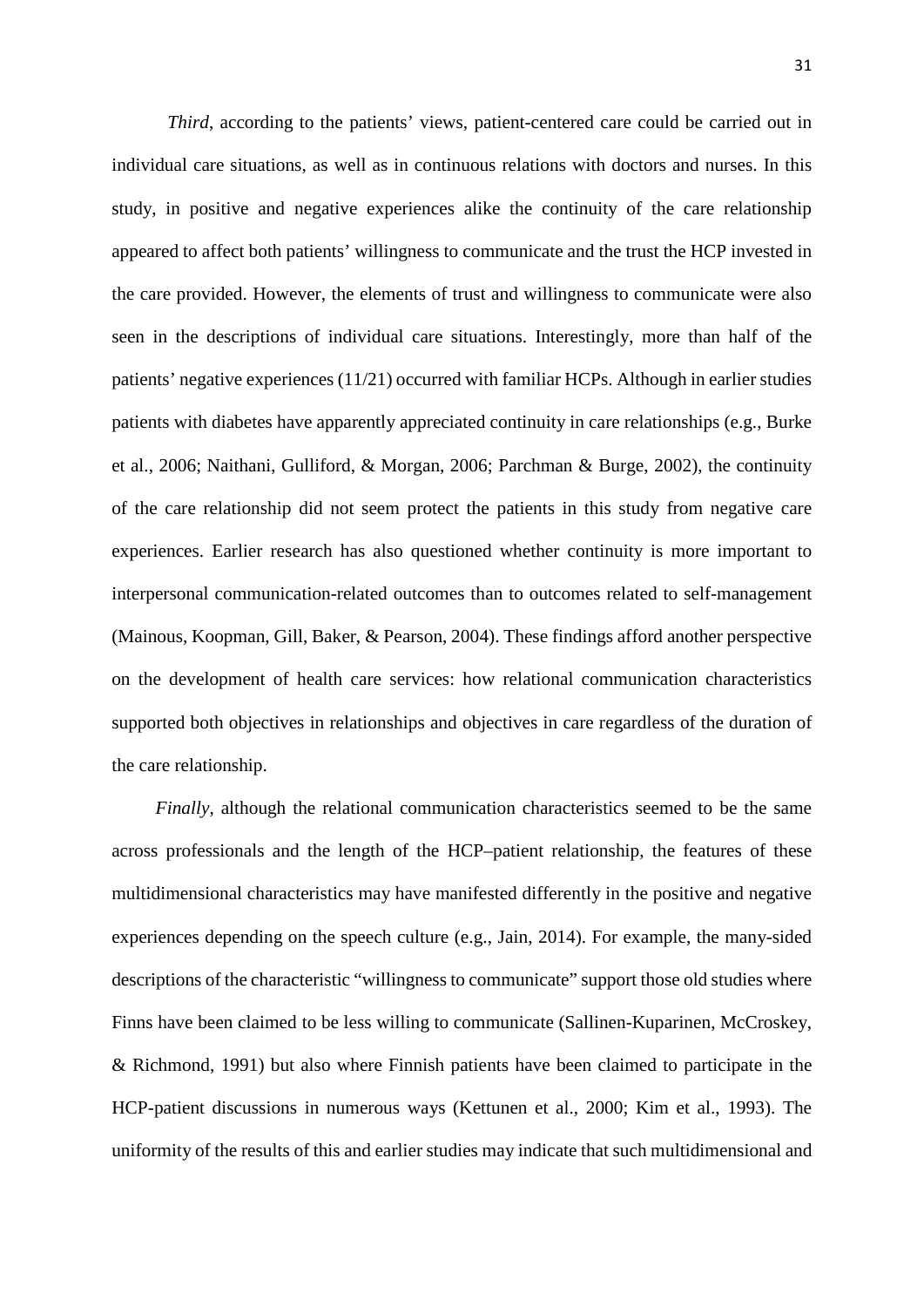even contradictory tendencies in patients' relational communication behaviors may be typical – not only in Finnish speech culture – but also specifically in Finnish health communication culture, which is important to recognize when developing old and new health care practices.

In addition to different manifestations of relational communication characteristics, patients' care experiences in general may have included special relational communication characteristics depending on the speech culture. Appropriateness was the most interesting individual relational communication characteristic in this study because, unlike the other three characteristics, it has not been emphasized as a central relational communication characteristic in international health communication research. In earlier studies related to Finnish speech culture, the features of appropriateness were seen primarily as cultural norms manifest primarily in nonverbal communication, communication content, and personal characterizations produced by individuals (e.g., Wilkins, 2005; 2009) – and not in features of relational communication in relationships, as in this study. The same connection was also apparent in Finnish health care instructions and instruments concerning quality of care (e.g., Töyry, 2001). These findings suggest that appropriateness seems to be an appreciated relational communication characteristic, at least in the context of Finnish health care services. More research is needed to identify the ways in which appropriateness is connected to the relational communication behaviors of both participants in medical discussions, as well as in the context of different speech cultures.

*The limitations of this study* are connected particularly to the research methods. One limitation is that the research data may suffer from recall bias in patients' retrospective selfreports from several years before (e.g., Burleson & MacGeorge, 2002). Moreover, patients with continuing care relationships may have confused their perceptions of a single visit with those of other visits. However, studying retrospective self-reports gave the participants time to thoroughly process the main factors of the HCP-patient communication situations, which is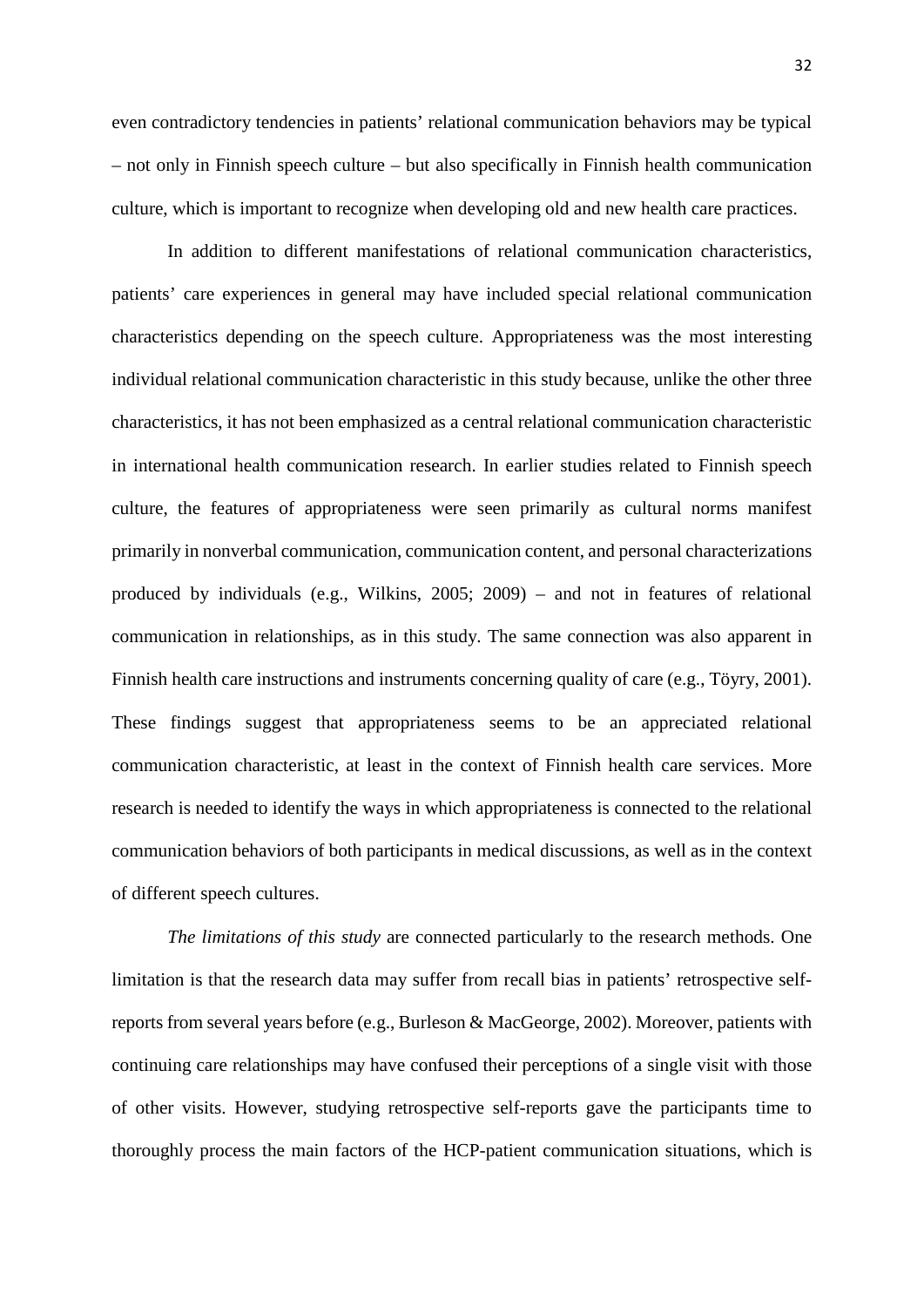important in studying significant interpersonal communication experiences. The success of the research frame is additionally reflected in the fact that the patients described more positive (42) than negative (21) experiences. It has been stated that the meaning of the communication processes will usually be concrete to the parties in typically negative situations (Roter & Hall, 2006); however, in this study, both positive and negative experiences were well represented.

Although most of the participants could define the nature of the significant interpersonal communication experiences as clearly positive or negative, some participants had difficulties in distinguishing whether their experiences were predominantly positive or negative. In this study, this limitation was resolved by classifying the patients' experiences as positive and negative according to whether the patients themselves regarded the experiences a help or hindrance to their self-management. As regards distinguishing between the processes, the other challenge was the multi-dimensional nature of the relational communication characteristics meaning, that their characteristics could be equally well related to other relational communication characteristics. More research is needed on relational communication characteristics as separate phenomena and as combinations contributing to different outcomes in the HCP-patient relationships.

The final limitation was that most of the participants were women, and their perceptions of supportive communication may have differed from those of men (e.g., Hanasono et al., 2011). However, the same questions were gone through with all the participants and there were no significant differences between the responses of the women and the men.

## **Conclusions**

Significant interpersonal communication experiences related to self-management are formed in a frame of relational communication, where the participants' manner of establishing a particular care relationship with a particular person is crucial. This is specifically communicated through verbal and nonverbal communication behaviors. The relational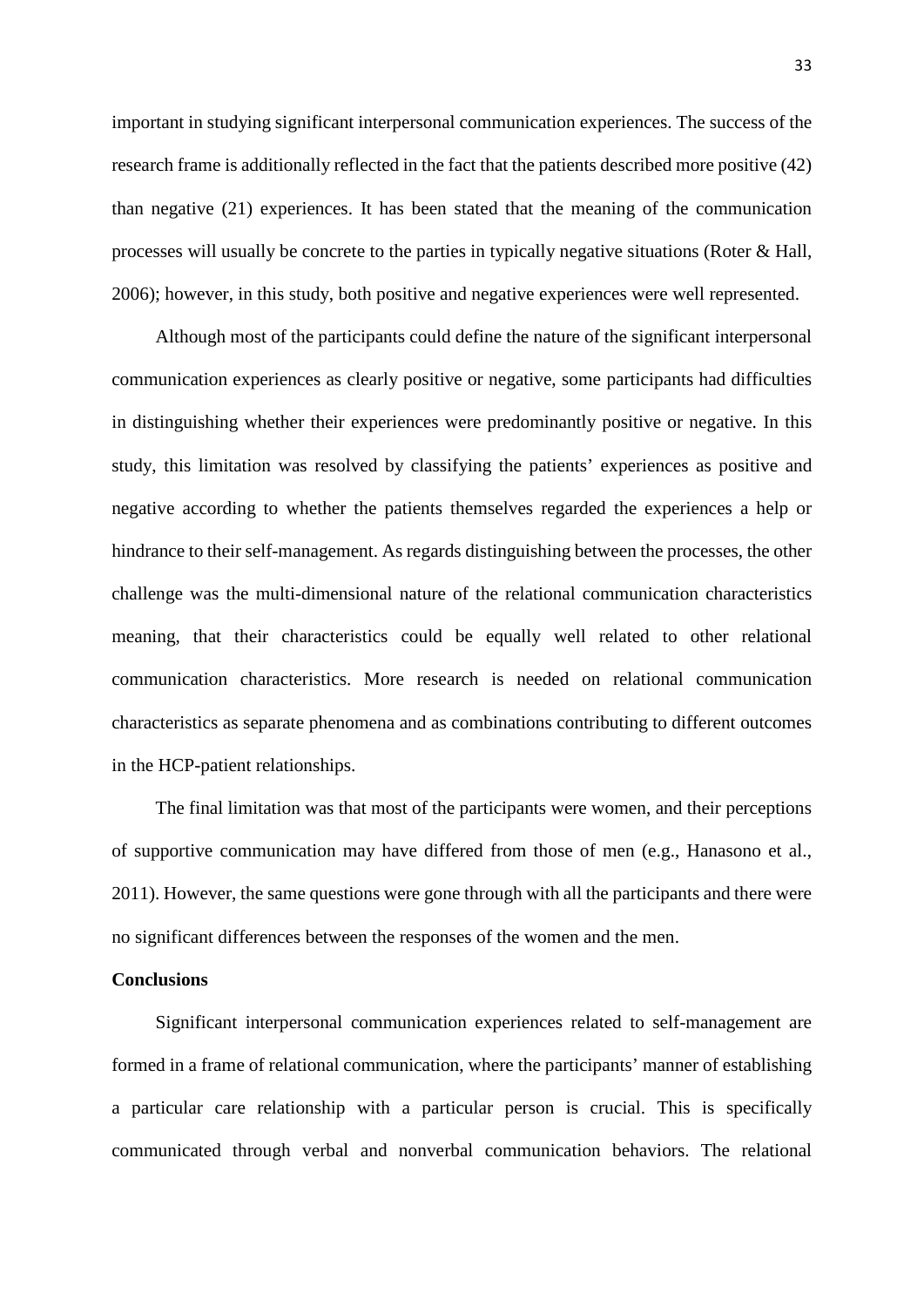communication characteristics of the patients' significant interpersonal communication experiences seem to be constructed simultaneously by the behaviors of both the patient and the HCP – especially in positive experiences. More research is needed on patients' relational communication behaviors in negative experiences and on ways to strengthen the use of interpersonal communication skills in such situations. Although individually tailored communication has always been thought to be important to patients, this research identified the relational communication characteristics that are common across situations involving patients. Clinicians can utilize these as characteristics as an important support for self-management and choose individual strategies to accommodate individual, contextual, and cultural differences.

#### **Declaration of Conflicting Interests**

The Author(s) declare(s) that there is no conflict of interest.

## **Funding**

The manuscript is part of the first author's doctoral studies which have been supported by the University of Tampere (Faculty of Communication Sciences), the Pirkanmaa Regional Fund of Finnish Cultural Foundation (grant number: 50141591) and the Finnish Diabetes Association.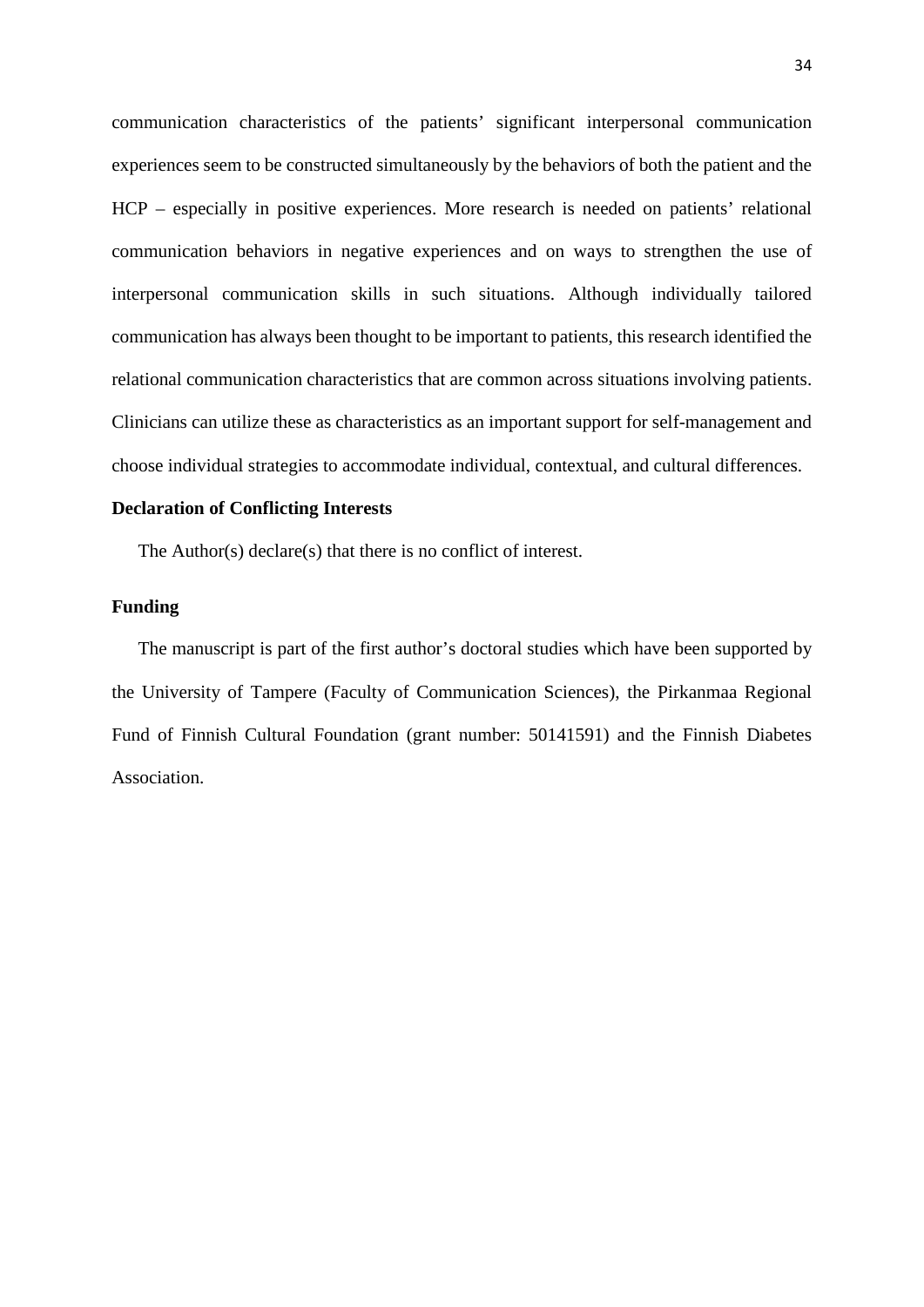#### **References**

- Abdulhadi, N., Al Shafaee, M., Freudenthal, S., Östenson, C-G., & Wahlström, R. (2007). Patient-provider interaction from the perspectives of type 2 diabetes patients in Muscat, Oman: A qualitative study. *BMC Health Services Research, 7*, 162–172. doi: 10.1186/1472-6963-7-162
- Anderson, L., & Wilson S. (1997). Critical incident technique. In D. L. Whetzel, & G. R. Wheaton (Eds.) *Applied Measurement Methods in Industrial* (pp. 89–112)*.* California, Palo-Alto: Davies-Black Publishing.
- Barlow, J., Wright, C., Sheasby, J., Turner, A., & Hainsworth, J. (2002). Self-management approaches for people with chronic conditions: A review. *Patient Education and*
- Beebe, S. A., Beebe, S. J., & Redmond, M. V. (2008). *Interpersonal Communication: Relating*  to Others. 5<sup>th</sup> ed. Boston: Allyn & Bacon.
- Bensing, J. (2000). Bridging the gap: the separate worlds of evidence-based medicine and patient-centered medicine. *Patient Education and Counseling, 39*(1), 17–25. doi: 10.1016/S0738-3991(99)00087-7
- Bennett, K. C., & Irwin, H. (1997). Shifting the emphasis to "patient as central": Sea change or ripple on the pond? *Health Communication*, *9*(1), 83–93. doi: 10.1207/s15327027hc0901\_7
- Beverly, E. A., Ganda, O. P., Ritholz, M. D., Lee, Y., Brooks, K. M., Lewis-Schroeder, N. F., …Weinger, K. (2012). Look who's (not) talking: Diabetic patients' willingness to discuss self-care with physicians*. Diabetes Care, 35*(7), 1466–1472. doi: 10.2337/dc11- 2422
- Boström, E., Isaksson, U., Lundman, B., Lehuluante, A., & Hörnsten, Å. (2014). Patientcentered care in type 2 diabetes – an altered professional role for diabetes specialist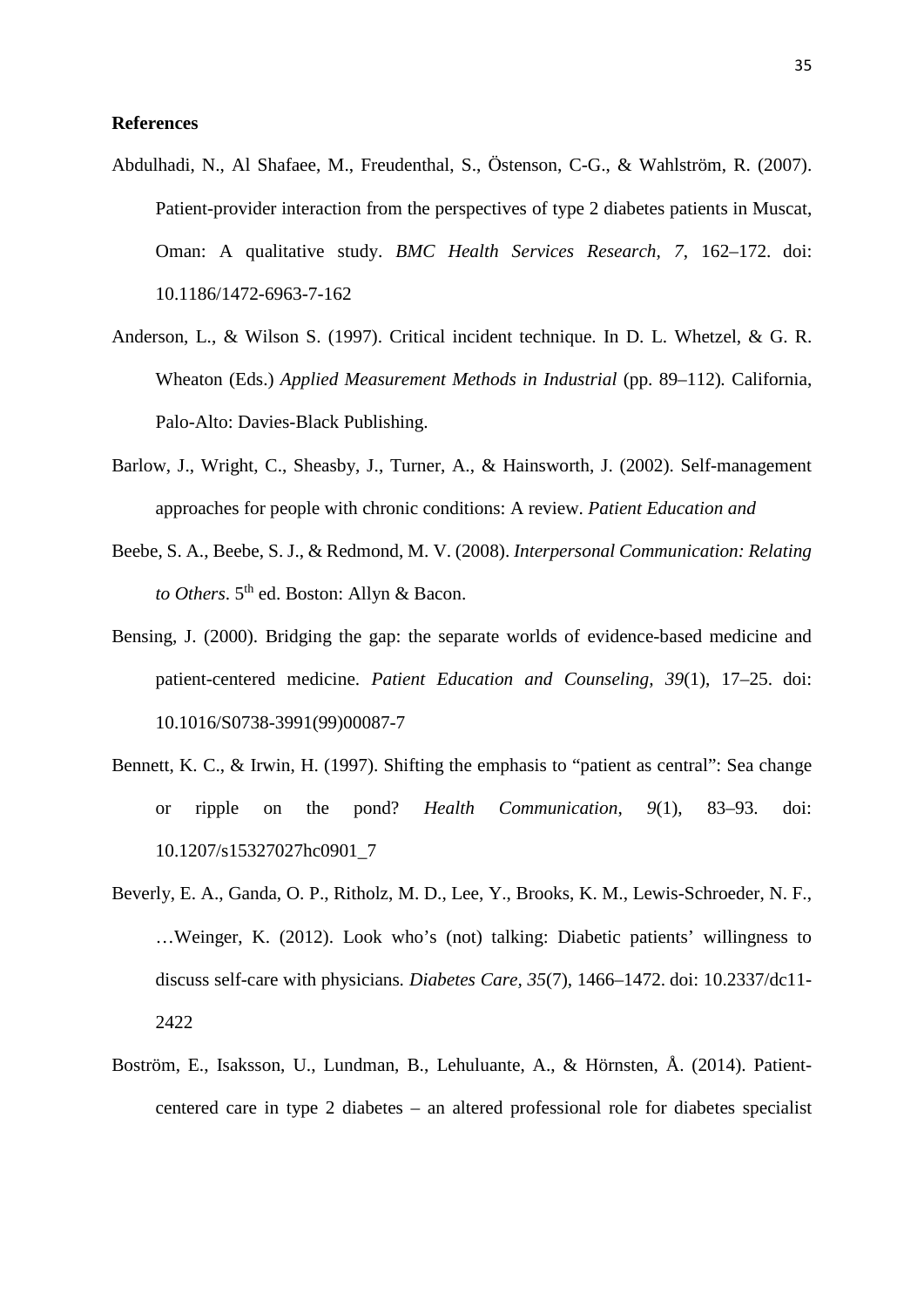nurses. *Scandinavian Journal of Caring Sciences, 28*(4), 675–682. doi: 10.1111/scs.12092

- Brashers, D. E., Haas, S. M., & Neidig, J. L. (1999). The patient self-advocacy scale: Measuring patient involvement in health care decision-making interactions. *Health Communication, 11*(2), 97–121. doi: 10.1207/s15327027hc1102\_1
- Brashers, D. E., Neidig, J. L., Haas, S. M., Dobbs, L. K., Cardillo, L. W., & Russell, J. A- (2000). Communication in the management of uncertainty: The case of persons living with HIV or AIDS. *Communication monographs*, 67(1), 63–84. doi: 10.1080/03637750009376495
- Burke, J. A., Earley, M., Dixon, L. D., Wilke, A., & Puczynski, S. (2006). Patients with diabetes speak: Exploring the implications of patients' perspectives for their diabetes appointments. *Health Communication*, *19*(2), 103–114. doi: 10.1207/s15327027hc1902\_2
- Burleson, B. R. (2010). The nature of interpersonal communication: A Message-centered approach. In C. R. Berger, M. E. Roloff, & D. R. Roskos-Ewoldsen (Eds.), *The Handbook of Communication Science.* 2<sup>nd</sup> ed. (pp. 151). Los Angeles: Sage.
- Burleson, B. R., & MacGeorge, E. L. (2002). Supportive communication. In M. L. Knapp, & J. A. Daly (Eds.), *Handbook of Interpersonal Communication* (pp. 374–424). California: Sage.
- Butterfield, L. D., Borgen, W. A., Amundson, N. E., & Maglio, A-S. T. (2005). Fifty years of the critical incident technique: 1954–2004 and beyond. *Qualitative Research, 5*(4), 475– 497. doi: 10.1177/1468794105056924
- Carbaugh, D., Berry, M., & Nurmikari-Berry, M. (2006). Coding personhood through cultural terms and practices: Silence and quietude as Finnish "natural way of being". *Journal of Language and Social Psychology*, *25*(3), 203–220. doi: 10.1177/0261927X06289422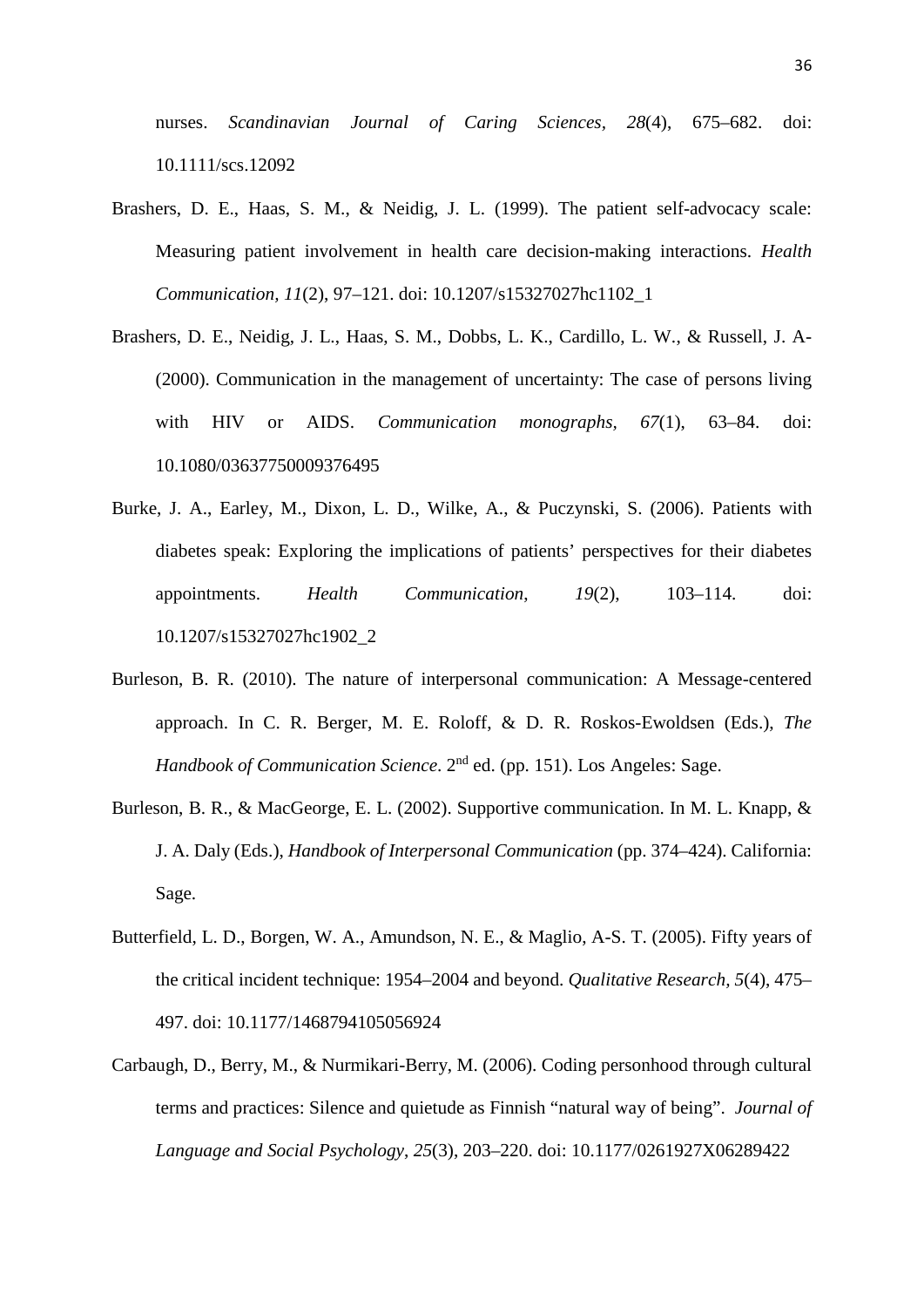- Casagrande, S. S., Fradkin, J. E., Saydah, S. H., Rust, K. F., & Cowie, C. C. (2013). The prevalence of meeting A1C, blood pressure, and LDL goals among people with diabetes, 1988-2010. *Diabetes Care, 36*, 2271–2279. doi: 10.2337/dc12-2258
- Cavanagh, S. (1997) Content analysis: concepts, methods and applications. *Nurse Researcher 4*, 5–16. doi: 10.7748/nr.4.3.5.s2.
- Cegala, D. J. (1997). A study of doctors' and patients' communication during a primary care consultation: Implications for communication training. *Journal of Health Communication, 2*(3), 169–194. doi: 10.1080/108107397127743
- Cegala, D. J. (2003). Patient communication skills training: a review with implications for cancer patients. *Patient Education and Counseling, 50*(1), 91–94. doi:10.1016/S0738- 3991(03)00087-9
- Cegala, D. J., Marinelli, T., & Post, D. (2000). The effects of patient communication skills training on compliance. *Archives of Family Medicine 9*(1), 57–64. doi: 10.1001/archfami.9.1.57
- Cegala, D. J., McGee, D. S., & McNeilis, K. S. (1996). Components of patients' and doctors' perceptions of communication competence during a primary care medical interview. *Health Communication, 8*(1), 1–27. doi: 10.1207/s15327027hc0801\_1
- Cegala, D. J., Street, R. L. Jr., & Clinch, C. R. (2007). The impact of patient participation on physicians' information provision during primary care medical interview. *Health Communication*, *21*(2), 177–185. doi: 10.1080/10410230701307824
- Charlton, C. R., Dearing, K. S., Berry, J. A., & Johnson, M. J. (2008). Nurse practitioners' communication styles and their impact on patient outcomes: An integrated literature review. *Journal of the American Academy of Nurse Practitioners, 20*(7), 382–388. doi: 10.1111/j.1745-7599.2008.00336.x.
- Cramer, J. A., Benedict, Ã., Muszbek, N., Keskinaslan, A., & Khan, Z. M. (2008).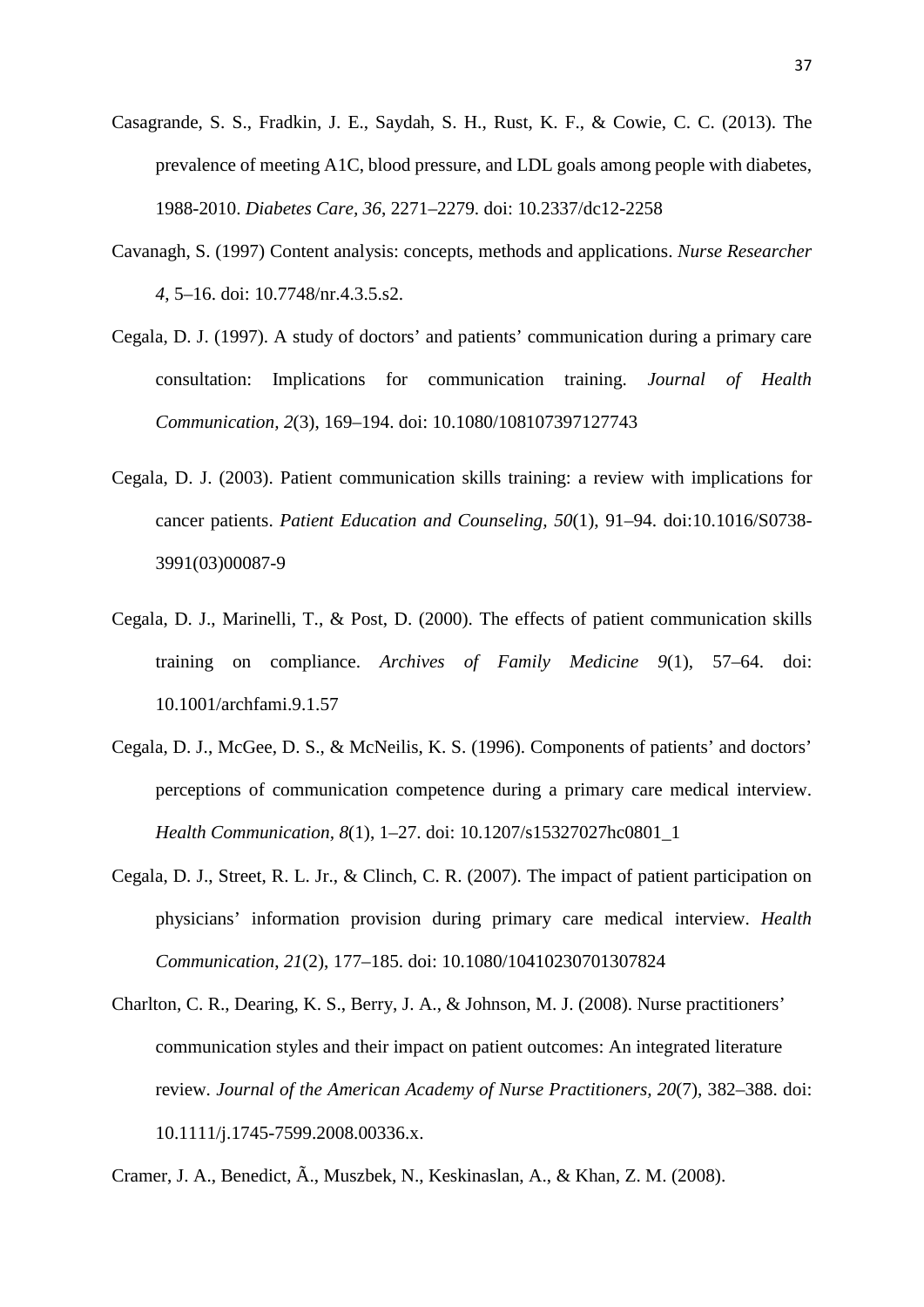The significance of compliance and persistence in the treatment of diabetes, hypertension and dyslipidaemia: A review. *International Journal of Clinical Practice*, *62*(1), 76–87. doi: 10.1111/j.1742-1241.2007.01630.x

- D'Agostino, T. A., Atkinson, T. M., Latella, L. E., Rogers, M., Morrissey, D., DeRosa, A. P., & Parker, P. A. (2017). Promoting patient participation in healthcare interactions through communication skills training: A systematic review. *Patient Education and Counseling, 100*(7), 1247–1257. doi: 10.1016/j.pec.2017.02.016
- Duggan, A. (2006). Understanding interpersonal communication processes across health contexts: Advances in the last decade and challenges for the next decade. *Journal of Health Communication, 11*(1), 93–108. doi: 10.1080/10810730500461125
- Dwarswaard, J., Bakker, E. J. M., van Staa, AL., & Boeije, H. R. (2016). Self-management support from the perspective of patients with a chronic condition: a thematic synthesis of qualitative studies. *Health Expectations, 19*(2), 194–208. doi: 10.1111/hex.12346
- Edwall, L.-L., Hellström, A.-L., Öhrn, I., & Danielson, E. (2008). The lived experience of the diabetes nurse specialist regular check-ups, as narrated by patients with type 2 diabetes. *Journal of Clinical Nursing*, *17*(16), 772–781. doi: 10.1111/j.1365-2702.2007.02015.x
- Elo, S., & Kyngäs, H. (2008). The qualitative content analysis process. *Journal of Advanced Nursing, 62*(1), 107–115. doi: 10.1111/j.1365-2648.2007.04569.x
- Elo, S., Kääriäinen, M., Kanste, O., Pölkki, T., Utriainen, K. & Kyngäs, H. 2014. Qualitative content analysis: A focus on trustworthiness. *SAGE Open 4*(1), 1–10. doi: 10.1177/2158244014522633.

Retrieved from <http://journals.sagepub.com/doi/pdf/10.1177/2158244014522633>

Epstein, R. M., & Street, R. L. Jr. (2007). Patient-Centered Communication in Cancer Care: Promoting Healing and Reducing Suffering. National Cancer Institute: Bethesda, MD, NIH Publication No. 07–6225.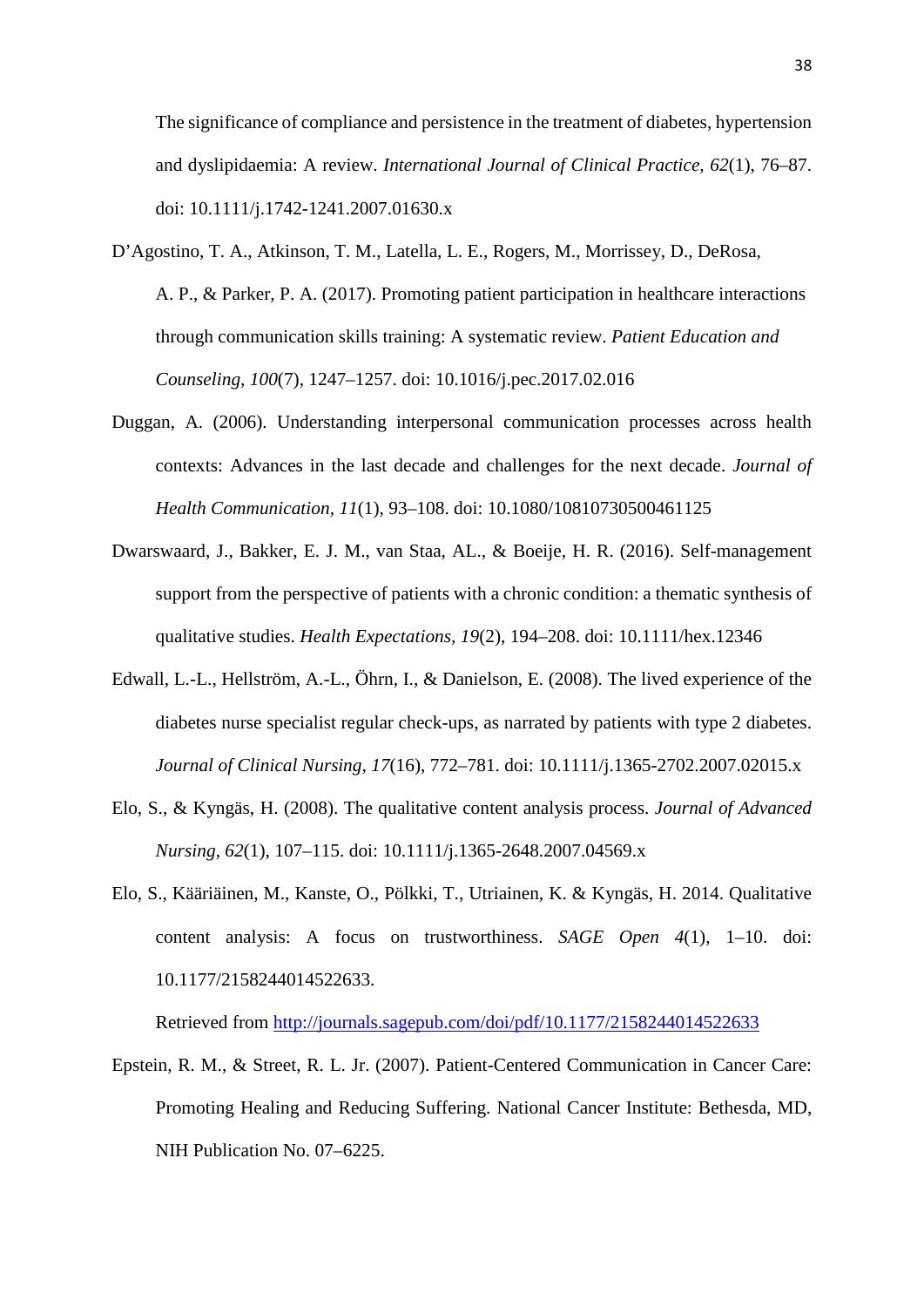- Flanagan, J. C. (1954). The critical incident technique. *Psychological Bulletin*, *51*(4), 327–358. doi : 10.1037/h0061470
- Grant, N. K., Reimer M., & Bannatyne, J. (1996). Indicators of quality in long-term facilities. *International Journal of Nursing Studies, 33*(5), 469–478. doi: 10.1016/0020- 7489(96)00012-0
- Guerrero, L. K., Andersen, P. A., & Afifi, W. A. (2014). Close encounters. Communication in relationships. 4<sup>th</sup> ed. Thousand Oaks: Sage.
- Gustafsson, L.-K., Snellma, I., & Gustafsson, C. (2013). The meaningful encounter: Patient and next-of-kin stories about their experience of meaningful encounters in health-care. *Nursing Inquiry*, *20*(4), 363–371. doi: 10.1111/nin.12013
- Hanasono, L. K., Burleson, B. R., Bodie, G. D., Holmstrom, A. J., Rack, J., MacCullough, J. D., & Rosier, J. G. (2011). Explaining gender differences in the perception of support availability: The mediating effects of construct availability and accessibility. *Communication Research Reports, 28*(3), 254–265. doi: 10.1080/08824096.2011.588580
- Hornsten, A., Lundman, B., Selstam, E, K., & Sandstrom, H. (2005). Patient satisfaction with diabetes care. *Journal of Advanced Nursing 51*(6), 609–617. doi: 10.1111/j.1365- 2648.2005.03546.x
- Häggman-Laitila, A., & Åstedt-Kurki, P. (1994). What is expected from the nurse Client interaction and how these expectations are realized in Finnish health care. *International Journal of Nursing Studies 31*(3), 253–261. doi: 10.1016/0020-7489(94)90051-5
- Jain, P. (2014) Intergroup, interpersonal, and intercultural nature of patient–provider communication: A comparison of IMG and USMG physicians. *The Communication Review*, *17*(1), 27–44. doi: 10.1080/10714421.2014.872498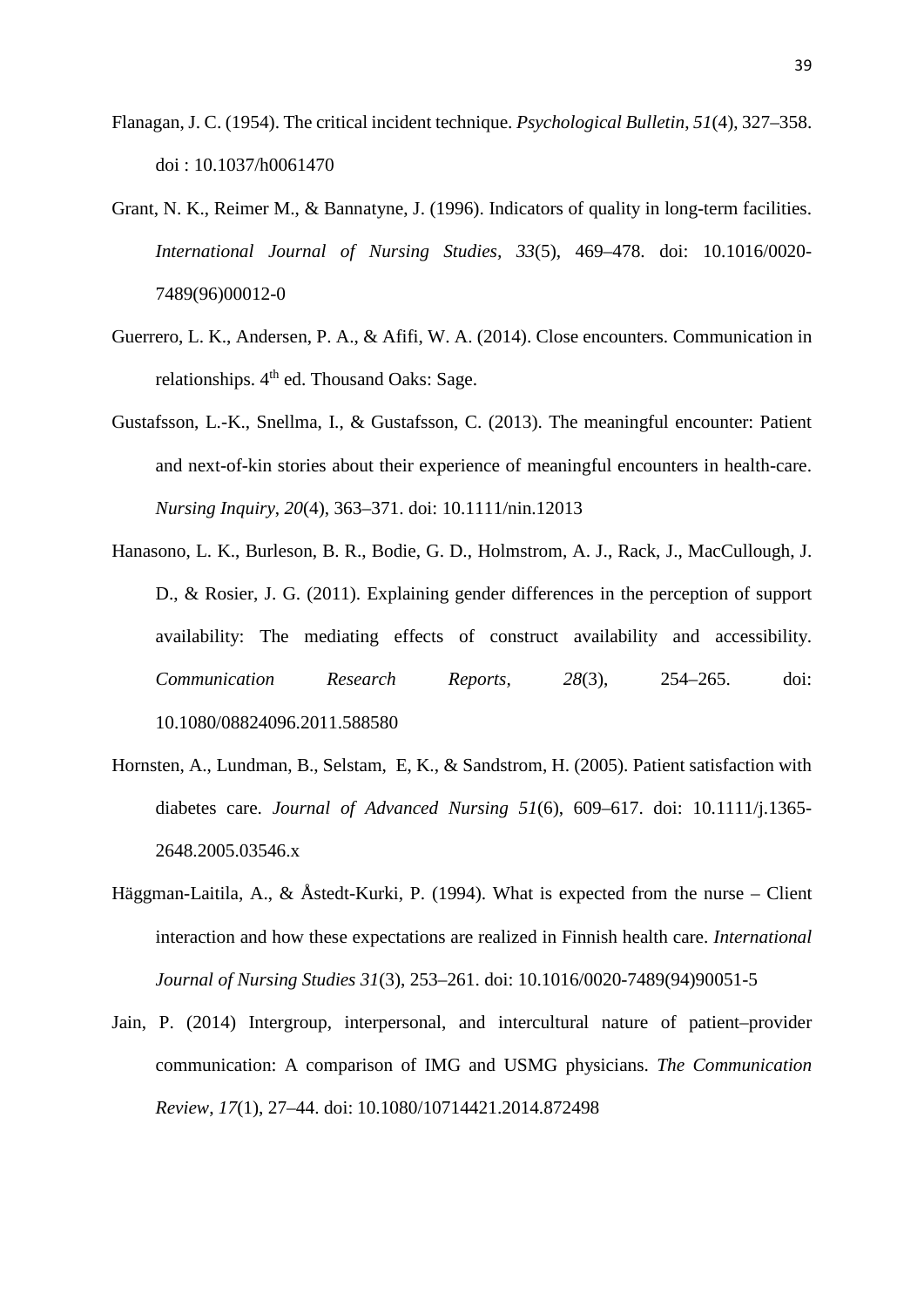- Kettunen, T., Poskiparta, M., & Liimatainen, L. (2000). Communicator styles of hospital patients during nurse-patient counseling. *Patient Education and Counseling*, *41*(2), 161– 180. doi: 10.1016/S0738-3991(99)00076-2
- Kettunen, T., Poskiparta, M., Liimatainen, L., Sjögren, A., & Karhila, P. (2001). Taciturn patients in health counseling at a hospital: Passive recipients or active participators? *Qualitative Health Research, 11*(3), 399–422. doi: 10.1177/104973201129119181
- Kemppainen, J. K. (2000). The critical incident technique and nursing care quality research. *Journal of Advanced Nursing*, *32*(5), 1264–1271. doi: 10.1046/j.1365- 2648.2000.01597.x
- Kim, H. S., Holter, I. M., Lorensen, M., Inayoshi, M., Shimaguchi, S., Shimazaki-Ryder, R., …Munkki-Utunen, M. (1993). Patient-nurse collaboration: A comparison of patients' and nurses' attitudes in Finland, Japan, Norway and the U.S.A. *International Journal of Nursing Studies*, *30*, 387–401. doi: 10.1016/0020-7489(93)90049-Z
- Koenig, C. J., Wingard, L. M., Sabee, C., Olsher, D., & Vandegriff, I. (2014). Managing patient-centered communication across the type 2 diabetes illness trajectory: A grounded practical theory of interactional sensitivity. *Journal of Applied Communication Research, 42*(3), 244–267. doi: 10.1080/00909882.2014.911943
- Kokanovic, R., & Manderson, L. (2007). Exploring doctor-patient communication in immigrant Australians with type 2 diabetes: A qualitative study. *Journal of General Internal Medicine*, *22*(4), 459–463. doi: 10.1007/s11606-007-0143-2
- Krippendorff, K. 1980. *Content analysis. An introduction to its methodology.* The Sage Commtext Series, Sage Publications Ltd: London.
- Lederman, R. P. (1991). Content analysis of word texts. *The American Journal of Maternal Child Nursing, 16*(3), 169.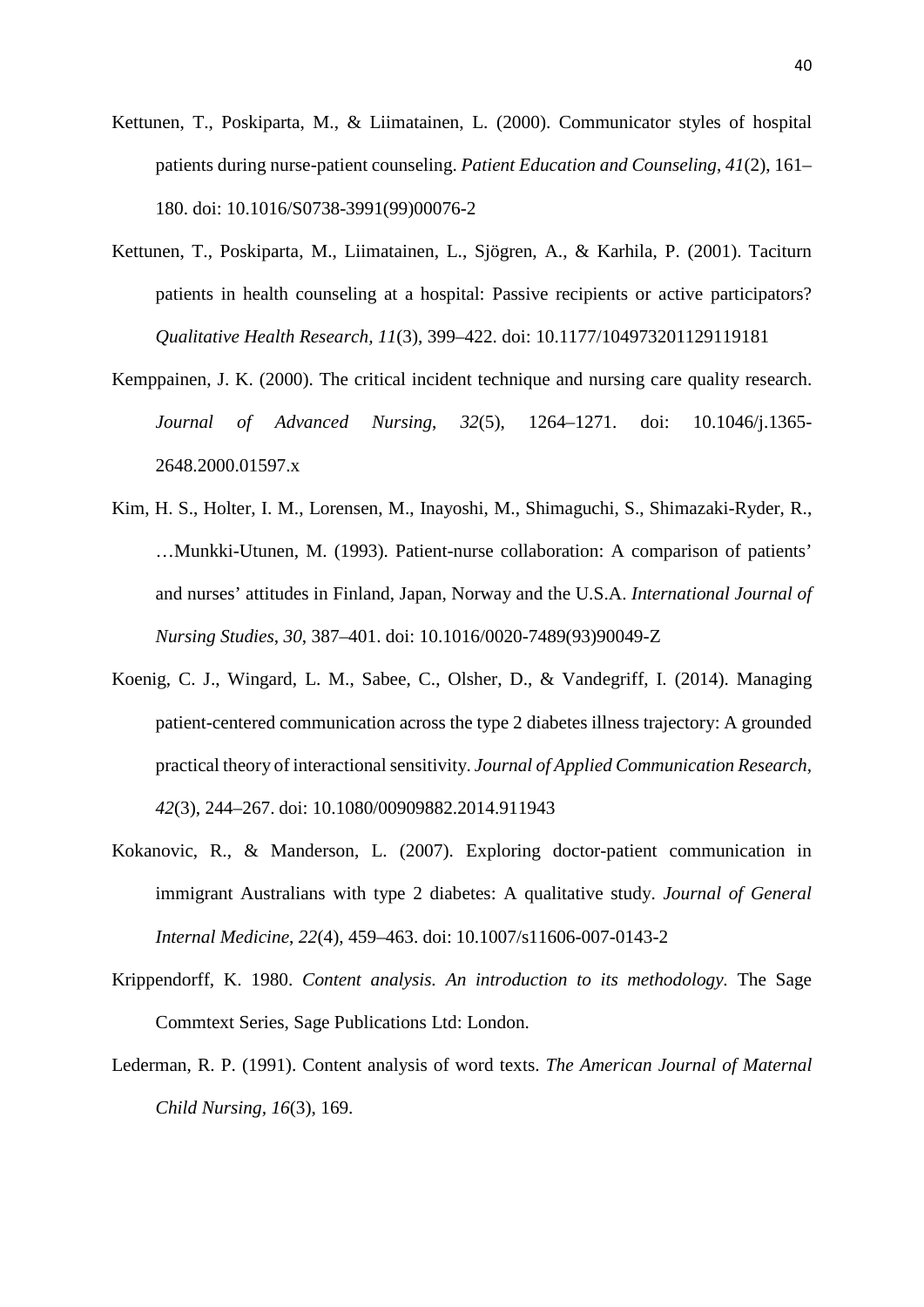- Linmans, J. J., van Rossem, C., Knottnerus, J. A., & Spigt, M. (2015). Exploring the process when developing a lifestyle intervention in primary care for type 2 diabetes: A longitudinal process evaluation. *Public Health, 129*(1), 52–59. doi: 10.1016/j.puhe.2014.11.004
- Mainous, A. G., Koopman, R. J., Gill, J. M., Baker, R., & Pearson, W. S. (2004). Relationship between continuity of care and diabetes control: Evidence from the third national health and nutrition examination survey. *American Journal of Public Health, 94*(1), 66–70. doi: 10.2105/AJPH.94.1.66
- Mead, N., & Bower, P. (2000). Patient-centeredness: a conceptual framework and review of the empirical literature. *Social Science Medicine, 51*(7), 1087–1110. doi: 10.1016/S0277- 9536(00)00098-8
- Mead, N., Bower, P., & Hann, M. (2002). The impact of general practitioners' patientcenteredness on patients' post-consultation satisfaction and enablement. *Social Science & Medicine, 55*(2), 283–299. doi: 10.1016/S0277-9536(01)00171-X
- Michie, S., Miles, J., & Weinman, J. (2003). Patient-centeredness in chronic illness: What is it and does it matter? *Patient Education and Counseling, 51*(3), 197–206. doi: 10.1016/S0738-3991(02)00194-5
- Moser, A., van der Bruggen, H., Widdershoven, G., & Spreeuwenberg, C. (2008). Selfmanagement of type 2 diabetes mellitus: A qualitative investigation from the perspective of participants in a nurse-led, shared-care programme in the Netherlands. *BMC Public Health*, *8*(1), 91–99. doi: 10.1186/1471-2458-8-91
- Mulder, B. C., Lokhorst, A. M., Rutten, G. E. H. M., & van Woerkum, C. M. J. (2015). Effective nurse communication with type 2 diabetes patients: A review. *Western Journal of Nursing Research, 37*(8), 1100–1131. doi: 10.1177/0193945914531077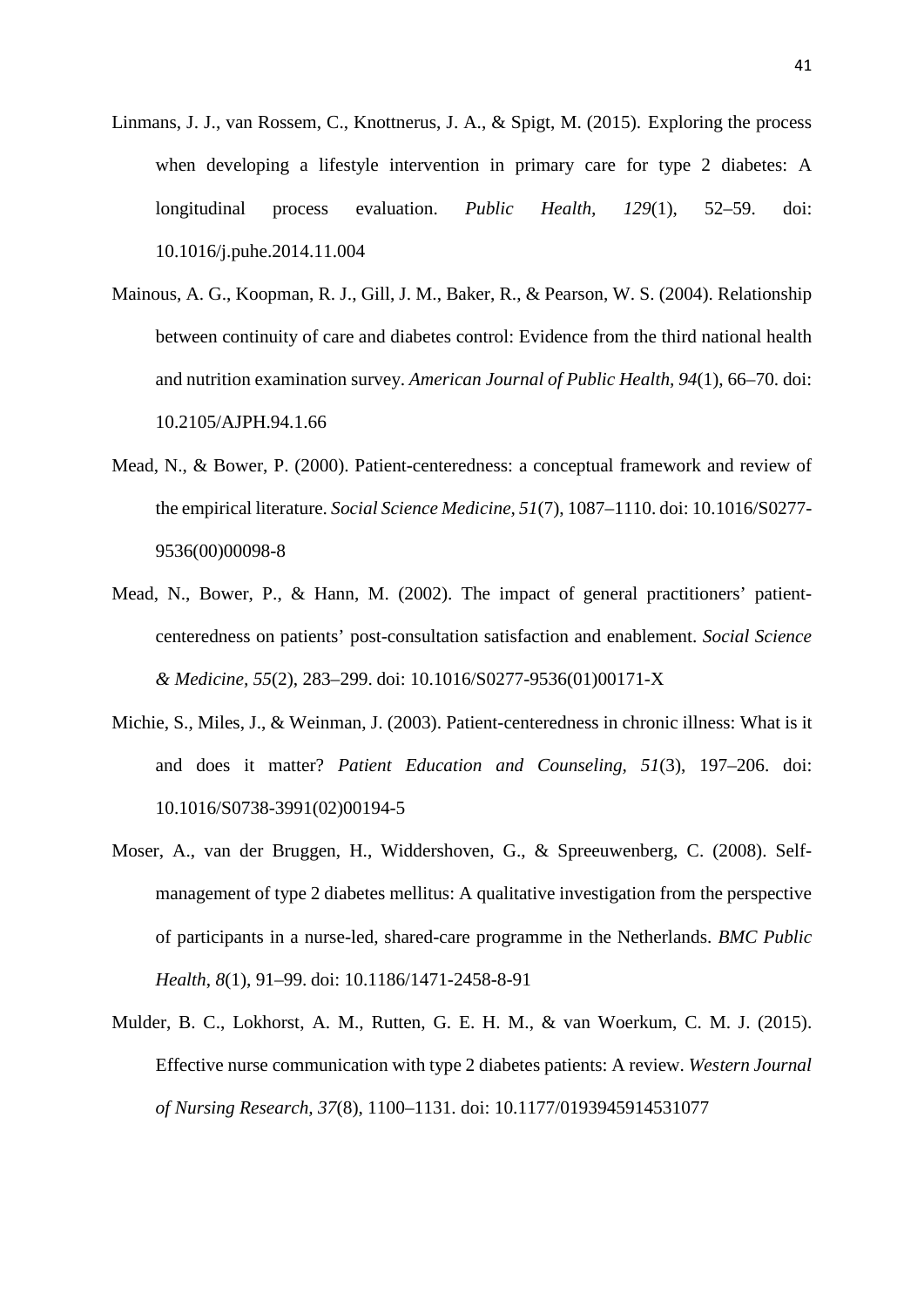- Naithani, S., Gulliford, M., & Morgan, M. (2006). Patients' perceptions and experiences of 'continuity of care' in diabetes. *Health Expectations, 9*(2), 118–129. doi: 10.1111/j.1369- 7625.2006.00379.x
- Norman, I. J., Redfern, S. J., Tomalin, D. A., & Oliver, S. (1992). Developing Flanagans' critical incident technique to elicit indicators of high and low quality nursing care from patients and their nurses. *Journal of Advanced Nursing, 17*, 590–600. doi: 10.1111/j.1365-2648.1992.tb02837.x
- Oftedal, B., Karlsen, B., & Bru, E. (2010). Perceived support from healthcare practitioners among adults with type 2 diabetes. *Journal of Advanced Nursing, 66*(7), 1500–1509. doi: 10.1111/j.1365-2648.2010.05329.x.
- Parchman, M. L., & Burge, S. K. (2002). Continuity and quality of care in type 2 diabetes. *The Journal of Family Practice,* 51(7), 619–624.
- Peek, M. E., Gorawara-Bhat, R., Quinn, M. T., Odoms-Young, A., Wilson, S. C., & Chin, M. H. (2013). Patient trust in physicians and shared decision-making among African-Americans with diabetes. *Health Communication, 28*(6), 6166–6123. doi: 10.1080/10410236.2012.710873
- Perloff, R. M., Bonder, B., Ray, G. B., Ray, E. B., & Siminoff, L. A. (2006). Doctor-patient communication, cultural competence, and minority health: Theoretical and empirical perspectives. *American Behavioral Scientist, 49*(6), 835–852. doi: 10.1177/0002764205283804
- Ritholz, M. D., Beverly, E. A., Brooks, K. M., Abrahamson, M. J., & Weinger, K. (2014). Barriers and facilitators to self-care communication during medical appointments in the United States for adults with type 2 diabetes. *Chronic Illness, 10*(4), 303–313. doi: 10.1177/1742395314525647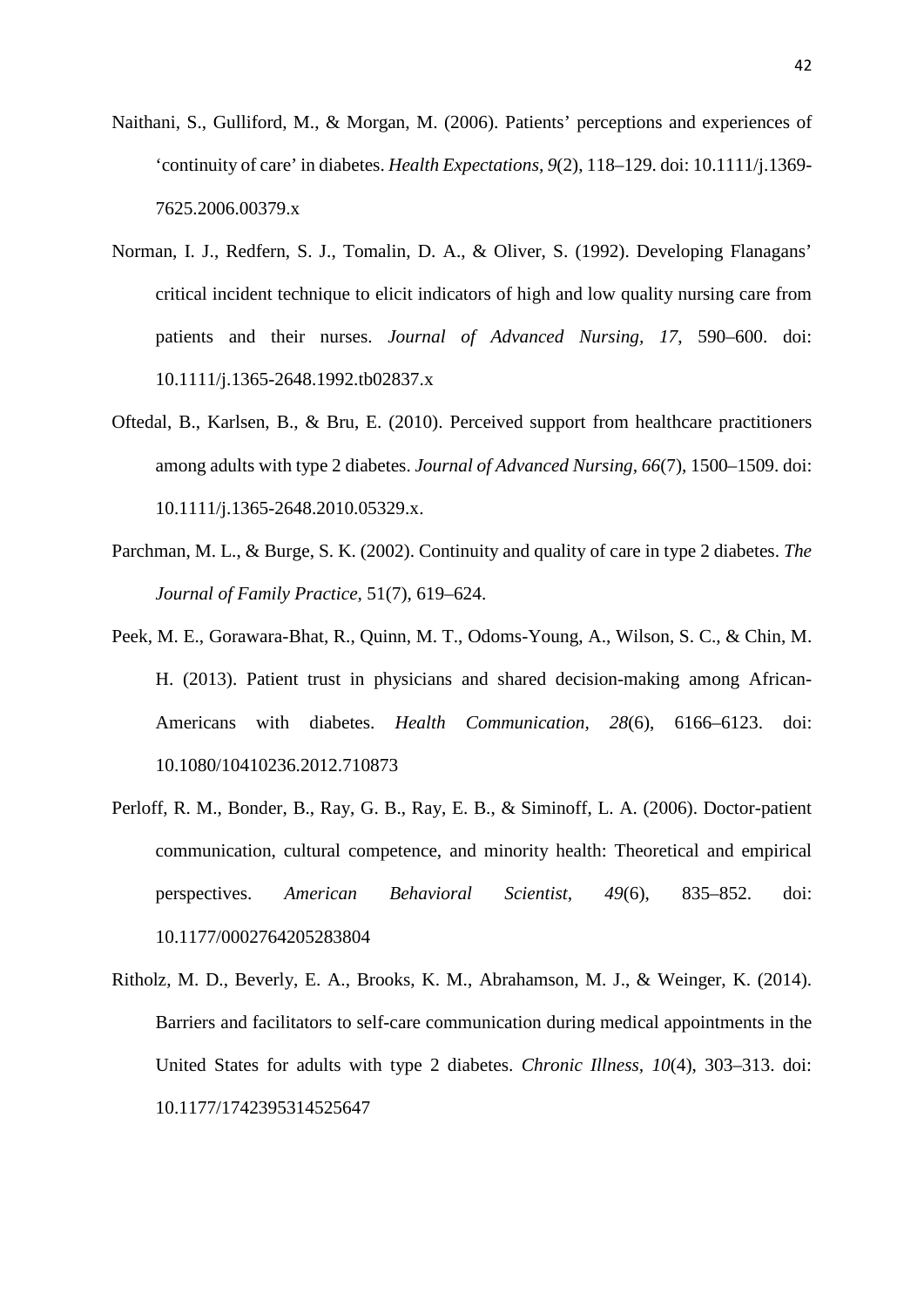- Robinson, J. H., Callister, L. C., Berry, J. A., & Dearing, K. A. (2008). Patient-centered care and adherence: Definitions and applications to improve outcomes. *Journal of the American Academy of Nurse Practitioners*, *20*(12), 600–607. doi: 10.1111/j.1745- 7599.2008.00360.x.
- Roter, D. L., & Hall, J. A. (2006). *Doctors talking with patients/ patients talking with doctors*. (2nd ed.). Westport: Praeger Publishers.
- Ruben, B. D. (1993). What patients remember: A content analysis of critical incidents in health care. *Health Communication, 5*(2), 99–112. doi: 10.1207/s15327027hc0502\_3
- Ruben, B. D. (2016). Communication theory and health communication practice: The more things change, the more they stay the same. *Health Communication, 31*(1), 1–11. doi: 10.1080/10410236.2014.923086
- Sallinen-Kuparinen, A. (1986). *Finnish communication reticence. Perceptions and self reported behavior.* Studia Philologica Jyvaskylaensia 19. Jyvaskyla: University of Jyvaskyla.
- Sallinen-Kuparinen, A., McCroskey, J., & Richmond, V. P. (1991). Willingness to communicate, communication apprehension, introversion, and self-reported communication competence: Finnish and American Comparisons. *Communication Research Reports, 8*, 55–64. doi: 10.1080/08824099109359876
- Schluter, J., Seaton, P., & Chaboyer, W. (2008). Critical incident technique: A user's guide for nurse researchers. *Journal of Advanced Nursing, 61*(1), 107–114. doi: 10.1111/j.1365- 2648.2007.04490.x.
- Schouten, B. C., & Meeuwesen, L. (2006). Cultural differences in medical communication: A review of the literature. *Patient Education and Counseling, 64(1*–*3)*, 21–34. doi:10.1016/j.pec.2005.11.014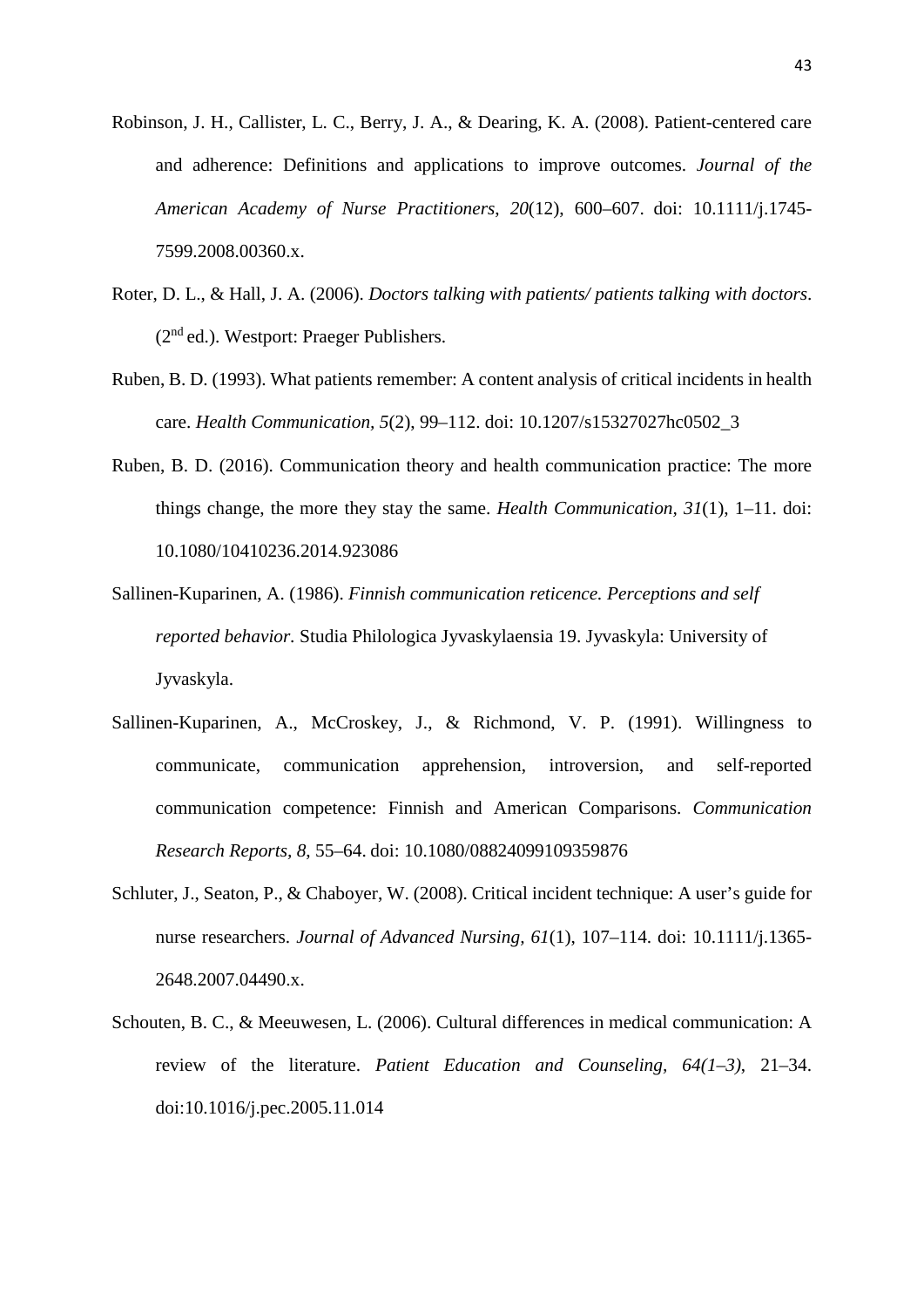- Schouten, B. C., Meeuwesen, L., & Harmsen, H. A. M. (2005). The impact of an intervention in intercultural communication on doctor-patient interaction in the Netherlands. *Patient Education and Counseling, 58*(3), 288–295. doi: 10.1016/j.pec.2005.06.005
- Schöpf, A. C., Martin, G. S., & Keating, M. A. (2017). Humor as a communication strategy in provider–patient communication in a chronic care setting. *Qualitative Health Research, 27*(3), 374–390. doi: 10.1177/1049732315620773
- Shue, C. K., O'Hara, L. L. S., Marini, D., McKenzie, J., & Schreiner, M. (2010). Diabetes and low-health literacy: A preliminary outcome report of a mediated intervention to enhance patient-physician communication. *Communication Education, 59*(3), 360–373. doi: 10.1080/03634521003646877
- Smith, R. C., Dwamena, F. C., Grover, M., Coffey, J., & Frankel, R. M. (2011). Behaviorally defined patient-centered communication – A narrative review of the literature. *Journal of General Internal Medicin*e, *26*(2), 185–191. doi: 10.1007/s11606-010-1496-5
- Sohal, T., Sohal, P., King-Shier, K. M., & Khan, N. A. (2015). Barriers and facilitators for Type-2 diabetes management in South Asians: A systematic review. *PLoS ONE 10*(9). doi:10.1371/journal.pone.0136202
- Step, M. M., Rose, J. H., Albert, J. M., Chevuru, V. K., & Siminoff, L. A. (2009). Modeling patient-centered communication: Oncologist relational communication and patient communication involvement in breast cancer adjuvant therapy decision-making. *Patient Education and Counseling, 77*(3), 369–378. doi: 10.1016/j.pec.2009.09.010
- Stewart, A. L., Napoles-Springer, A., Perez-Stable, E. J., Posner, S. F., Bindman, A. B., Pinderhughes, H. L., & Washington, A. E. (1999). Interpersonal processes of care in diverse populations. *The Milbank Quarterly*, *77*(3), 305–339. doi: 10.1111/1468- 0009.00138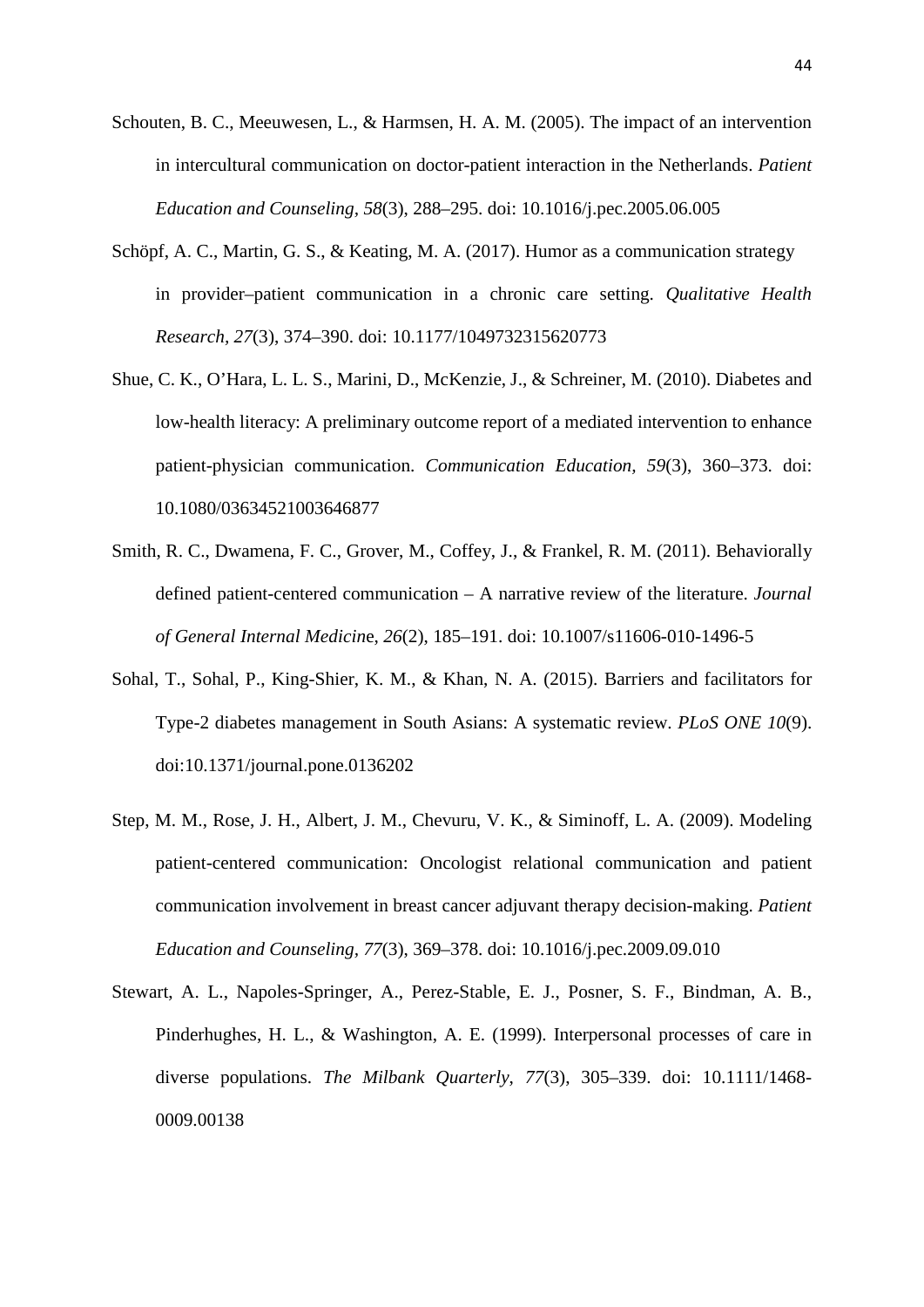- Street, R. L. Jr. 2017. The many "Disguises" of patient-centered communication: Problems of conceptualization and measurement. *Patient Education and Counseling, 100*(11), 2131– 2134. doi: 10.1016/j.pec.2017.05.008
- Suominen, T. (1994). Rintasyöpäpotilaiden kokemukset hoidosta eivät ole samanlaisia kuin hoitajien näkemykset asiasta (The experiences of breast cancer patients are not similar to nurses' concepts). *Hoitotiede 6*, 127–132.
- Swenson, S. L., Zettler, P., & Lo, B. (2006). 'She gave it her best shot right away': Patient experiences of biomedical and patient-centered communication. *Patient Education and Counseling, 61*(2), 200–211. doi: 10.1016/j.pec.2005.02.019
- Teal, C., & Street, R. L. (2009). Critical elements of culturally competent communication in the medical encounter: A review and model. *Social Science & Medicine, 68*(3), 533–543. doi: 10.1016/j.socscimed.2008.10.015
- Thorne, S. E, Harris, S. R., Mahoney, K., Con, A., & McGuinness, L. (2004). The context of health care communication in chronic illness. *Patient Education and Counseling*, *54*(3), 299–306. doi: 10.1016/j.pec.2003.11.009
- Tuomola, S., Idänpään-Heikkilä, U. Halkoaho, A., & Virkamäki, A. (2011). *Diabeteksen ehkäisyn ja hoidon kehittämisohjelma (DEHKO 2010). Loppuraportti – osa 2. (The Development Programme of the Prevention and Care of the Diabetes. Final report, part 2)*. Retrieved from https://www.diabetes.fi/files/1373/Dehkon\_loppuraportti.pdf
- Töyry, E. (2001). *Hoidon ihmisläheisyys erikoissairaanhoidossa - mittarin kehittäminen ja käyttö. (Human vicinity of the care in special health care: Developing and use of the indicator).* (Doctoral dissertation) E Publications of University of Kuopio. Social Sciences 86. Kuopio, Finland: University of Kuopio.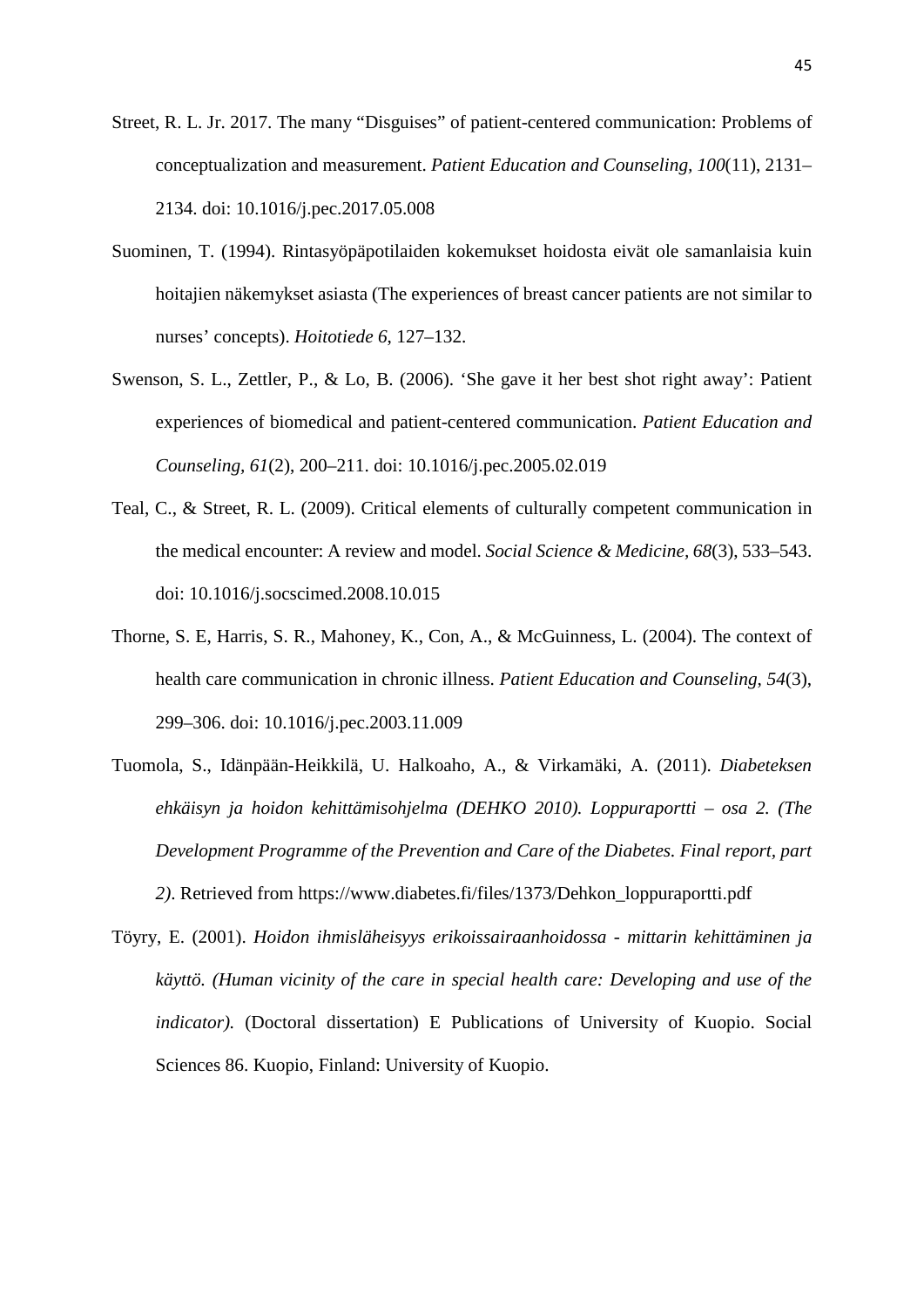- Venetis, M. K., Robinson, J. D., & Kearney, T. (2015). Breast-cancer patients' participation behavior and coping during presurgical consultations: A pilot study. *Health Communication 30*(1), 19–25. doi: 10.1080/10410236.2014.943633
- von Friederichs-Fitzwater, M. M., & Gilgun, J. (2001). Relational control in physician-patient encounters. *Health Communication, 13*(1), 75–87. doi: 10.1207/S15327027HC1301\_07
- Wachtler, C., Brorsson, A., & Troein, M. (2006). Meeting and treating cultural differences in primary care. *Family Practice, 23*(1), 111–115. doi: 10.1093/fampra/cmi086
- Watzlawick, P., Bavelas, J. B., & Jackson, D. (1967). *Pragmatics of Human Communication*. New York: W. W. Norton.
- Wilkins, R. J. (2005). The optimal form: Inadequacies and Excessiveness within the Asiallinen (Matter of Fact) Nonverbal Style in Public and Civic Settings in Finland. *Journal of Communication, 55*(2), 383–401. doi: 10.1111/j.1460-2466.2005.tb02678.x
- Wilkins, R. J. (2009). The asiasta puhuminen event. In R. J. Wilkins, & P. Isotalus (Eds.), *Speech Culture in Finland* (pp. 63–84). Lanham: University Press of America.
- Wilkins, R. J., & Isotalus, P. (2009). Finnish Speech Culture. In R. J. Wilkins, & P. Isotalus (Eds.), *Speech Culture in Finland* (pp. 1–16). Lanham: University Press of America.
- Wong-Wylie, G., & Jevne, R. F. (1997). Patient hope: Exploring the interactions between physicians and HIV seropositive individuals. *Qualitative Health Research*, *17*(1), 32–56. doi: 10.1177/104973239700700103
- Young, M., & Klinge, R. S. (1996). Silent partners in medical care: A cross-cultural study of patient participation. *Health Communication*, *8*(1), 29–53. doi: 10.1207/s15327027hc0801\_2

## **Author Biographies**